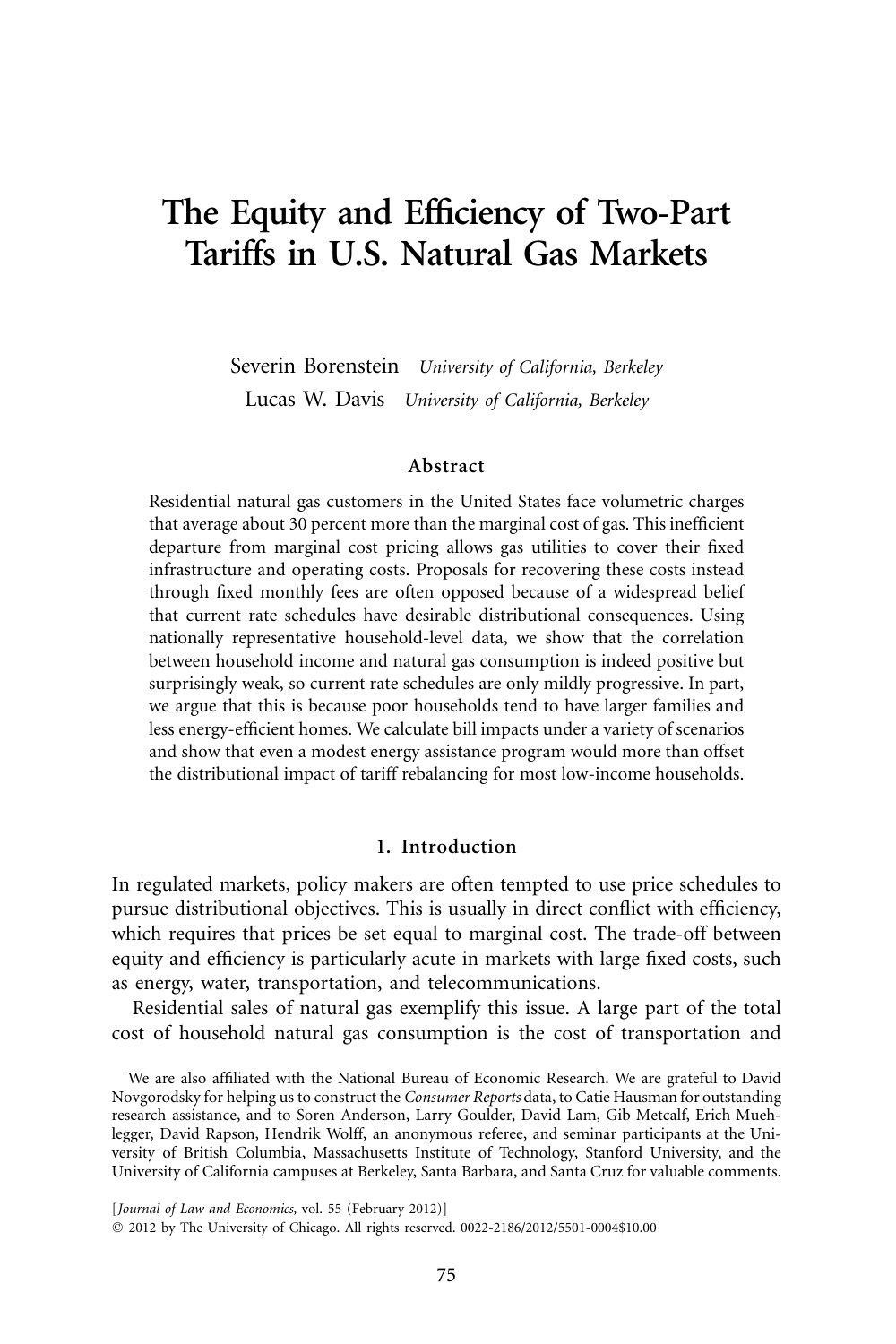distribution. Local distribution companies (LDCs) in the United States spend billions annually installing and maintaining the distribution grid and metering infrastructure, as well as in processing bills, taking customer service calls, and performing other functions. Many of these costs are fixed with respect to the number of customers served or the volume they consume. As a result, the LDC functions are widely considered to exhibit declining average costs within a geographic region, a classic natural monopoly. Exactly the same issue comes up for markets in electricity, water, and, until recently, wired phone service.

The challenge in regulating markets with declining average costs is that a single price set equal to marginal cost does not provide enough revenue to pay for fixed costs. Coase (1946) was among the first to consider the question of what efficient pricing would look like in such markets. His solution was to use twopart tariffs. In the simplest case, the tariff has two components, a volumetric charge and a fixed monthly fee. The volumetric charge is set equal to marginal cost, and the fixed monthly fee is set equal to each customer's share of the fixed costs.

In practice, natural gas rate schedules in the United States differ substantially from this theoretical ideal. Although the norm is indeed to use two-part tariffs, typically these tariffs take the form of low fixed monthly fees and high volumetric charges. We find that, on average, volumetric charges for residential customers are marked up by about 30 percent above marginal cost. These markups impose deadweight loss by leading existing natural gas customers to consume too little natural gas. They also imply that high-volume customers pay a larger share of fixed costs than low-volume customers.

A natural approach to address these departures from marginal cost pricing would be to reduce the markups and increase fixed monthly fees commensurately. Although it is widely understood that efficiency could be improved by moving closer to marginal cost pricing, attempts at such tariff rebalancing face substantial political opposition because of a widespread perception that the current rate schedules have desirable distributional consequences. Poor people consume less natural gas, it is argued, so rebalancing revenue collection toward the fixed monthly fee would disproportionately harm them. Although this view is widely held by regulators and rate-payer protection groups, we are aware of little direct empirical evidence on the issue.

In this paper, we use a nationally representative household-level data set to calculate the distributional impact of a transition to marginal cost pricing. Our analysis shows that rebalancing rates would indeed cause low-volume customers to pay more and high-volume customers to pay less. We also find, however, that high-volume customers and high-income customers are not synonymous; the correlation between natural gas consumption and household income is positive but surprisingly weak. Consequently, current price schedules deliver only a modest amount of redistribution from high-income to low-income households. For example, we find that under marginal cost pricing, households in the lowest (first) income quintile would pay an average of \$44 more per year for natural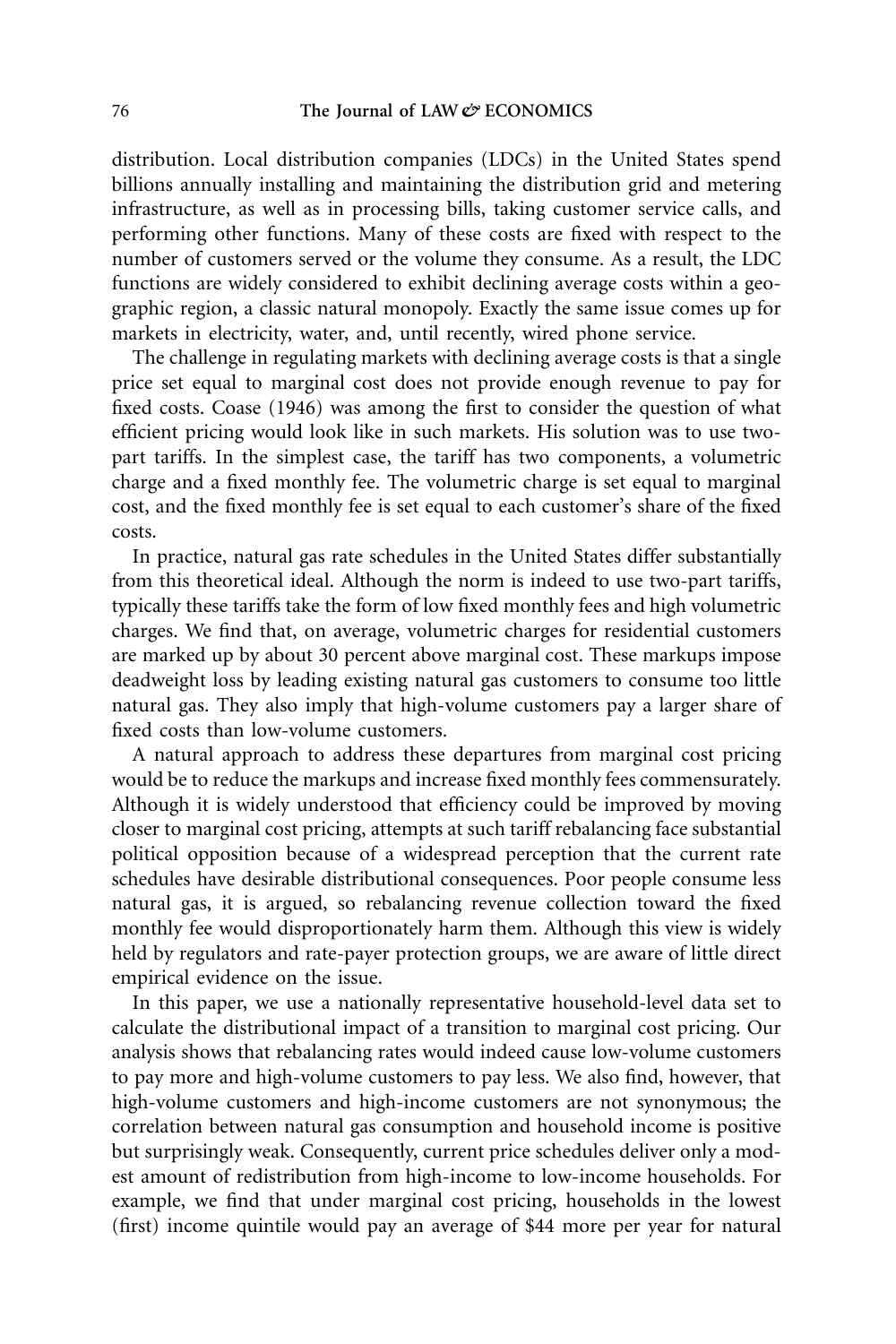gas, while households in the fifth quintile would pay an average of \$58 less. These impacts are fairly small when viewed as a fraction of household natural gas expenditure or as a fraction of total household income.

Our paper highlights two confounding factors that help explain the weak correlation between natural gas consumption and household income. First, we document a positive correlation between household income and energy efficiency. Controlling for geographic region, we find that low-income households tend to have homes with older furnaces, less insulation, and single-pane windows. These findings may be explained, in part, by the fact that low-income households are more likely to be renters, and the principal-agent problem between landlords and tenants leads to underinvestment in energy efficiency. Second, we show that low-income households are more likely to have children in the home. Households with children are more likely to have people at home during the day and to keep their homes at higher temperatures. With more energy-efficient homes and fewer children, high-income households tend to use less natural gas than would be expected due to the income effect alone.

We use several different measures of household need, beginning with household income, to evaluate the distributional consequences of rate rebalancing. Household composition is an important factor in measuring financial need, so we also measure redistribution by the ratio of income to the poverty line for the specific household's composition of adults, children, and elderly. Using this needs-adjusted measure of household income, we find even smaller distributional impacts. In addition, we focus directly on households with different numbers of children and find that households with children would pay less on average under marginal cost pricing, and households with two or more children would pay substantially less.

We also consider a variety of assumptions about the price elasticity of demand. The first set of results is calculated under the assumption that customers exhibit zero elasticity to this change in prices. Then we expand the analysis to recognize that customers faced with lower volumetric charges will consume more natural gas. Incorporating efficiency gains into the analysis makes the welfare impact of a change to marginal cost pricing more positive (or less negative) for every household. Under the most plausible behavioral responses, we find that the average household in the lowest quintile would see its consumer surplus decline by \$21 per year, while the average household in the highest quintile would gain \$69 per year.

In addition to estimating the size of the redistribution due to the current rate schedules, we also assess how the distributional consequences of tariff rebalancing could be mitigated by changes in needs-based energy assistance programs. The largest such existing program, the Low Income Home Energy Assistance Program (LIHEAP) operates in all 50 states and had a \$4.5 billion budget in 2009. We discuss some of the challenges inherent in administering such programs. We then provide evidence that needs-based programs can substantially mitigate the regressive distributional effects of a transition to marginal cost pricing. We show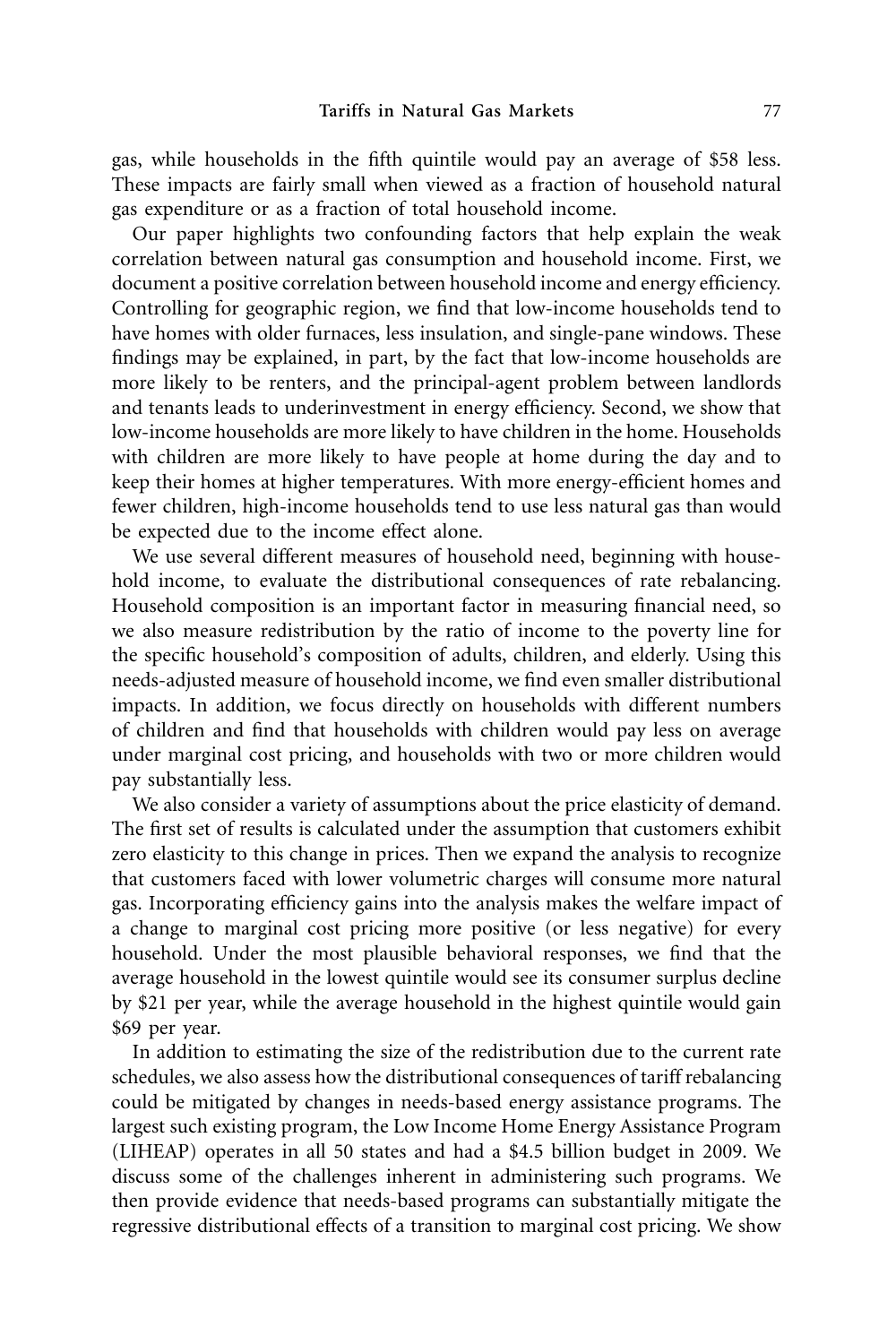that even a relatively modest energy assistance program (\$10 per month), paid for by increasing the fixed charge on other customers, would more than offset the distributional impact of tariff rebalancing for most low-income households, while still improving total welfare.

This paper is related to a rich existing theoretical literature on the efficiency and equity of two-part tariffs. Coase (1946) is a response to Hotelling (1938), which argues that all prices in an economy should be set equal to marginal cost, with fixed costs paid for with government subsidies from income, inheritance, and property taxes. In cases where it is impractical to pay for fixed costs using government subsidies, Baumol and Bradford (1970) derive elasticity-based conditions following Ramsey (1927) to describe how prices should be marked up above marginal  $cost<sup>1</sup>$  Feldstein (1972) incorporates equity into the analysis, showing how by assuming a functional form for the social welfare function one can derive formulas for the socially optimal two-part tariff. Auerbach and Pellechio (1978) build on the model described by Feldstein, taking into account that prices affect the number of customers in a market and that these changes along the extensive margin may be important for efficiency.

The paper proceeds as follows. Section 2 describes relevant background information about the structure of the residential natural gas distribution market. Section 3 discusses the data used for the analysis. Section 4 describes current natural gas rate schedules in the United States and presents estimates of volumetric charges and fixed monthly fees. Section 5 performs the key counterfactual in the paper, calculating the changes in bills that would be experienced in a transition to marginal cost pricing. Section 6 extends this analysis, incorporating efficiency effects and discussing implications for related markets, including the market for greenhouse gas emissions. Finally, Section 7 concludes by summarizing the key lessons of the analysis.

# **2. The Natural Gas Distribution Market**

The natural gas market in the United States consists of gas producers, interstate pipeline operators, and LDCs. Our analysis focuses on LDCs, a segment of the market for which costs are well understood. The main cost for LDCs is the commodity cost of natural gas, which is measured by the city gate price, the price at which the LDC receives natural gas at the entrance to its distribution network. Once the gas enters the distribution network, very small quantities are

<sup>1</sup> Baumol and Bradford (1970) focus broadly on departures from marginal cost pricing in the economy but point out that their main results are applicable for two-part tariffs in regulated markets. Ng and Weisser (1974) make this application explicit, deriving conditions that describe the optimal two-part tariff in the presence of a budget constraint when the number of customers is not fixed. A related literature including Oi (1971) and Schmalensee (1981) examines two-part tariffs in unregulated monopoly markets.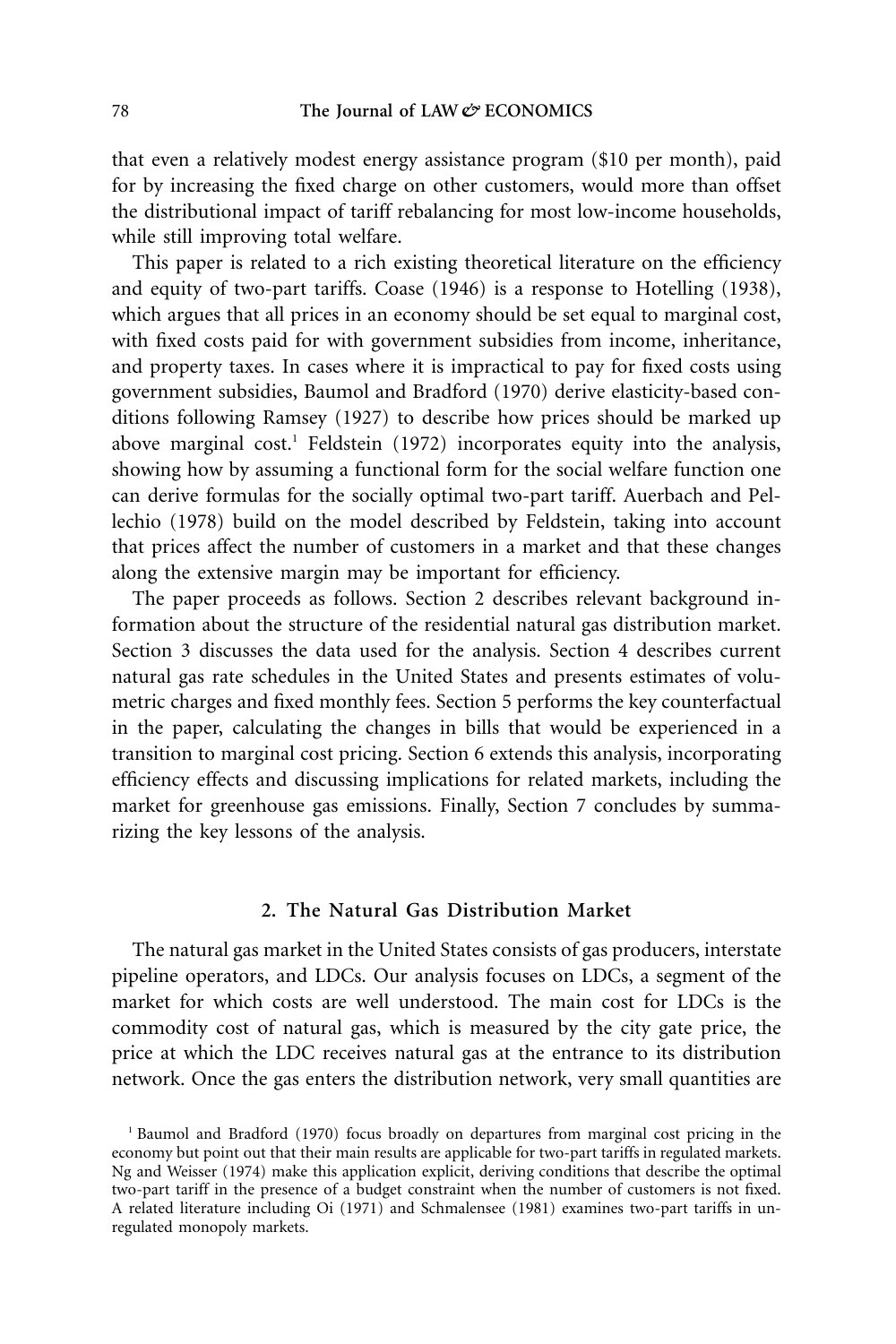lost to leakage and are used to power the compressors that push the gas through the system, but these losses represent a negligible fraction of the total costs.<sup>2</sup>

Natural gas distribution is a large market that directly affects more than 60 percent of U.S. households. Between 2000 and 2009, the total expenditure on natural gas by residential customers averaged \$53 billion annually. Of this, \$20 billion on average went to costs incurred by LDCs above and beyond the cost of natural gas itself (U.S. Department of Energy 2010b). The large size of the market suggests that both the efficiency and the equity implications of rate schedule adjustments could be significant. In this section, we briefly describe the organization of the market, highlighting the features that are relevant for the analysis.<sup>3</sup>

In addition to commodity costs, LDCs face the fixed and sunk costs of installing and maintaining the pipeline network, installing and maintaining gas meters, processing bills, and taking customer service calls. These costs are virtually all fixed with respect to the level of consumption of natural gas. Some of these are customer-level fixed costs—such as billing and meter installation and/or maintenance, which scale approximately with the number of customers served—while others are system-level fixed costs, which are largely invariant to the number of customers.

Natural gas LDCs are regulated by state utility commissions, which set rate schedules for each customer class. Using traditional rate-of-return techniques, regulators determine rate schedules to equate total revenues from all customer classes with total costs. A standard result in regulation is that efficiency requires that marginal price be set equal to marginal cost. The availability of two-part tariffs facilitates pricing at marginal cost because the volumetric charge can be set equal to marginal cost, and the fixed monthly fee can be set to cover fixed costs. In natural gas markets, with declining average costs and constant marginal costs, this structure would imply setting the fixed monthly fee equal to each customer's share of the LDC's fixed costs.4

In practice, natural gas rate schedules differ substantially from this theoretical ideal. Typically, the volumetric component includes not only a commodity charge

<sup>2</sup> According to the U.S. Department of Energy (2008), in 2005, 44 billion cubic feet of natural gas was used by local distribution companies (LDCs) for pipeline and storage compressors, new pipeline fill, and other processes associated with the operation of the distribution grid. Another 19 billion cubic feet was lost out of the distribution grid from leaks, damage, and accidents. However, together these uses and losses represent only .5 percent of the natural gas transported by LDCs. Therefore, the city gate price is a good approximation of the marginal cost of delivering an additional unit of natural gas. In the empirical analysis, we inflate city gate prices by .5 percent to account for these uses and losses.

<sup>3</sup> For more information about the organization and regulatory history of the U.S. natural gas market, see Viscusi, Harrington, and Vernon (2005) and U.S. Department of Energy (2010a).

<sup>4</sup> Although in theory fixed monthly fees could vary between different types of households, most natural gas LDCs use uniform pricing, in which all households in the utility district face the same price schedule. An important exception is energy assistance for low-income households, an issue to which we return in Section 5.2. Later in the paper, we also address the extensive margin (in Section 6.2) and the idea that increasing fixed monthly fees can inefficiently induce customers to stop using natural gas altogether.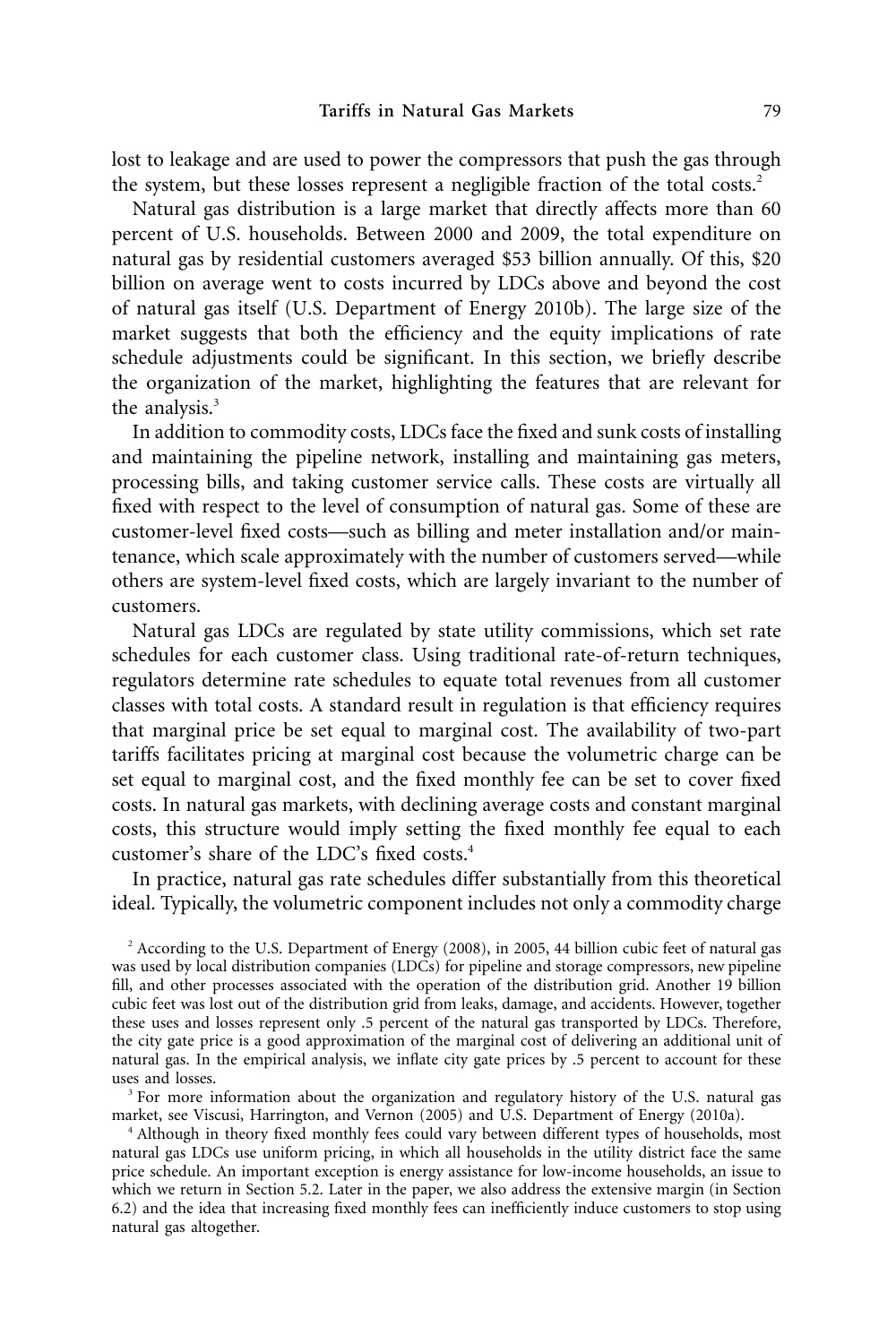but also an additional per-unit charge for transportation infrastructure, maintenance, billing, and other nonvolumetric costs, which increases the retail price per unit well above marginal cost.<sup>5</sup> To better understand rate schedules in the United States, we examined the residential rate schedules for the 50 largest natural gas LDCs. As of summer 2010, 48 of 50 had some fixed monthly fees in their tariffs, generally ranging from \$5 to \$15 per month but as high as \$26, and two LDCs had no fixed monthly fee. The volumetric charge for natural gas was constant for 30 of the 50 LDCs, with 13 charging decreasing-block prices (a higher volumetric charge for the first units consumed each month and then a lower volumetric charge for all additional units) and the remaining seven charging increasing-block prices. In all 50 cases, the volumetric charge was well above the marginal natural gas acquisition cost for the LDC. This pattern of low fixed monthly fees and high volumetric charges has been a well-known feature of natural gas rate schedules in the United States since the emergence of a national natural gas market in the 1930s.

This combination of low fixed monthly fees and high volumetric charges causes LDC net revenues—net of commodity costs—to be highly seasonal, with LDCs collecting a large share of their total annual net revenue during cold, highdemand winter months. Net revenues for LDCs are highly volatile both across months and across years. For example, a warmer-than-average winter can dramatically reduce an LDCs annual net revenue. This revenue volatility is a major source of concern among natural gas LDCs. Simple time-series forecasting of residential consumption a year in advance has a 95 percent confidence interval of about  $\pm 20$  percent of sales, so the annual mismatch between net revenues and the noncommodity costs of the LDC can be quite substantial.<sup>6</sup>

Many utilities have adopted a variety of innovative rate designs that decouple net revenues from consumption levels. The simplest and most efficient approach to reducing this volatility would be to increase the fixed monthly fee and reduce the volumetric charge to more closely reflect the marginal acquisition costs for natural gas. Nonetheless, with few exceptions, natural gas utilities have not gone in that direction. Instead, decoupling typically involves mechanisms by which the volumetric component of the bill is automatically adjusted in response to weather and other factors (for details, see American Gas Association 2010).<sup>7</sup>

<sup>5</sup> Applicable state and local taxes are also typically included in the volumetric component. Among the 20 largest natural gas LDCs, 18 collect some form of tax. The average size of the tax is \$.50 per thousand cubic feet. The mean volumetric charge in our data is \$11.34, so this tax is a relatively small component. When rebalancing rates in the analyses that follow, we shift taxes, along with nonvolumetric costs, to the fixed monthly fee.

<sup>6</sup> To arrive at this figure, we collected sales data on 1,084 natural gas utilities in the United States from the EIA-176 Query System. We then estimated the regression  $ln(Q_t) = \alpha_0 + \alpha_1 ln(Q_{t-1})$  +  $\alpha_2 t + \alpha_3 t^2 + \varepsilon$ , where  $Q_t$  is residential consumption for year *t*. The mean standard error of these regressions was about .1 (the median was about .09). The results are essentially identical when we assume an average usage per customer, which indicates that this volatility is not driven by changes in the number of customers.

 $^7$  As of 2010, 26 utilities in 13 states had adopted mechanisms that adjust volumetric charges in response to weather and other factors.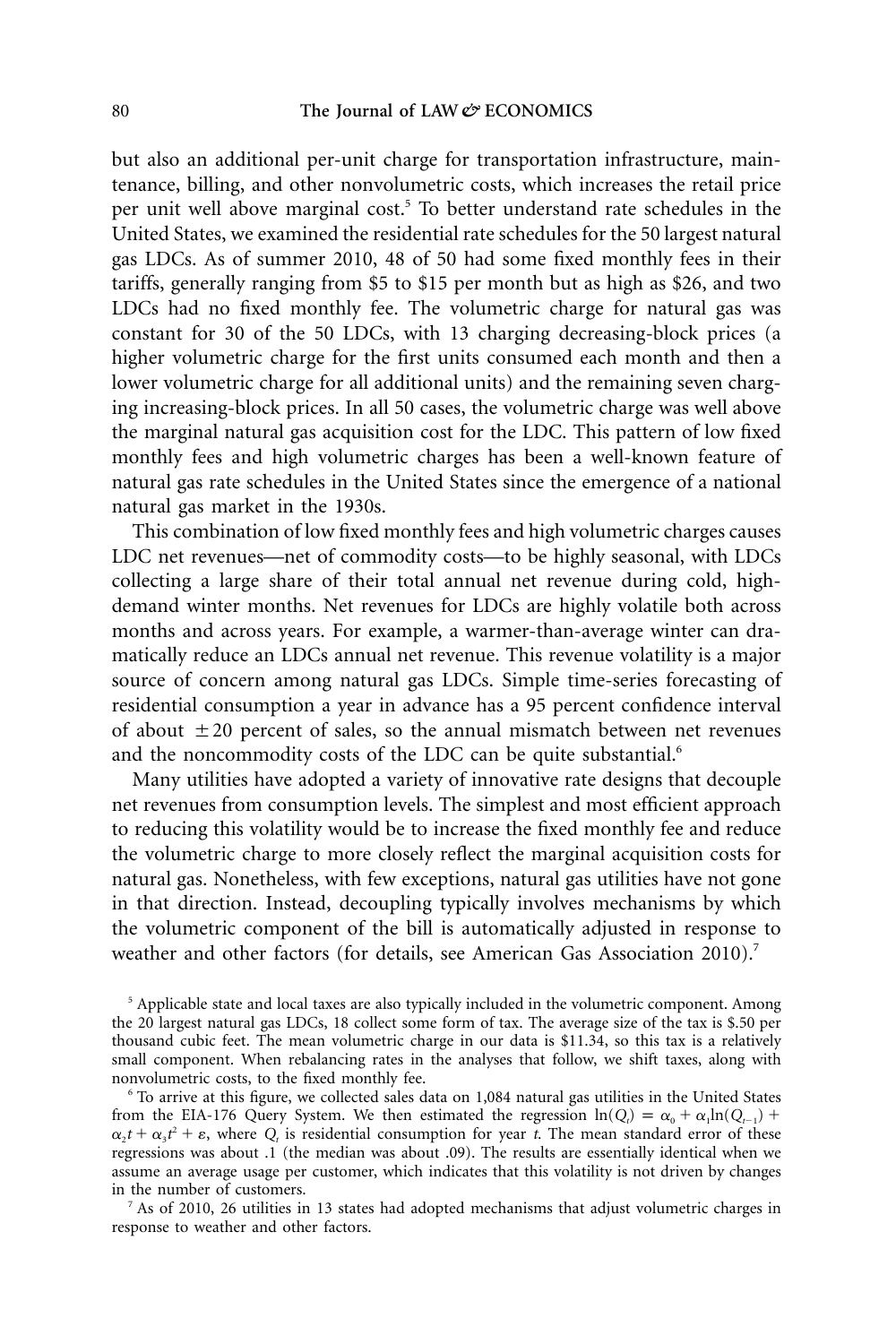Distributional considerations are frequently cited as an explanation for this preference for volumetric charges.<sup>8</sup> When LDCs' revenues are overwhelmingly derived from the volumetric charge, high-demand customers are responsible for a larger share of the total revenues than they would be if natural gas was priced at marginal cost. When the fixed monthly fee is zero, for example, a customer consuming 100,000 cubic feet annually pays twice as much as a customer consuming 50,000 cubic feet despite the fact that the cost of providing distribution service to these customers is nearly the same. This discrepancy can have progressive distributional consequences to the extent that natural gas consumption is positively correlated with household income or other measures of need.

This distributional argument features prominently in rate hearings. For example, the attorney general of Arkansas has argued against proposed increases in the fixed monthly fee: "While consumption by individual customers varies, on the average, lower income people use less natural gas than higher income people" (Arkansas Public Service Commission Docket 04-121-U. Revenue Requirement, Cost of Service, and Residential Rate Design for Centerpoint Arkla, May 2005, W. Marcus for the Arkansas Attorney General). Comparing natural gas consumption with average household income at the zip code level, an expert for the attorney general noted a "mild but statistically significant relationship to income" and argued that increases in the fixed monthly fee are "likely to harm low income people" (Arkansas Public Service Commission Docket 06-161-U. Revenue Requirement, Cost of Service, and Residential Rate Design for Centerpoint Arkla, July 2007, W. Marcus for the Arkansas Attorney General [case settled]) (see also Marcus, Ruszovan, and Nahigian 2002; NERA Economic Consulting  $2007$ ).<sup>9</sup>

Concerns about the distributional implications of tariff rebalancing persist even though several state and federal programs provide energy assistance for low-income households. How effectively these income-based programs would mitigate the distributional consequences of tariff rebalancing is an empirical question. As we discuss later in the paper, the effectiveness of energy assistance programs depends not only on the overall budget allocated for energy assistance but also on the particular income-eligibility rules, and the participation rate among eligible populations.

<sup>&</sup>lt;sup>8</sup> An alternative explanation for this preference for volumetric charges is offered by Sherman and Visscher (1982), who argue that rate schedules in electricity and natural gas markets are a manifestation of the Averch-Johnson effect (Averch and Johnson 1962). The argument is that a low fixed monthly fee and a high volumetric charge increase the total number of customers because even customers with a low level of demand for natural gas decide to connect. This outcome increases the total level of capital expenditures and, if the allowed rate of return is above the cost of capital, also increases profits.

<sup>9</sup> Marcus, Ruszovan, and Nahigian (2002) find that lower income households are more likely to live in multiunit buildings, which tend to use less energy for heating than do single-family units of the same size.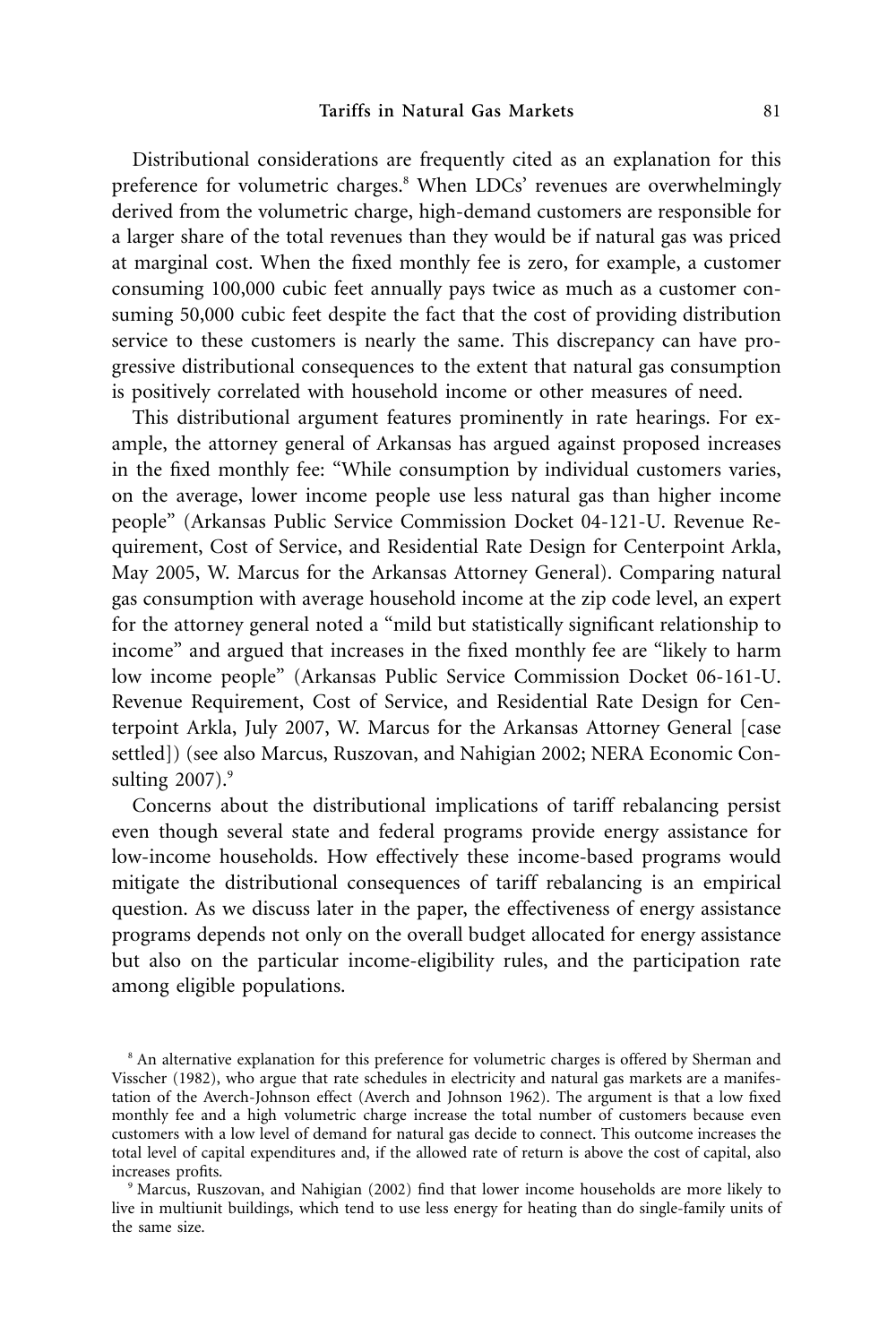# **3. Data**

## *3.1. The Residential Energy Consumption Survey*

The central data set used in this analysis is the 2005 Residential Energy Consumption Survey (RECS), a nationally representative in-home survey of households in the United States conducted every 5 years by the Department of Energy.<sup>10</sup> The RECS provides detailed information about the demographic characteristics of each household, including income, the number of children, and the ages of all household members. In addition, the RECS includes highly detailed information about the housing unit and about the appliances owned by the household.

The 2005 RECS includes 4,382 households. From the complete sample, we exclude households that do not use natural gas. This eliminates 1,690 households, or 39 percent of the sample. In addition, we exclude an additional 137 households that do not directly pay for natural gas. Most of these households live in rental housing units in large multiunit buildings where household-level metering is not available. It makes sense to drop both of these groups of households because neither would be directly affected by changes in natural gas rate schedules. After these exclusions, we are left with a sample that includes 2,555 households, or about 500 per group when we examine households by quintile.

An important feature of the RECS is that it provides, in addition to these household and housing characteristics, high-quality information about natural gas consumption and expenditures. This information is obtained directly from the LDC that provides natural gas to each home. The data collection proceeds as follows. First, during the in-home survey, the household is asked which company supplies natural gas to the home. The surveyor also makes copies of the household's recent bills, if they are available, to make it easier to match households with their billing records. Second, the staff members at the RECS follow up with the LDC, requesting the previous 12 months of bills for the household. Third, the RECS staff members use this information to construct an annual measure of natural gas consumption and expenditures for each household.<sup>11</sup> The RECS is the only nationally representative household-level survey that provides both demographic information and utility-provided energy billing data.

The measure of income in the RECS is the total household income from all sources (employment income, retirement income, cash benefits from public assistance, and noncash benefits) before taxes and deductions. Income is reported in 24 different categories ranging from the annual equivalent of less than \$2,500

<sup>&</sup>lt;sup>10</sup> Interviews for the 2009 Residential Energy Consumption Survey (RECS) started in February 2010, but microdata are not yet available.

<sup>&</sup>lt;sup>11</sup> In requesting bill information from LDCs, the Department of Energy makes it clear that the reported dollar amounts for expenditures should include all charges, including the fixed monthly fee, taxes, and any other charges. The survey instrument is also clear about how households enrolled in the Low Income Home Energy Assistance Program and other energy assistance programs should be treated. In particular, the LDCs are clearly instructed not to report the amounts on discounted bills but instead to report the dollar amounts of what those households would have paid had they been charged per the regular rate schedule without energy assistance.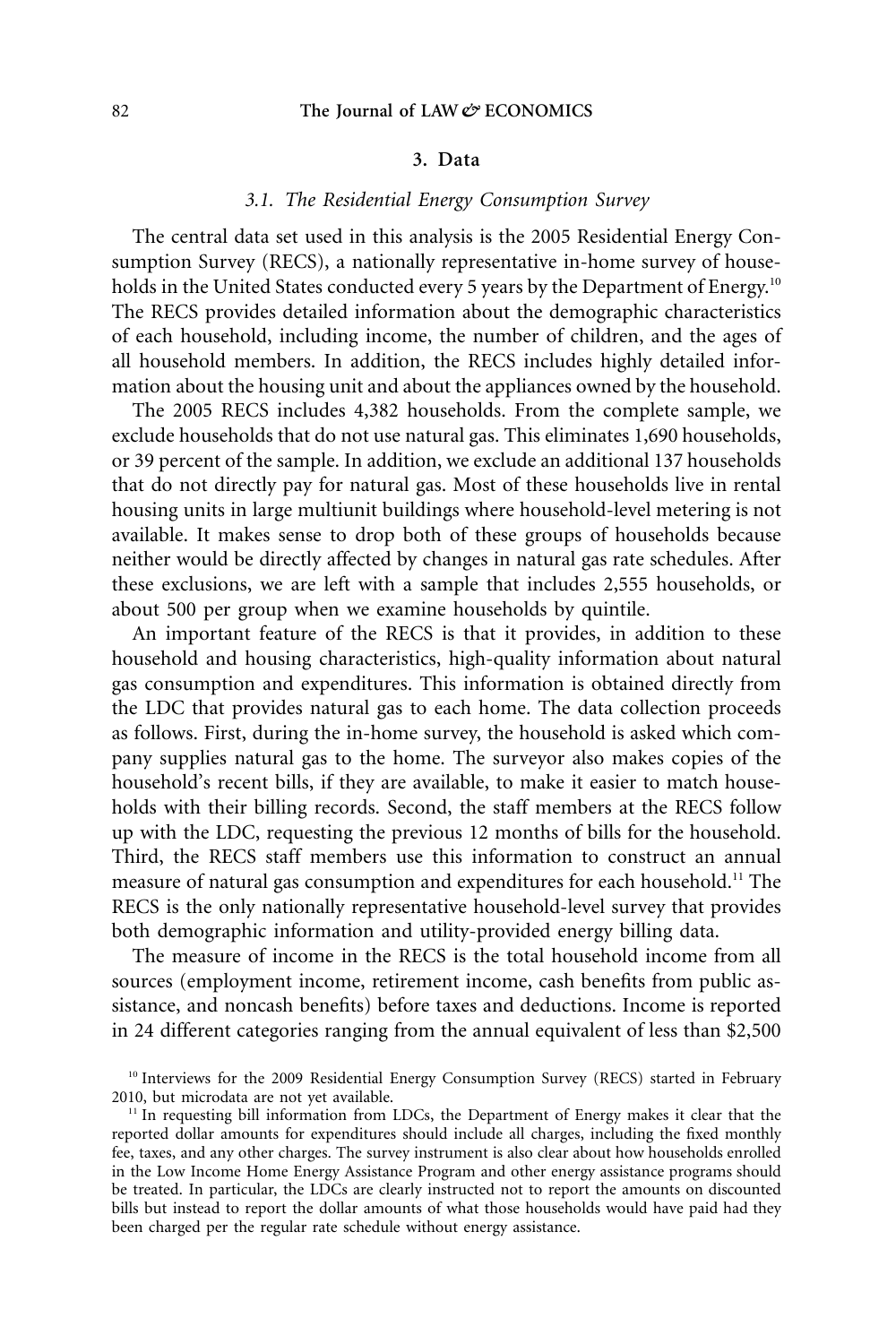to more than \$120,000. In the analysis that follows, we use a measure of household income constructed with the midpoint of the income bin reported by each household.<sup>12</sup> For each household, we use TAXSIM version 9.0 to calculate the federal income tax liability.<sup>13</sup> We calculated the tax liability for 2005 using household income, marital status, the number of children, and the age of the household head. We then subtracted the tax liability from the household income to calculate the aftertax annual household income for each household.

# *3.2. Federal Poverty Thresholds*

To gauge the financial stress on a household, many researchers argue that income should be adjusted for household composition. To do so, we examine household income as a percentage of the federal poverty threshold for the specific household's demographics. We use the federal poverty thresholds for 2005, which are based on the total number of household members, the number of children, and whether the household head is  $65$  or older.<sup>14</sup> Poverty thresholds vary considerably on the basis of household composition, ranging from \$9,367 for a single individual 65 years and over to \$37,757 for a household with eight or more children. We prefer this measure of needs-adjusted household income to household income per capita because it takes into account that there are differences in needs across household members of different ages and that there are economies of scale within the household.15

Table 1 reports covariate means and standard deviations by needs-adjusted household income quintile. Annual household income increases from an average of \$16,500 in the first quintile to \$129,800 in the fifth quintile. All dollar values in the paper have been adjusted for inflation to reflect year 2010 prices. The large standard deviations for household income reflect that the poverty thresholds vary across households because of household composition. For example, house-

 $12$  For the top category, we use \$200,000, which is based on the conditional mean from more detailed 2005 household annual income data from U.S. Bureau of the Census (2006, table HINC-06). Our results are not sensitive to this assumption, however, because we perform the distributional analysis by quintiles, and even after we adjust for differences in the composition of households, the households in this top income category are always assigned to the top quintile.

<sup>13</sup> For more information about TAXSIM, see Feenberg and Coutts (1993). Created and maintained by the National Bureau of Economic Research, TAXSIM is a tax calculator designed for use with survey data. Based on a database of hundreds of thousands of actual tax returns, the program has been used in hundreds of studies and has been shown to calculate federal income tax liability to a high degree of accuracy.

<sup>14</sup> Except for somewhat higher poverty thresholds established for Alaska and Hawaii, neither the poverty thresholds from the U.S. Census Bureau nor similar poverty guidelines from the U.S. Department of Health and Human Services differ by state (see U.S. Census Bureau, Housing and Household Economic Statistics Division, Poverty Thresholds for 2005 by Size of Family and Number of Related Children under 18 Years [\[http://www.census.gov/hhes/www/poverty/data/threshld/](http://www.census.gov/hhes/www/poverty/data/threshld/thresh05.html) [thresh05.html\]](http://www.census.gov/hhes/www/poverty/data/threshld/thresh05.html)). We discuss in Section 3.3 that the RECS data do not identify the state of residence for most households, so even if state-level thresholds were available, they would be difficult to incorporate.

<sup>15</sup> Deaton and Muellbauer (1980, chap. 8) provide a primer on using equivalence scales for comparing welfare across households with different characteristics.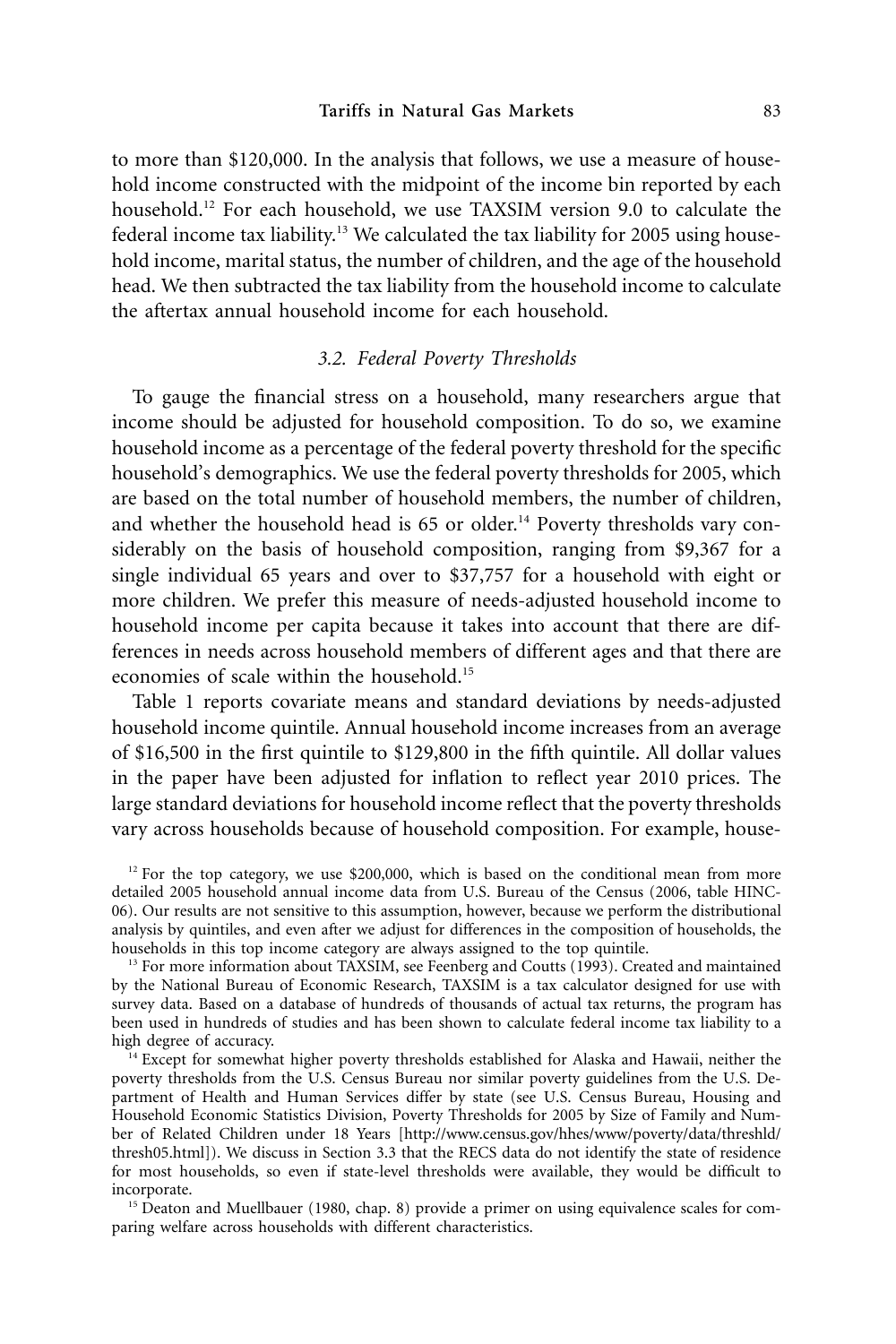|  | anı |  |
|--|-----|--|
|--|-----|--|

|  |  |  |  |  |  | Descriptive Statistics by Needs-Adjusted Household Income Quintiles |  |  |
|--|--|--|--|--|--|---------------------------------------------------------------------|--|--|
|--|--|--|--|--|--|---------------------------------------------------------------------|--|--|

|                                                     | First  | Second | Third  | Fourth                  | Fifth  |
|-----------------------------------------------------|--------|--------|--------|-------------------------|--------|
| Percentage of the poverty line                      | < 148  |        |        | 148-235 236-334 335-514 | >514   |
| Household economic and demographic characteristics: |        |        |        |                         |        |
| Mean annual household income (\$1,000s)             | 16.5   | 32.3   | 46.7   | 65.3                    | 129.8  |
|                                                     | (8.9)  | (12.0) | (15.8) | (20.8)                  | (44.1) |
| Household members                                   | 2.75   | 2.86   | 2.71   | 2.50                    | 2.47   |
|                                                     | (1.92) | (1.61) | (1.51) | (1.32)                  | (1.17) |
| Children                                            | .94    | .85    | .78    | .61                     | .52    |
|                                                     | (1.38) | (1.14) | (1.08) | (.97)                   | (.92)  |
| Proportion homeowner                                | .49    | .66    | .77    | .85                     | .91    |
|                                                     | (.50)  | (.47)  | (.42)  | (.36)                   | (.29)  |
| Proportion receiving energy assistance              | .18    | .06    | .00    | .00                     | .00    |
|                                                     | (.38)  | (.24)  | (0)    | (0)                     | (0)    |
| Natural gas consumption and expenditure:            |        |        |        |                         |        |
| Mean annual consumption (1,000s of cubic feet)      | 61.1   | 68.2   | 66.7   | 67.9                    | 80.9   |
|                                                     | (47.8) | (44.1) | (40.7) | (41.6)                  | (47.9) |
| Mean annual expenditure (\$)                        | 743    | 823    | 807    | 854                     | 993    |
|                                                     | (588)  | (533)  | (476)  | (550)                   | (586)  |
| Expenditure as a fraction of income                 | .06    | .03    | .02    | .01                     | .01    |
|                                                     | (.09)  | (.02)  | (.01)  | (.01)                   | (.01)  |
| Energy efficiency:                                  |        |        |        |                         |        |
| Main heating system $< 10$ years old                | .34    | .38    | .41    | .48                     | .50    |
|                                                     | (.47)  | (.49)  | (.49)  | (.50)                   | (.50)  |
| Well insulated                                      | .30    | .39    | .38    | .37                     | .45    |
|                                                     | (.46)  | (.49)  | (.49)  | (.48)                   | (.50)  |
| Double-pane windows                                 | .38    | .51    | .62    | .60                     | .70    |
|                                                     | (.49)  | (.50)  | (.49)  | (.49)                   | (.46)  |

**Source.** The data are from the 2005 Residential Energy Consumption Survey (RECS).

**Note.** The sample includes all households with a natural gas connection excluding renters living in housing units in which utility costs are included in the rent. The resulting sample includes 2,555 households, or approximately 500 households per quintile. Means and standard deviations (in parentheses) are calculated using RECS sampling weights.

holds with several children can have a relatively high level of household income yet appear in one of the bottom quintiles for needs-adjusted household income.

Household economic and demographic characteristics differ substantially across quintiles. The average number of children decreases from .94 in the poorest quintile to .52 in the wealthiest quintile, and the proportion of households that own a home increases steadily across quintiles from .49 to .91. The proportion of households that receive energy assistance declines across the quintiles as one would expect. Whereas 18 percent and 6 percent of households in the two lowest quintiles received some form of energy assistance in 2005, no households in the highest three quintiles received energy assistance.

Natural gas consumption and expenditures increase across quintiles. The mean annual expenditure on natural gas increases from \$743 to \$993, and the fraction of income dedicated to natural gas expenditures decreases from 6 percent to less than 1 percent. In our sample, the simple correlation between natural gas con-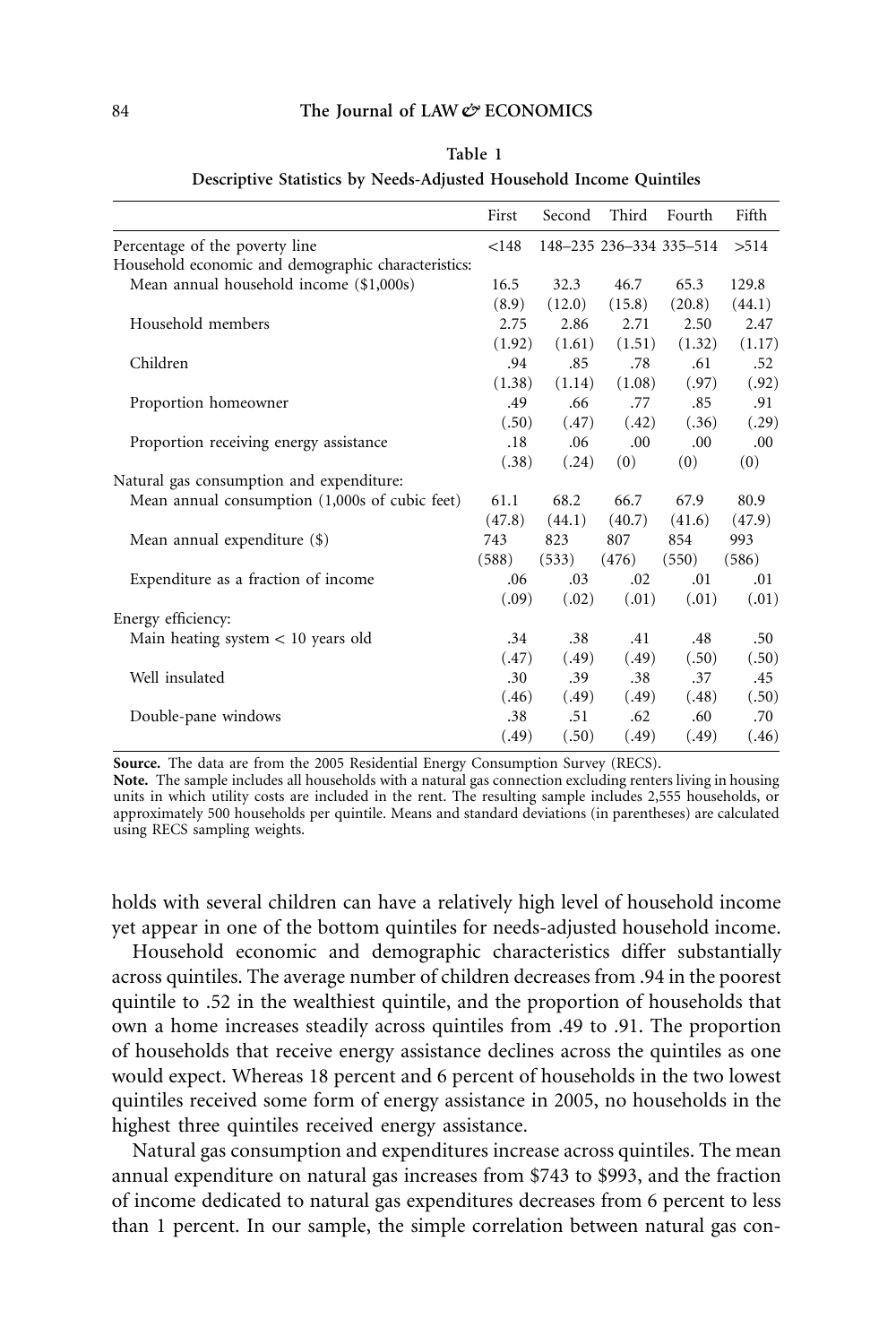

**Figure 1.** Natural gas consumption and household income

sumption and household income is .19, and the correlation between natural gas consumption and needs-adjusted household income is .13.16

Figure 1 is a scatterplot of natural gas consumption against household income. Each observation is a household, and the figure includes a fitted least squares regression line.<sup>17</sup> The figure illustrates that whereas the correlation between consumption and income is positive, little of the variation in natural gas consumption is explained by the variation in household income. Part of this lack of correlation can be explained by systematic differences in natural gas consumption across climate zones. However, even within geographic divisions, household income explains only a small fraction of the variation in natural gas consumption. Figure 2 plots residuals from a regression of natural gas consumption on indicator variables for each of the nine census divisions against household income. Again, the correlation between higher consumption and higher income is positive but weak. Across census divisions, the average R<sup>2</sup>-value

<sup>&</sup>lt;sup>16</sup> This low correlation reflects, in part, the fact that household income is measured with error. Misreporting by households, the binning of income into 24 categories, and errors in the tax imputation will all tend to reduce the correlation between household income and natural gas consumption.

 $17$  For presentation purposes, we exclude from Figure 1 households for which annual aftertax household income exceeds \$120,000 or annual natural gas consumption exceeds 250,000 cubic feet. These households are included in all statistical analyses.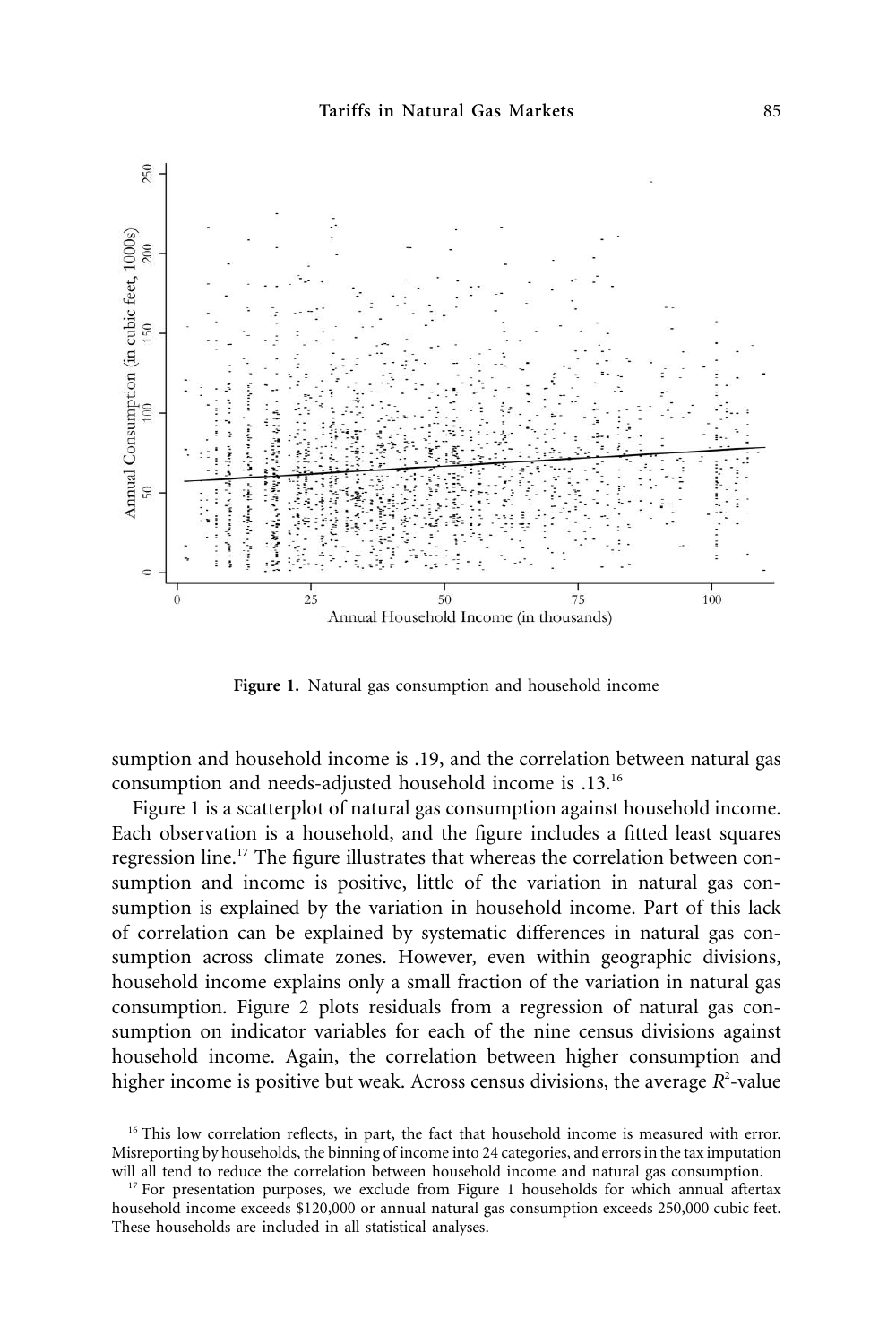

**Figure 2.** Natural gas consumption and household income, controlling for census division

from a regression of natural gas consumption on household income is .09.<sup>18</sup> This weak correlation illustrates the challenge of using natural gas price schedules for redistribution and highlights that only very large changes in the price schedule will have substantial distributional effects and that any price reform will impact different types of households differently.

Finally, Table 1 shows three measures of residential energy efficiency. The proportion of households that report having a heating system that is less than 10 years old increases across quintiles from 34 to 50 percent. Similarly, the proportion of the houses that are well insulated and the proportion that have double-pane windows both also exhibit a strong positive correlation with needsadjusted household income. This positive relationship between energy efficiency and needs-adjusted household income remains after controlling for geographic division. In alternative results (not reported), we regressed energy efficiency on needs-adjusted household income and indicator variables for each census division. For all three measures of energy efficiency, the coefficient on needs-

 $18$  It would be preferable to examine the within-utility correlation between natural gas consumption and income. Although this analysis is not possible with the RECS data, in additional results described in Appendix A, we use an alternative data set to examine the within-utility correlation for California utilities. Across the three major natural gas LDCs in California, the average  $R^2$ -value from a regression of natural gas consumption on household income is .04.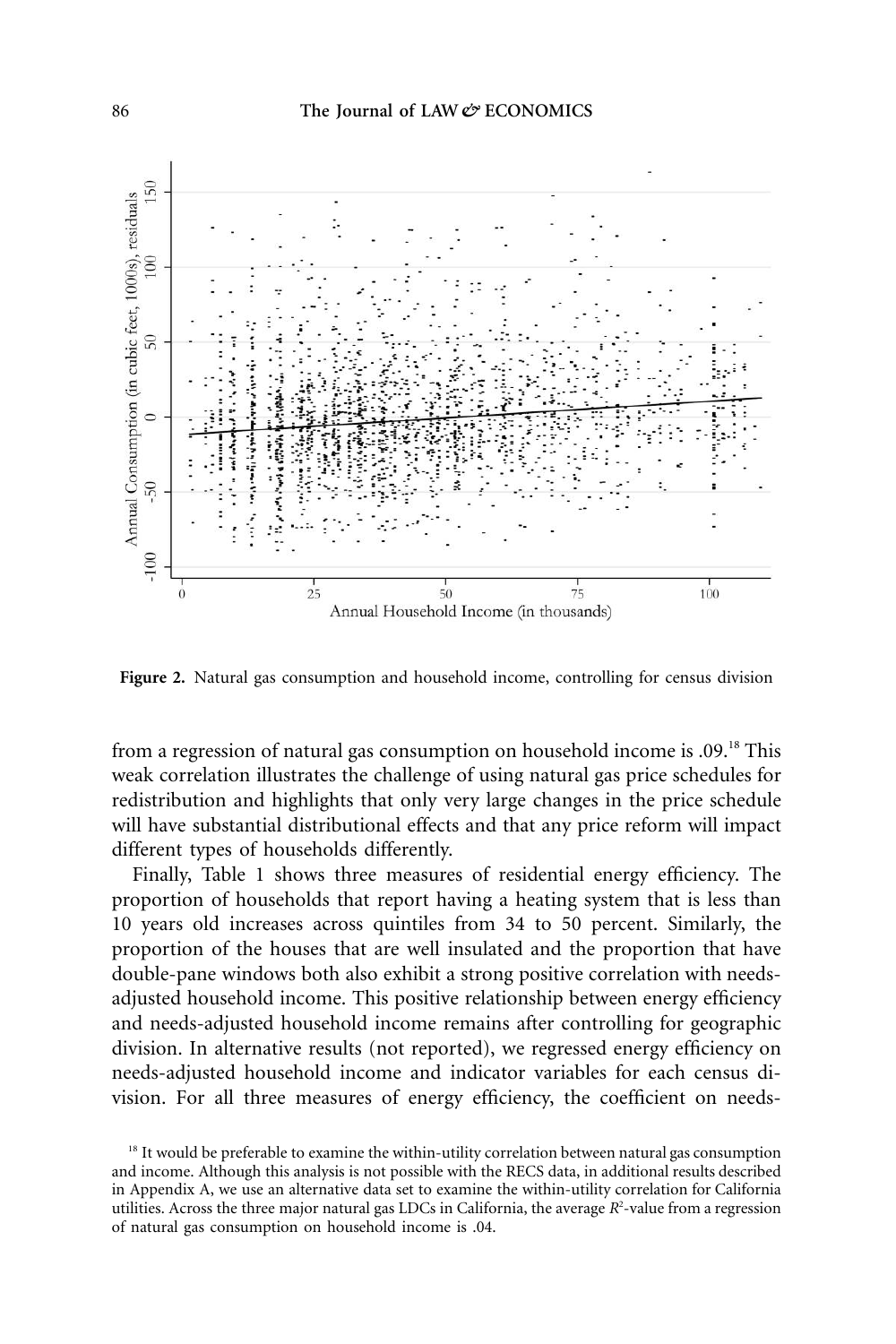adjusted household income is positive and statistically significant, with *t*-statistics ranging from 5.4 to 9.9.

One potential explanation for this pattern is the landlord-tenant problem. Several studies have pointed out that landlords may underinvest in energy efficiency when their tenants pay for utilities.<sup>19</sup> Although investments in energy efficiency could, in theory, be passed on in the form of higher rents, it may be difficult for landlords to credibly convey information about energy efficiency. In the higher quintiles, households are considerably more likely to be homeowners and so the landlord-tenant problem is less important. When we restrict the sample to exclude renters, the correlation between energy efficiency and needsadjusted household income is positive but weaker. In additional alternative results (also not reported), we used this smaller sample to perform the same regressions. For all three measures of energy efficiency, the coefficient on needs-adjusted household income was positive and statistically significant. However, the magnitudes of the coefficient estimates were 23.8, 25.2, and 15.1 percent smaller, which is consistent with the landlord-tenant problem providing some but not all of the explanation for the observed correlation. Other potential explanations include capital constraints, a negative correlation between income and discount rates (see, for example, Hausman 1979; Dubin and McFadden 1984), and the idea that the comfort provided by energy efficiency is a normal good.

#### *3.3. Wholesale Natural Gas Prices*

To be able to evaluate the impact of tariff rebalancing, we augment the household-level data from the RECS with natural gas city gate prices from the Platts GASdat database. Our measure of wholesale prices is the city gate price, the price paid by LDCs at the entrance to the distribution network. We focus on city gate prices because they accurately reflect the marginal cost of the LDC acquiring additional natural gas. Most LDCs purchase some natural gas on short-term, fixed-price, fixed-quantity contracts 30–120 days in advance. Some LDCs also purchase on longer term contracts. However, because these contracts are for fixed quantities at fixed prices, and because there are active daily spot markets, the contracts do not change the LDCs' marginal opportunity cost of providing additional natural gas.<sup>20</sup>

The Platts data describe daily natural gas spot prices from 131 locations throughout the continental United States, obtained by Platts via surveys of trades made at each location. We aggregate daily city gate prices to the monthly level and then calculate state averages across all locations in a given state. For states without Platts survey locations, prices from the closest available location are used. Next we aggregate these data to the annual level by taking consumptionweighted averages over the year. Data on total residential consumption by state and month come from the U.S. Department of Energy (2010b). The Department

 $19$  For a recent investigation of this relationship, see Davis (2012).

<sup>&</sup>lt;sup>20</sup> See Borenstein, Busse, and Kellogg (2012) for a detailed description of natural gas procurement.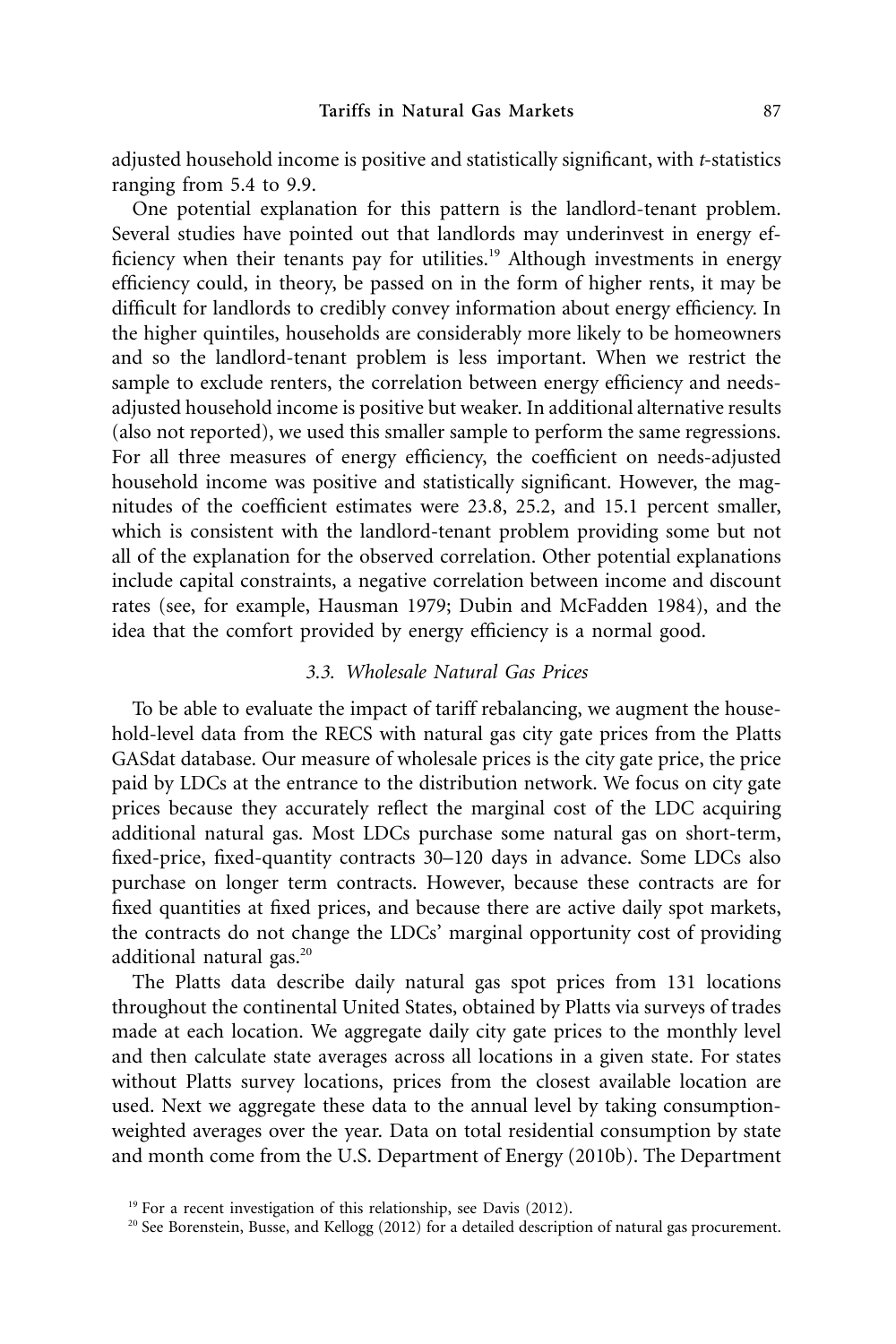of Energy constructs these data using a monthly survey (EIA Form-857) of natural gas distribution companies. This consumption weighting accounts for the fact that city gate prices tend to be somewhat higher than usual during winter months when consumption rises, although seasonal variation in natural gas prices is mitigated by the ability of natural gas suppliers to store natural gas.<sup>21</sup>

For the main analysis, we use city gate prices for the period 2003–5. The RECS data report residential consumption for 12-month periods ending at different times during 2005, so the relevant wholesale prices would be from 2004 and 2005 if residential tariffs adjusted immediately to wholesale price changes. To account for the fact that there is frequently a lag in adjustment, we include 2003 prices as well. Results are qualitatively similar when we use only 2005 data, although they differ somewhat because there was an unusually sharp increase in natural gas prices during that year. Many utilities do not have mechanisms that allow them to immediately pass on price increases to consumers, so the LDC net revenue for 2005 was substantially below average. Using average city gate prices for the period 2003 to 2005 provides a more reasonable representation of typical LDC net revenues.

The RECS identifies the census division of residence for all households. In addition, the RECS identifies the state of residence for households in Texas, California, New York, and Florida. We assign wholesale prices to households using the most highly disaggregated geographic unit available, separating households in Texas, California, and New York from their census divisions. Because there are few households in Florida with natural gas connections, we do not attempt to separate these households from their census division (South Atlantic). Also, we drop the Pacific census division (Alaska, Hawaii, Oregon, and Washington) because Platts city gate prices are not available for Alaska and Hawaii and because even if some city gate prices could be constructed for these states, this census division is extremely heterogeneous with regard to proximity to natural gas producers, weather, and other factors. Thus, the resulting set of geographic units includes eight census divisions and three individual states.<sup>22</sup> For brevity, in the rest of the paper, these geographic units are referred to simply as divisions. In calculating city gate prices by division, we use consumption weights across states.

<sup>&</sup>lt;sup>21</sup> According to U.S. Department of Energy (2010a, table 14), as of December 2008, the working natural gas storage in the lower 48 states was 4.2 trillion cubic feet, enough to meet total consumption for about 2 months.

 $22$  Thus, in addition to the three individual states (California, New York, and Texas), our modified divisions include New England (Connecticut, Maine, Massachusetts, New Hampshire, and Rhode Island), Middle Atlantic (New Jersey and Pennsylvania), East North Central (Indiana, Illinois, Michigan, Ohio, and Wisconsin), West North Central (Iowa, Kansas, Minnesota, Missouri, Nebraska, North Dakota, and South Dakota), South Atlantic (Delaware, District of Columbia, Florida, Georgia, Maryland, North Carolina, South Carolina, Virginia, and West Virginia), East South Central (Alabama, Kentucky, Mississippi, and Tennessee), West South Central (Arkansas, Louisiana, and Oklahoma), and Mountain (Arizona, Colorado, Idaho, New Mexico, Montana, Utah, Nevada, and Wyoming).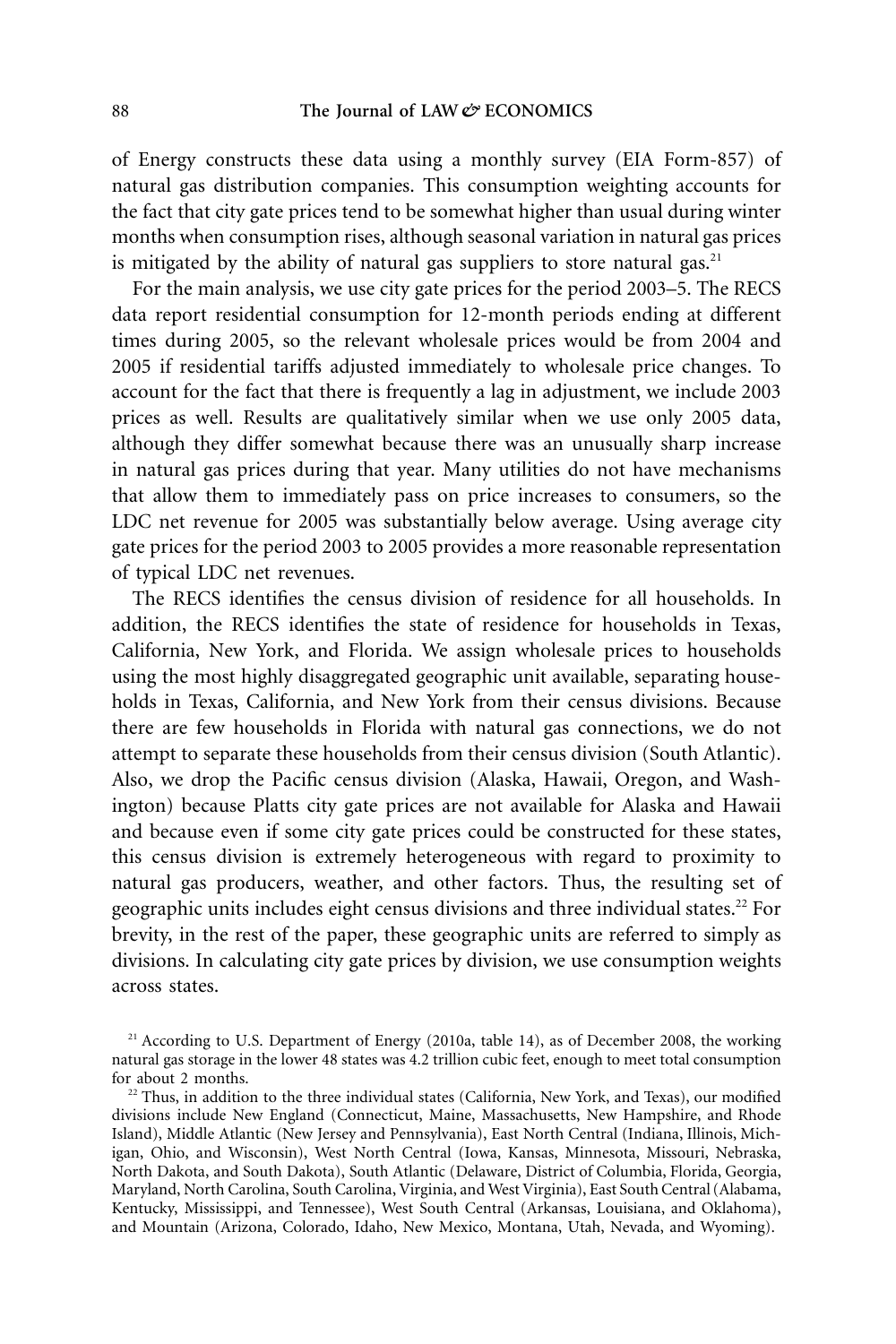# **4. Current Natural Gas Rate Schedules**

# *4.1. Graphical Evidence*

In this section, we use household-level natural gas consumption and expenditures to describe the natural gas rate schedules faced by residential customers in the United States. Figure 3 plots annual consumption and expenditure by division. Each observation is a household, and a fitted least squares regression line (the dashed line) is included.<sup>23</sup> Within divisions, there is large variation across households in annual natural gas consumption. As we expected, the data reveal a strong positive correlation between consumption and expenditure. In fact, in most divisions there is a group of households (and, in some cases, more than one group) for whom the relationship is almost exactly linear. This finding is consistent with these observations all coming from the same utility and linear rate schedule.

There is also, however, a large degree of heterogeneity in expenditure in all divisions. In many cases, different households consuming the exact same amount of natural gas in the same division pay considerably different amounts. This heterogeneity in rate schedules is at first surprising. After all, natural gas can be easily transported, so wholesale prices do not vary much within a division. Instead, these differences are driven by differences in the cost of local distribution and other costs that are recovered in the LDCs' volumetric charge. Within each division, there are several different LDCs, and costs vary across LDCs on the basis of the mix of residential, commercial, and industrial customers; average consumption levels; the population density; the age of the distribution grid; and other factors.24 In addition, the heterogeneity in rate schedules reflects the fact that households differ in the timing of their consumption. Many utilities charge rates that vary seasonally, so a household that consumes proportionately more during winter months pays more on average per unit. A limitation of the RECS data is that monthly consumption data are not supplied, and it is therefore impossible to distinguish these seasonal differences in consumption from differences in price schedules across households.

Another factor that creates differences in rate schedules within divisions is retail choice. Several states—including Georgia, Maryland, New York, Ohio, Pennsylvania, and Virginia—have active retail choice programs for residential natural gas customers. In these states, customers have a choice between buying natural gas from an LDC or from independent natural gas marketers who set their own rate schedules. If the customer buys from an independent marketer,

<sup>&</sup>lt;sup>23</sup> For presentation purposes, in these figures we dropped households with annual consumption above 250,000 cubic feet or annual expenditures above \$2,500. These outliers represent less than 2 percent of the total sample. All subsequent analyses in the paper include these observations. We also tested the sensitivity of our results to excluding these outliers, and the results were essentially identical.

<sup>&</sup>lt;sup>24</sup> Local distribution companies also differ in the longer term natural gas contracts that they sign and the gains and losses these contracts yield relative to the city gate prices. Those gains and losses are part of why rates differ across LDCs in the same division.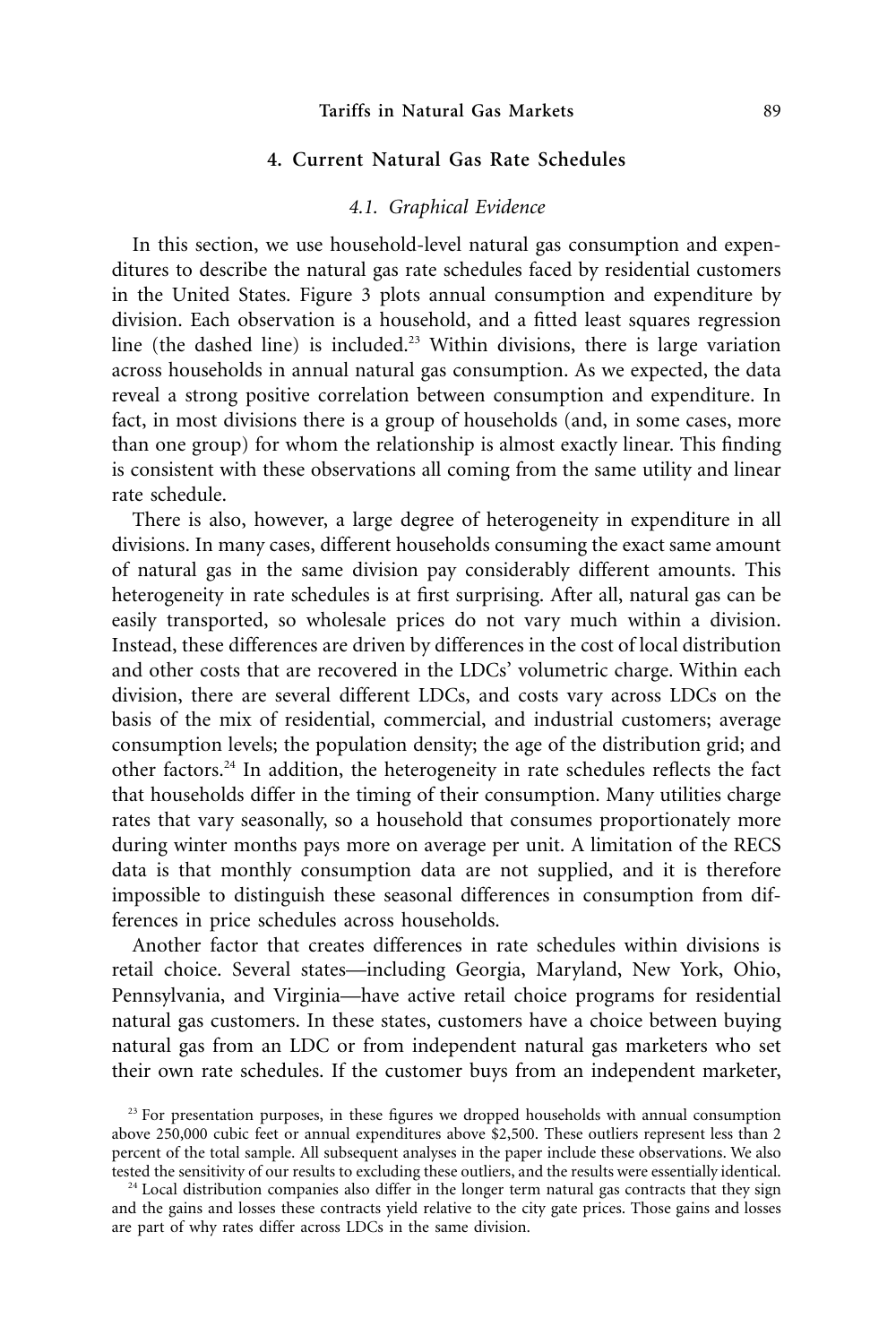

**Figure 3.** Residential natural gas rate schedules for 2005, by geographic division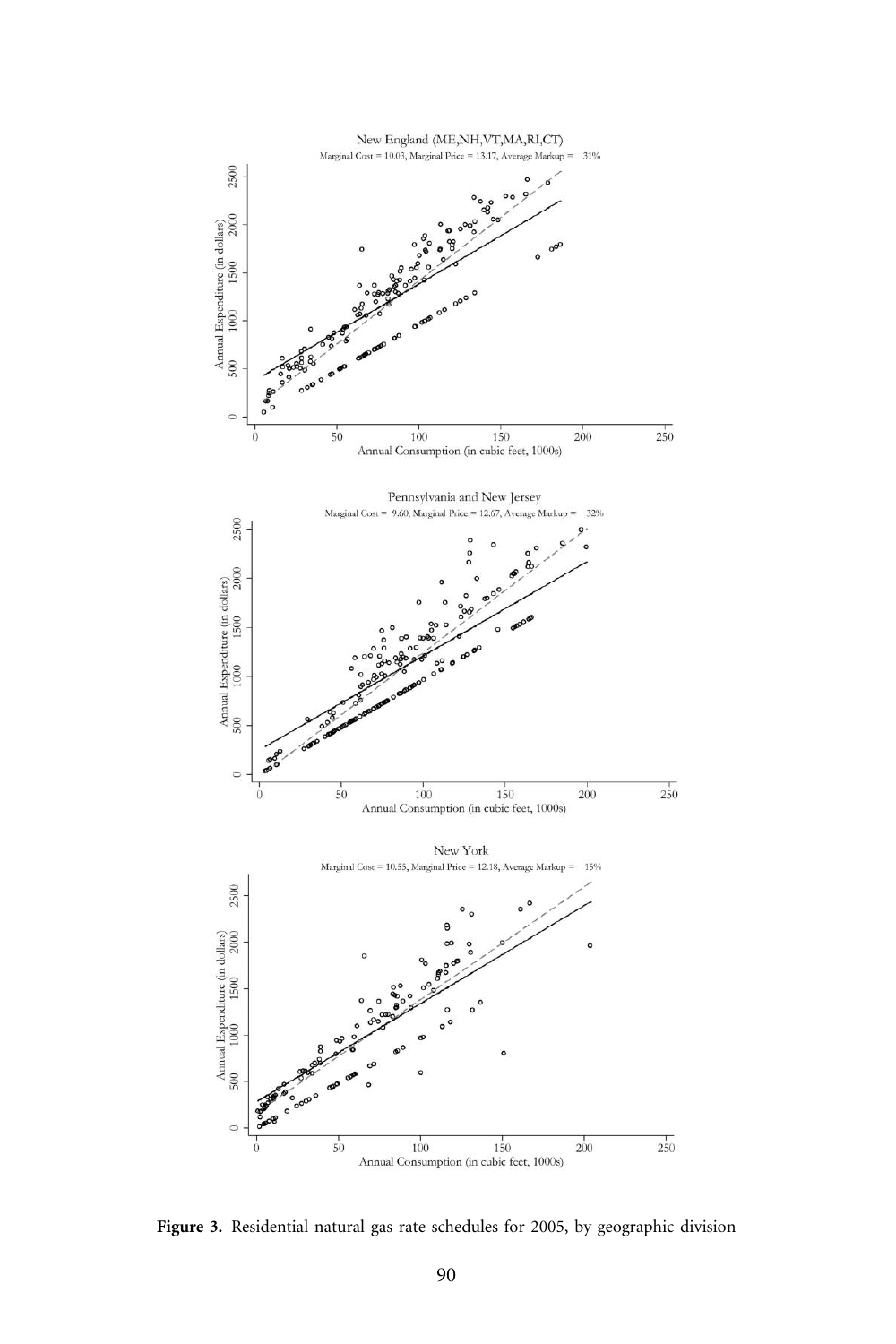

**Figure 3.** *Continued*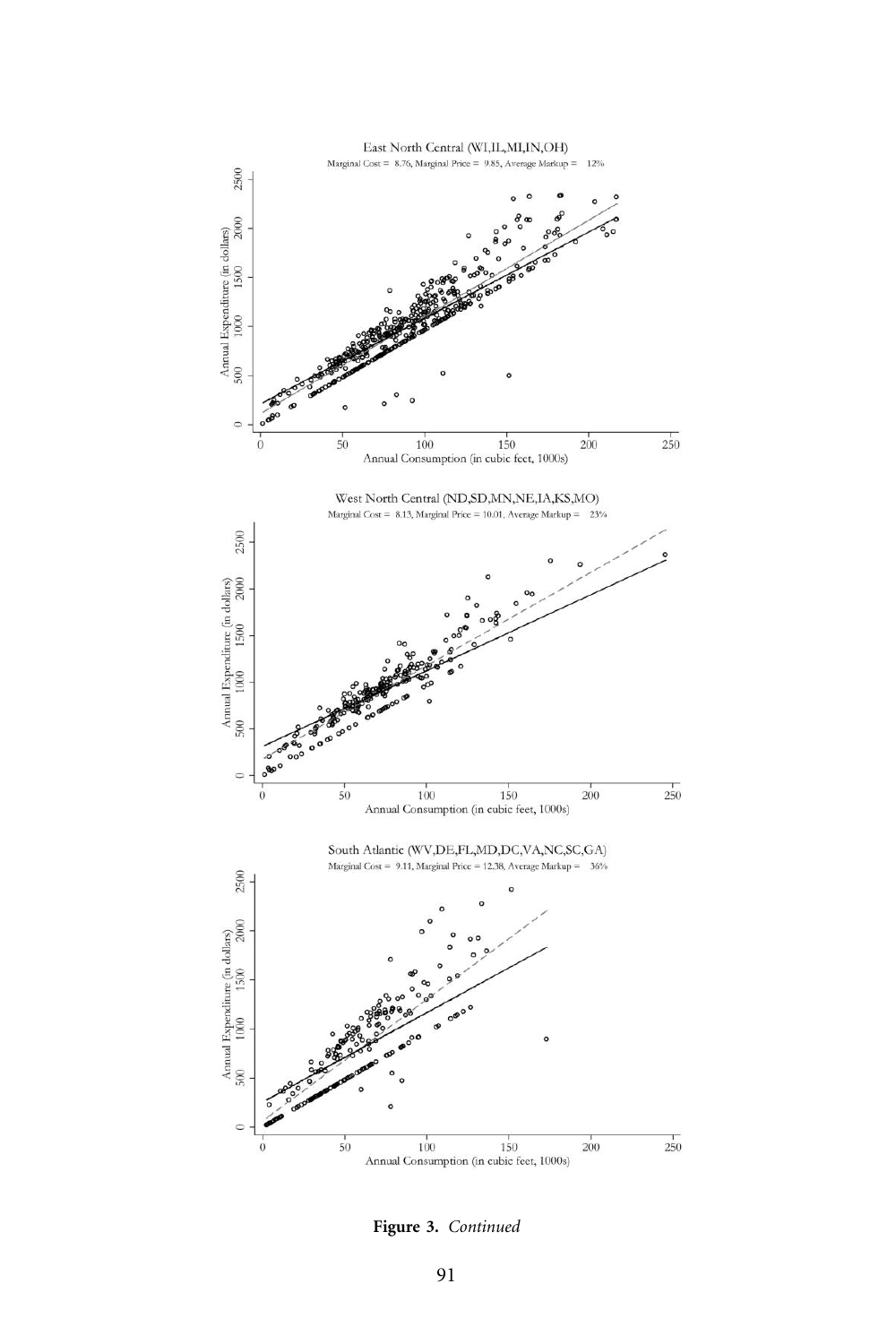

**Figure 3.** *Continued*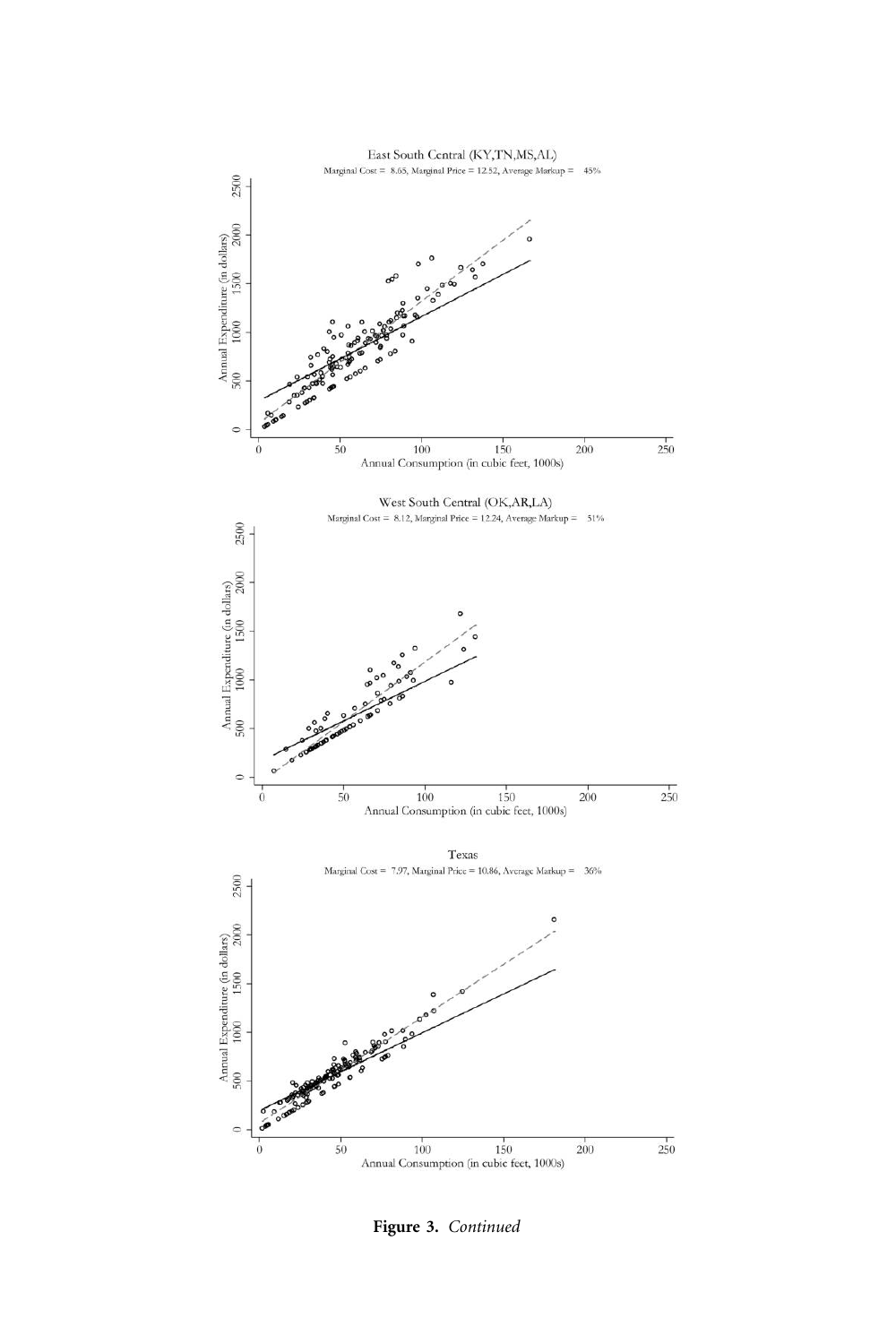



the LDC provides and is reimbursed for transportation services—for the most part on a volumetric basis—but marketers set the rate schedules, procure natural gas in the wholesale market, and bill customers directly.25 Despite the fact that most of an LDC's costs of providing services to retail choice customers do not vary with volume, most of an LDC's revenues from these customers are collected on a volumetric basis.

<sup>25</sup> In December 2005, 3.9 out of 62.5 million residential natural gas customers in the United States purchased natural gas from a marketer rather than an LDC (see U.S. Department of Energy 2005).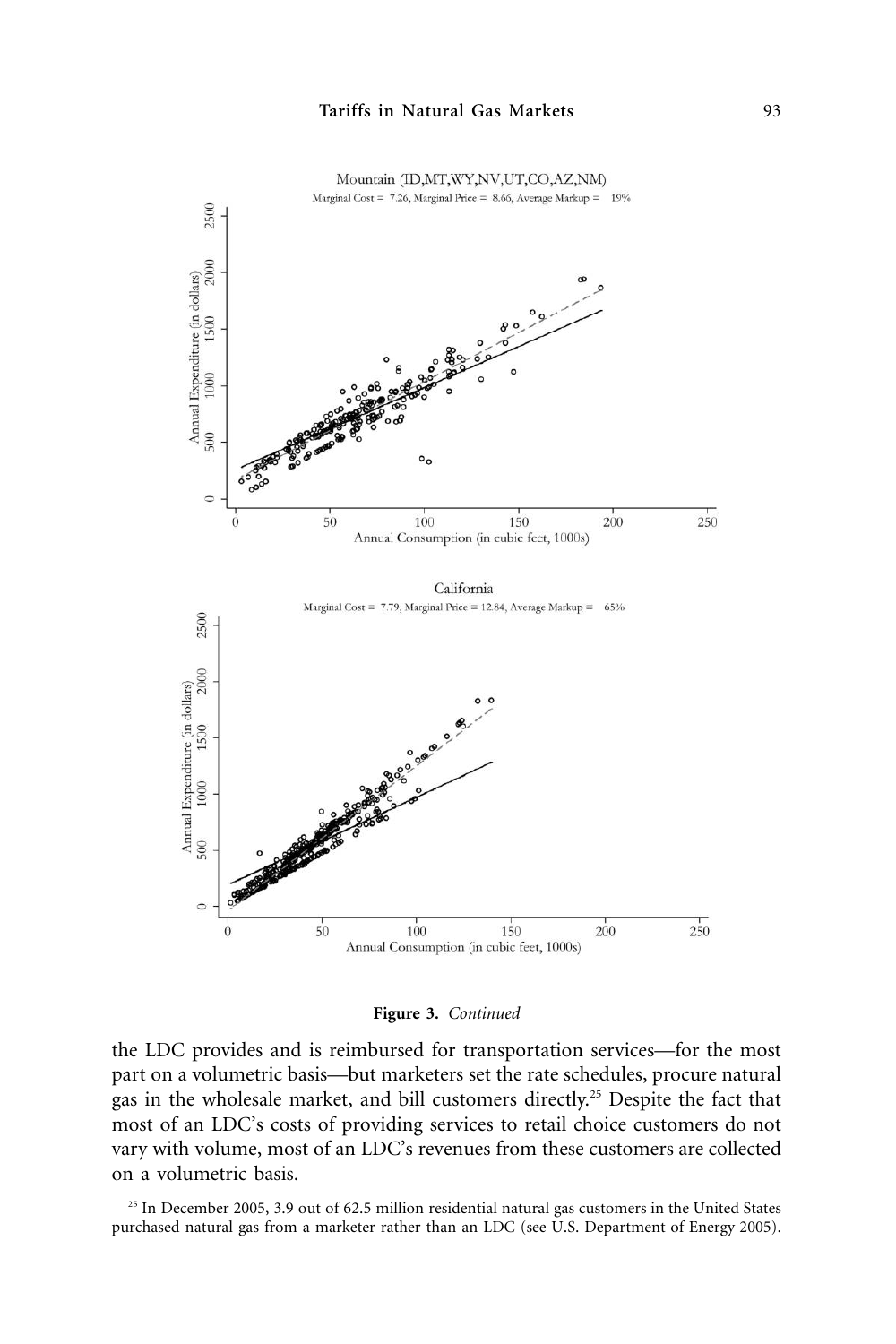In the calculations that follow, we compare households' actual expenditures on natural gas with how much they would have spent under marginal cost pricing. Because rate schedules vary within divisions, however, and because we do not observe the exact rate schedules for each household, our counterfactual also implicitly imposes a uniform retail tariff for all customers within a division. Under these counterfactual tariffs, all customers within a division pay the same fixed monthly fee and the same volumetric charge. An alternative approach is to perform this harmonization for both the current tariffs and the counterfactual tariffs. We do this by using the fitted values from equation (1) to predict each household's expenditure under the average rate schedule for that division. These predictions can then be compared with expenditures under the marginal-costbased alternative tariff. We prefer the former approach because it does not require any assumptions about the structure of the current rate schedules. Nonetheless, it is reassuring that when we instead use this alternative approach, the results are quite similar.

Moreover, the results are also similar when we repeat the analysis with a completely different data set, the Residential Appliance Saturation Survey (RASS). A household-level survey conducted in 2003 by the California Energy Commission, the RASS identifies the exact utility that serves each household, which allows us to perform the counterfactual bill analysis separately by utility. As we describe in detail in the Appendix, the general pattern of results is very similar with these alternative data. Together with the results from the alternative harmonization for both the actual and the counterfactual approach above, this analysis suggests that our results are not driven by that fact that we create the counterfactual at the geographic division, rather than utility, level. In retrospect, this outcome is not surprising because there is no reason ex ante for there to be a substantial correlation between within-division departures from average rate schedules and our measures of household well-being.

# *4.2. Volumetric Charges*

Table 2 describes natural gas rate schedules by region and how schedules would change after tariff rebalancing. For clarity, we present results for the four geographic census regions in the continental United States (Northeast, Midwest, South, and West) that aggregate the areas reported in the RECS data.<sup>26</sup> Columns 1 and 2 describe average features of natural gas rate schedules. These estimates are derived from the following regression:

$$
Expenditure_{ij} = \alpha_{0j} + \alpha_{1j}Consumption_{ij} + \varepsilon_{ij},
$$
 (1)

where Expenditure<sub>*ii*</sub> is the annual expenditure for household *i* in division *j*, Consumption<sub>*ij*</sub> is the annual natural gas consumption, and  $\varepsilon_{ij}$  is an error term

<sup>&</sup>lt;sup>26</sup> Northeast includes New York and the Middle Atlantic and New England divisions; Midwest includes the West North Central and East North Central divisions; South includes Texas and the West South Central, East South Central, and South Atlantic divisions; and West includes California and the Mountain division.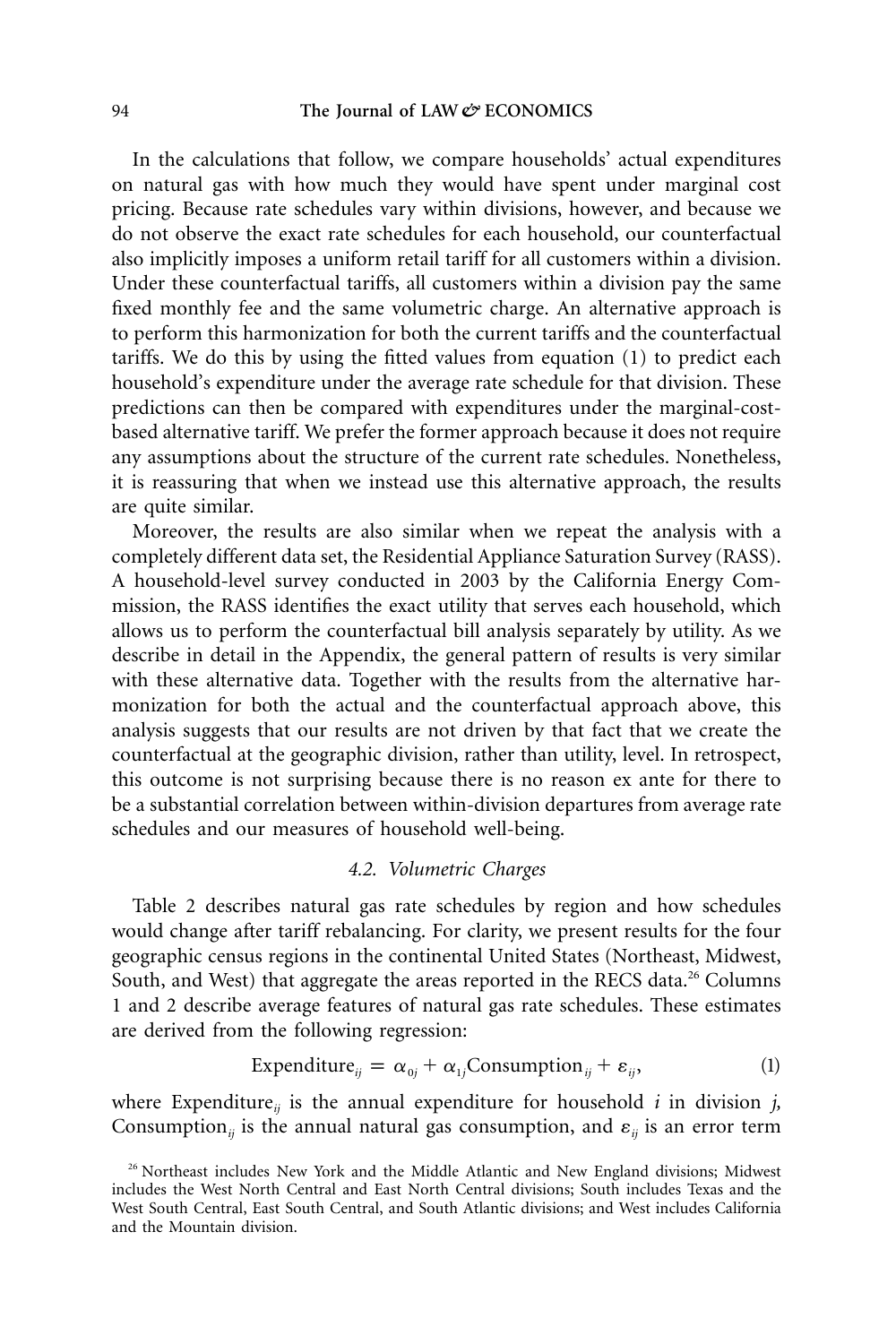|           |                             | Current Rate Schedule       | Rate Schedule after Rebalancing             |                             |
|-----------|-----------------------------|-----------------------------|---------------------------------------------|-----------------------------|
|           | Volumetric<br>Charge<br>(1) | Fixed<br>Monthly Fee<br>(2) | Volumetric Charge<br>(Marginal Cost)<br>(3) | Fixed<br>Monthly Fee<br>(4) |
| Northeast | 12.60<br>(.38)              | 5.82<br>(2.10)              | 10.04                                       | 24.20<br>(1.37)             |
| Midwest   | 9.90<br>(.44)               | 10.90<br>(2.75)             | 8.57                                        | 20.03<br>(.68)              |
| South     | 11.97<br>(.46)              | 4.22<br>(1.90)              | 8.58                                        | 19.67<br>(.93)              |
| West      | 11.47<br>(.26)              | 2.69<br>(.96)               | 7.61                                        | 17.92<br>(.58)              |
| Average   | 11.34<br>(.20)              | 6.20<br>(1.05)              | 8.63                                        | 20.24<br>(.44)              |

**Table 2 Natural Gas Rate Schedules by Region**

**Note.** Column 1 reports mean volumetric charges for current rate schedules in the Residential Energy Consumption Survey (RECS) per 1,000 cubic feet. Column 2 reports mean fixed monthly fees for current rate schedules in the RECS. Column 3 reports the mean city gate prices from the Platts GASdat database per 1,000 cubic feet. Column 4 reports the fixed monthly fees required to maintain the same level of revenue if the volumetric charges were decreased to marginal cost. Amounts are expressed in year 2010 dollars. Bootstraped standard errors based on 1,000 replications are in parentheses. All calculations use RECS sampling weights.

that captures unmodeled differences in the rate structure across households. We estimate equation  $(1)$  separately for the 11 different divisions.<sup>27</sup> The parameters in this regression have a direct economic interpretation. The intercept,  $\alpha_{0p}$  is the mean amount paid annually in fixed monthly fees or, equivalently, the level of expenditure implied by the regression equation for a household that consumes no gas. The slope,  $\alpha_{1p}$  is the mean volumetric charge for natural gas.

Table 2 reports average parameter estimates (weighted by households). On average, across all regions households faced a volumetric charge of \$11.34 compared with a city gate price of \$8.63, for an average markup of 32.1 percent. Wholesale prices were somewhat higher on average in the Northeast and somewhat lower on average in the West during this period. These differences reflect differences in transportation costs across regions. Most natural gas in the United States is produced in gas fields concentrated in the south-central United States, and wholesale prices tend to increase as one moves farther away from these producing areas. Markups vary somewhat across regions, but in all regions the volumetric charge is marked up considerably above marginal cost.

Our approach uses within-division, across-household variation to infer the average rate schedule in each geographic division. An alternative to this regression-

<sup>&</sup>lt;sup>27</sup> We have also tried a more flexible specification that allows  $\alpha_0$  and  $\alpha_1$  to vary both across division and across urban, suburban, town, and rural locations. Although utilities typically do not use different rate schedules for these different groups, such a specification would make sense to the extent that different utilities in each census division tend to serve predominantly households in one particular group. The results with this more flexible specification are essentially unchanged from those in our original analysis, and for parsimony we prefer the baseline specification.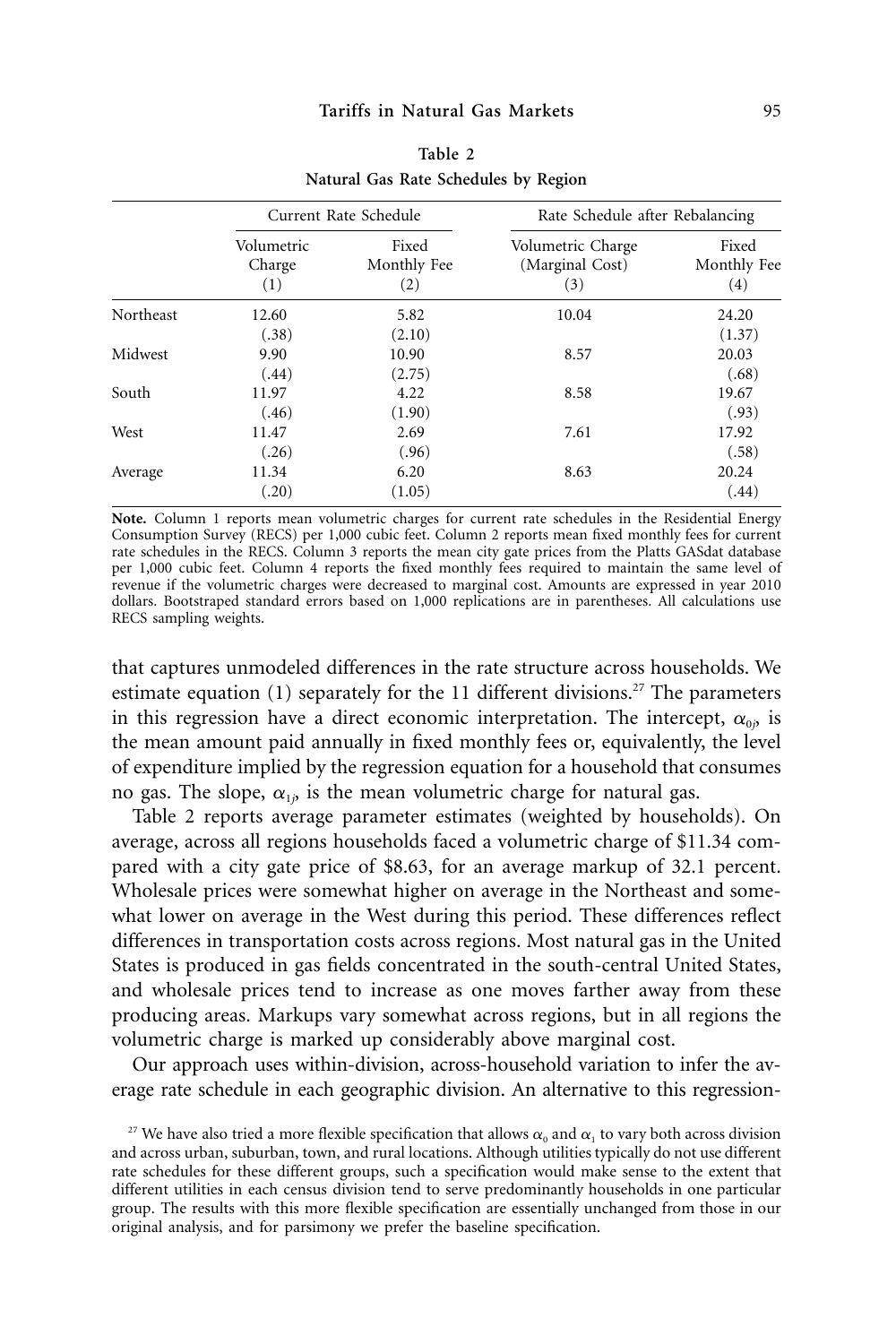based approach would be to match households with their exact rate schedules. With the RECS this process is not feasible, however, because it does not identify exactly where households are or from which utility they obtain natural gas. Given this indirect method for inferring average rate schedules, it is important to crosscheck our estimates with measures of rate schedules from other sources. Davis and Muehlegger (2010) use aggregate data and a different empirical approach to estimate residential natural gas schedules in the United States during the period 2002–7. They find an average markup of \$3.38 per thousand cubic feet, compared with our average markup of \$2.71. Although we continue to recognize that our estimates are only an approximation, it is reassuring that this important feature of the rate schedules is similar to this existing estimate in the literature.<sup>28</sup>

# *4.3. Fixed Monthly Fees*

The other key feature of natural gas rate schedules is the fixed monthly fee. We estimate that, under current rate schedules, households in the United States pay an average fixed monthly fee of \$6.20. The estimates vary somewhat across regions from \$2.69 in the West to \$10.90 in the Midwest. Under the assumption of zero demand elasticity and revenue neutrality, column 4 shows how the fixed monthly fee would increase if the volumetric charge were set equal to marginal cost: the fixed monthly fee would need to increase substantially to offset the decrease in revenue. Across regions, the increase in the fixed monthly fee ranges from \$17.92 to \$24.20. These fees assure that total LDC revenue from residential customers would not change under the counterfactual. This calculation assumes no change in any cross subsidization across customer classes (residential, commercial, and industrial) or across energy products for utilities that sell both electricity and natural gas.<sup>29</sup>

The transition to marginal cost pricing is illustrated graphically in Figure 3. The black line in each scatterplot denotes the marginal cost price schedule. The slope of the line is the estimated mean city gate price for each division, and the vertical intercept is the mean fixed monthly fee under marginal cost pricing. Notice that the line is considerably flatter than the line describing the current rate schedules. With the marginal cost schedule, the LDC pays all operating and capital expenses through revenue from the fixed monthly fee. Comparing each observation to the marginal cost schedule illustrates how the total expenditure would change under marginal cost pricing. Households with low levels of annual consumption would tend to pay more, and households with high levels of annual

<sup>&</sup>lt;sup>28</sup> In related work, Naughton (1986) evaluates the efficiency and equity of electricity price schedules for a sample of U.S. electric utilities in 1980. Estimating costs using a translog function, he finds that per-unit prices exceed marginal cost by approximately 50 percent for residential, commercial, and industrial customers. The study then examines the equity of electricity prices across customer classes, finding no evidence of cross subsidization.

<sup>&</sup>lt;sup>29</sup> In related research, Knittel (2003) compares prices of single- and dual-product electricity and natural gas utilities and finds evidence that the price markups of residential and commercial electricity consumers are used to subsidize industrial natural gas consumers.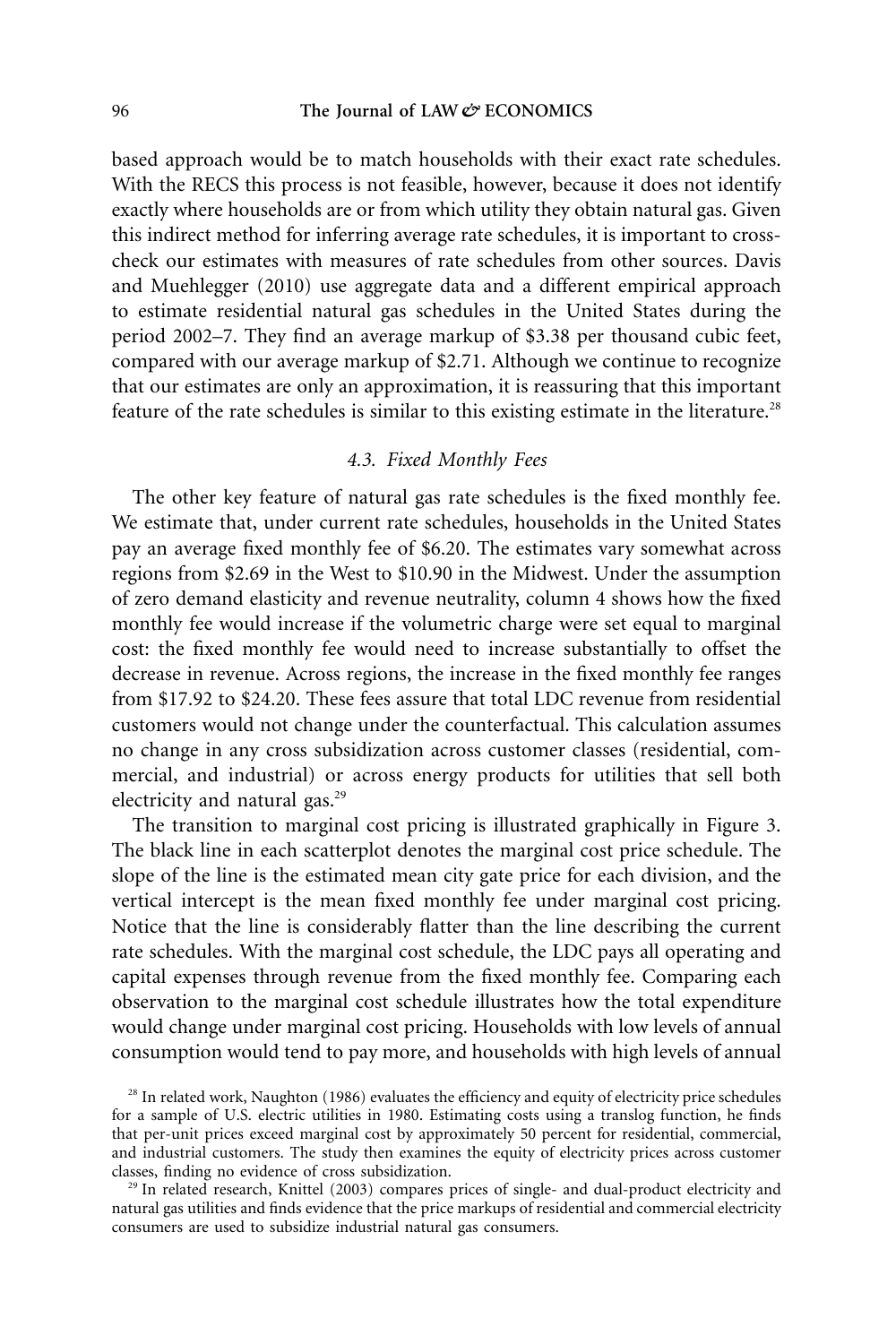#### **Tariffs in Natural Gas Markets** 97

|                                              | Mean Annual<br>Change<br>$($ \$) | Experiencing<br><b>Bill Increase</b><br>(9) | Mean Bill<br>Change<br>(9) |
|----------------------------------------------|----------------------------------|---------------------------------------------|----------------------------|
| By household income quintile:                |                                  |                                             |                            |
| First                                        | 44.39 (9.79)                     | 66.7(2.3)                                   | 6.1(1.5)                   |
| Second                                       | 23.26 (9.69)                     | 60.2(2.5)                                   | 2.9(1.3)                   |
| Third                                        | 8.20 (10.19)                     | 53.7(2.4)                                   | 1.0(1.3)                   |
| Fourth                                       | $-19.04(11.37)$                  | 49.2 (2.6)                                  | $-2.1(1.2)$                |
| Fifth                                        | $-58.45(10.93)$                  | 39.0(2.4)                                   | $-5.9(1.0)$                |
| By needs-adjusted household income quintile: |                                  |                                             |                            |
| First                                        | 29.70 (10.05)                    | 64.7(2.3)                                   | 4.0(1.4)                   |
| Second                                       | 28.16 (9.73)                     | 59.9 (2.4)                                  | 3.5(1.3)                   |
| Third                                        | 12.44(9.70)                      | 54.8 (2.5)                                  | 1.5(1.2)                   |
| Fourth                                       | $-16.47(11.07)$                  | 50.4 (2.6)                                  | $-1.9(1.3)$                |
| Fifth                                        | $-54.97(10.52)$                  | 39.2(2.4)                                   | $-5.6(1.0)$                |
| Households with children:                    |                                  |                                             |                            |
| All                                          | $-21.19(6.20)$                   | 52.1 (1.5)                                  | $-2.3$ (.7)                |
| With one child                               | $-1.34(10.94)$                   | 53.9 (2.7)                                  | $-.2(1.3)$                 |
| With two children                            | $-33.63(12.17)$                  | 53.5(2.6)                                   | $-3.6(1.2)$                |
| With three or more children                  | $-33.72(16.37)$                  | 46.4(3.6)                                   | $-3.5(1.6)$                |
| Low-income households with children:         |                                  |                                             |                            |
| All                                          | 2.80(18.47)                      | 65.5(3.4)                                   | .3(2.2)                    |
| With one child                               | 65.68 (21.68)                    | 73.7 (6.0)                                  | 10.1(3.8)                  |
| With two children                            | $-24.96(36.58)$                  | 64.3 (5.9)                                  | $-2.7(3.8)$                |
| With three or more children                  | $-29.94(32.31)$                  | 58.2 $(6.4)$                                | $-3.2(3.3)$                |

| Table 3                                                        |  |
|----------------------------------------------------------------|--|
| The Distributional Impact of a Change to Marginal Cost Pricing |  |

**Note.** Values indicate changes in household expenditures on natural gas under marginal cost pricing. Bootstraped standard errors based on 1,000 replications are in parentheses. All calculations use Residential Energy Consumption Survey sampling weights. Dollar amounts are expressed in year 2010 dollars. Lowincome households are defined as households in the lowest quintile by needs-adjusted household income.

consumption would tend to pay less. With our sample, 46 percent of households would pay less under marginal cost pricing, and 54 percent would pay more. In Section 5, we examine these distributional consequences in detail, comparing the characteristics of households with different levels of natural gas consumption and determining how particular types of households would fare under a change to marginal cost pricing.

#### **5. A Transition to Marginal Cost Pricing**

# *5.1. Counterfactual Bills*

Table 3 presents evidence on the distributional impact of a change to marginal cost pricing and the associated increase in the fixed monthly fee. These estimates assume that the price elasticity of demand is zero. Later in the paper, we incorporate the potential efficiency gains from tariff rebalancing by considering alternative price elasticities. The complete analysis allows us to characterize the overall trade-off between efficiency and redistribution by, for example, quanti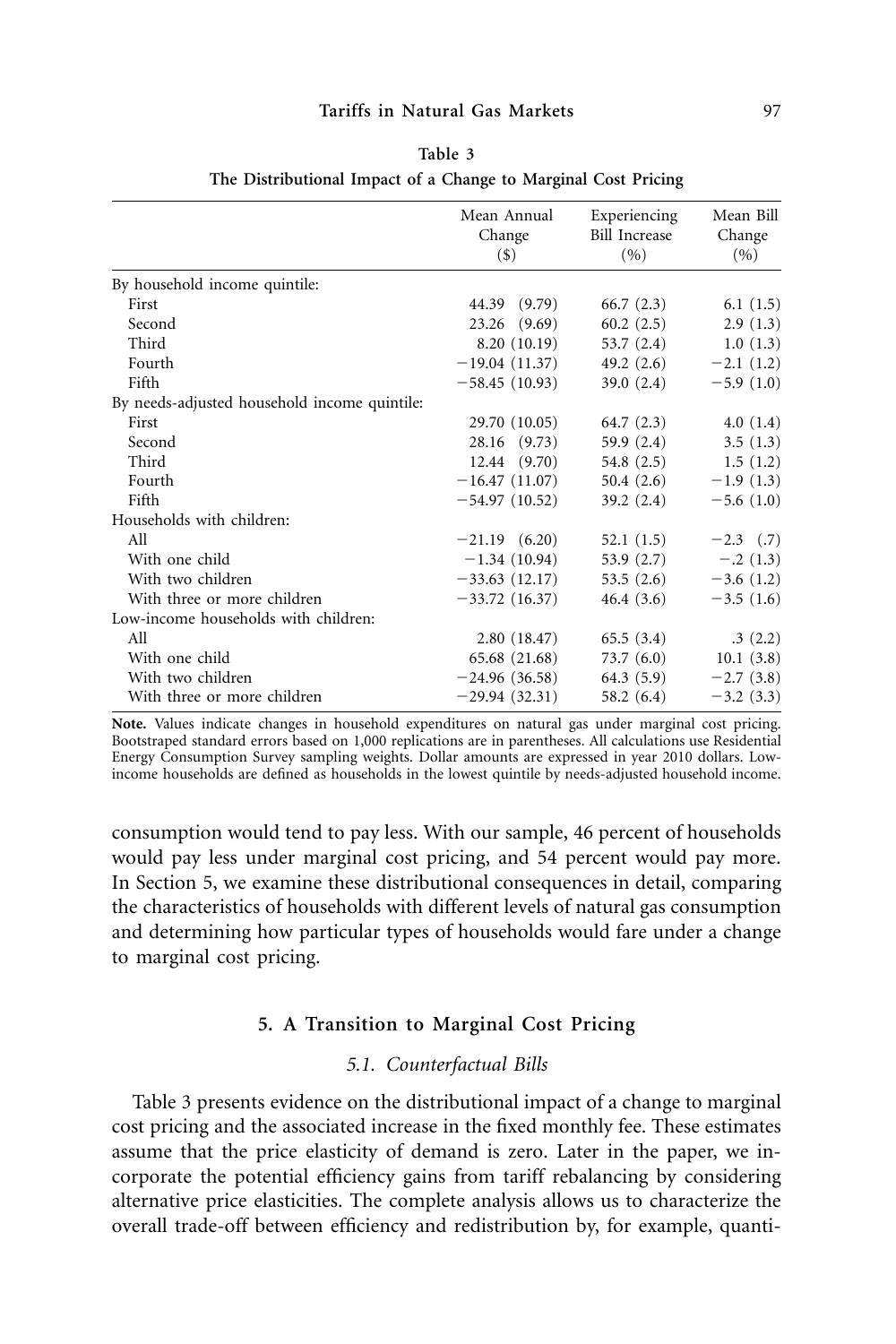fying the amount of deadweight loss that is incurred in order to achieve a particular level of redistribution.

Table 3 reports bill impacts by household income quintile. Households in the first quintile would pay \$44 more on average annually under marginal cost pricing, and 67 percent of the households in this quintile would experience some increase in their annual bills. This result reflects the fact that these households tend to consume less natural gas, so the savings experienced from the lower volumetric charge is too small to offset the increased fixed monthly fee. Households in the fourth and fifth income quintiles would pay less under marginal cost pricing because they tend to have relatively high consumption levels and thus benefit more from the decrease in the volumetric charge. A majority of the households in the top two quintiles would experience a decline in expenditures on natural gas.

The results by needs-adjusted household income quintile are similar but somewhat attenuated when compared with the results by household income quintile. Households in the first quintile would pay \$30 more on average annually under marginal cost pricing, whereas households in the fifth quintile would pay \$55 less on average. The smaller changes in cost for the first quintile reflect the fact that the needs-adjusted measure accounts for differences in household composition and is less correlated with natural gas consumption than is household income. In particular, households with children have higher poverty thresholds and also tend to consume more natural gas.

Households with children are also examined specifically. On average, households with children would experience decreases in natural gas expenditures under marginal cost pricing. The effect is greater for large households; customers with two or more children would pay \$34 less on average annually on natural gas. Low-income households with children, on average, would experience essentially no change in costs under marginal cost pricing. Low-income households with only one child would see their bills increase on average, while low-income households with two or more children would see their bills decline on average.

To put these results into perspective, Table 4 reports natural gas expenditures as a share of household income. Natural gas expenditure as a share of income decreases from about 7 percent for the lowest income quintile to less than 1 percent for the highest quintile. Under marginal cost pricing, low-income households would pay more and high-income households would pay less. These differences, however, are incremental when compared with the existing differences across quintiles. Table 4 also shows expenditure shares by needs-adjusted household income quintile. Compared with the results by household income quintile, the households in the first quintile have somewhat higher average household income levels but also somewhat higher average natural gas consumption levels. These two effects are roughly offsetting, so the natural gas expenditure as a share of income across quintiles is similar to the results by household income quintile. A transition to marginal cost pricing causes shares to change in the same direction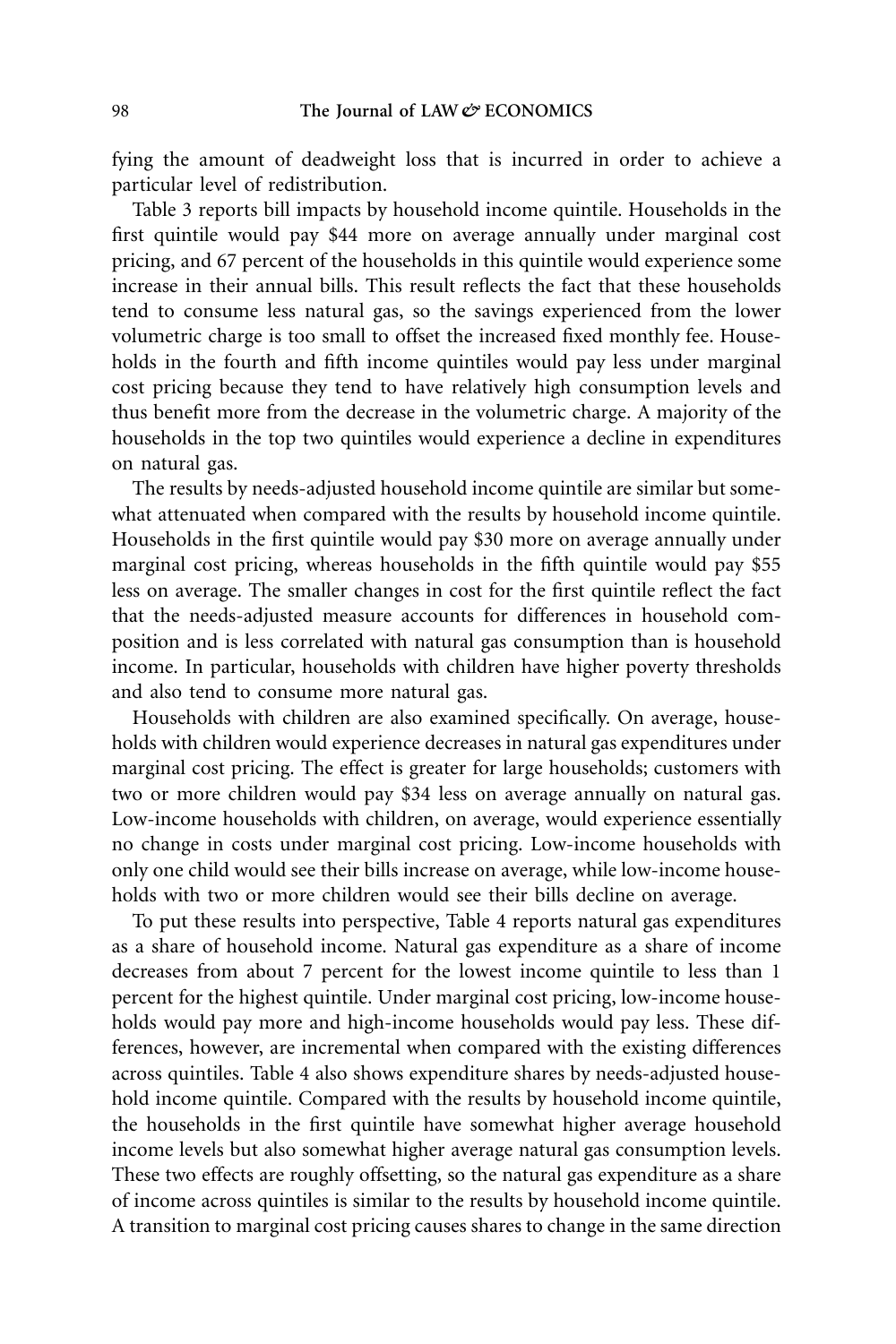#### **Tariffs in Natural Gas Markets** 99

|                                                 | Under Current<br>Price Schedules<br>(1) | Under Marginal<br>Cost Pricing<br>(2) | p-Value<br>(3) |
|-------------------------------------------------|-----------------------------------------|---------------------------------------|----------------|
| By household income quintile:                   |                                         |                                       |                |
| First                                           | 6.7                                     | 7.1                                   | .00            |
| Second                                          | 2.8                                     | 2.9                                   | .02            |
| Third                                           | 1.8                                     | 1.8                                   | .46            |
| Fourth                                          | 1.4                                     | 1.3                                   | .24            |
| Fifth                                           | .8                                      | .7                                    | .00            |
| By needs-adjusted household<br>income quintile: |                                         |                                       |                |
| First                                           | 6.5                                     | 6.8                                   | .01            |
| Second                                          | 2.8                                     | 2.9                                   | .00            |
| Third                                           | 1.9                                     | 1.9                                   | .09            |
| Fourth                                          | 1.4                                     | 1.4                                   | .34            |
| Fifth                                           | .9                                      | .8                                    | .00            |
|                                                 |                                         |                                       |                |

| Table 4                                                      |  |
|--------------------------------------------------------------|--|
| Natural Gas Expenditures as a Percentage of Household Income |  |

**Note.** Column 3 presents *p*-values from tests that the means in columns 1 and 2 are equal. All calculations use Residential Energy Consumption Survey sampling weights.

and with roughly the same magnitude as in the results by household income quintile.

Of course, it has been widely recognized that household income may not be a very good indicator of the sorts of vulnerable populations or financial needs that are of more direct interest to policy makers, who are likely more concerned with financial stress on families, permanent income, or total wealth (see, for example, Poterba 1989, 1991; Cutler and Katz 1992). Ideally, we would like to compare the results in Tables 3 and 4 to alternative results constructed with a measure of permanent income or household wealth. Although the RECS data do not provide multiple years of household income or any measure of financial wealth, they do include highly detailed information about the appliances owned by the household. In Borenstein and Davis (2010), we explain how we used this information together with 20 years of articles from *Consumer Reports* to construct a measure of appliance wealth for each household based on the number, age, characteristics, and original cost of the major appliances used by the household. As we discuss, this approach is not a panacea, and there are important limitations to appliance wealth as a long-term measure of household well-being. Nevertheless, we find it reassuring that with this alternative measure, we find results that are generally similar to the results above.

#### *5.2. Energy Assistance Programs*

The estimated impacts on bills reported in Section 5.1 are consistent with the conventional wisdom about two-part tariffs, which indicates that marginal cost pricing would tend to increase bills on average for low-income households while decreasing bills on average for high-income households. However, these esti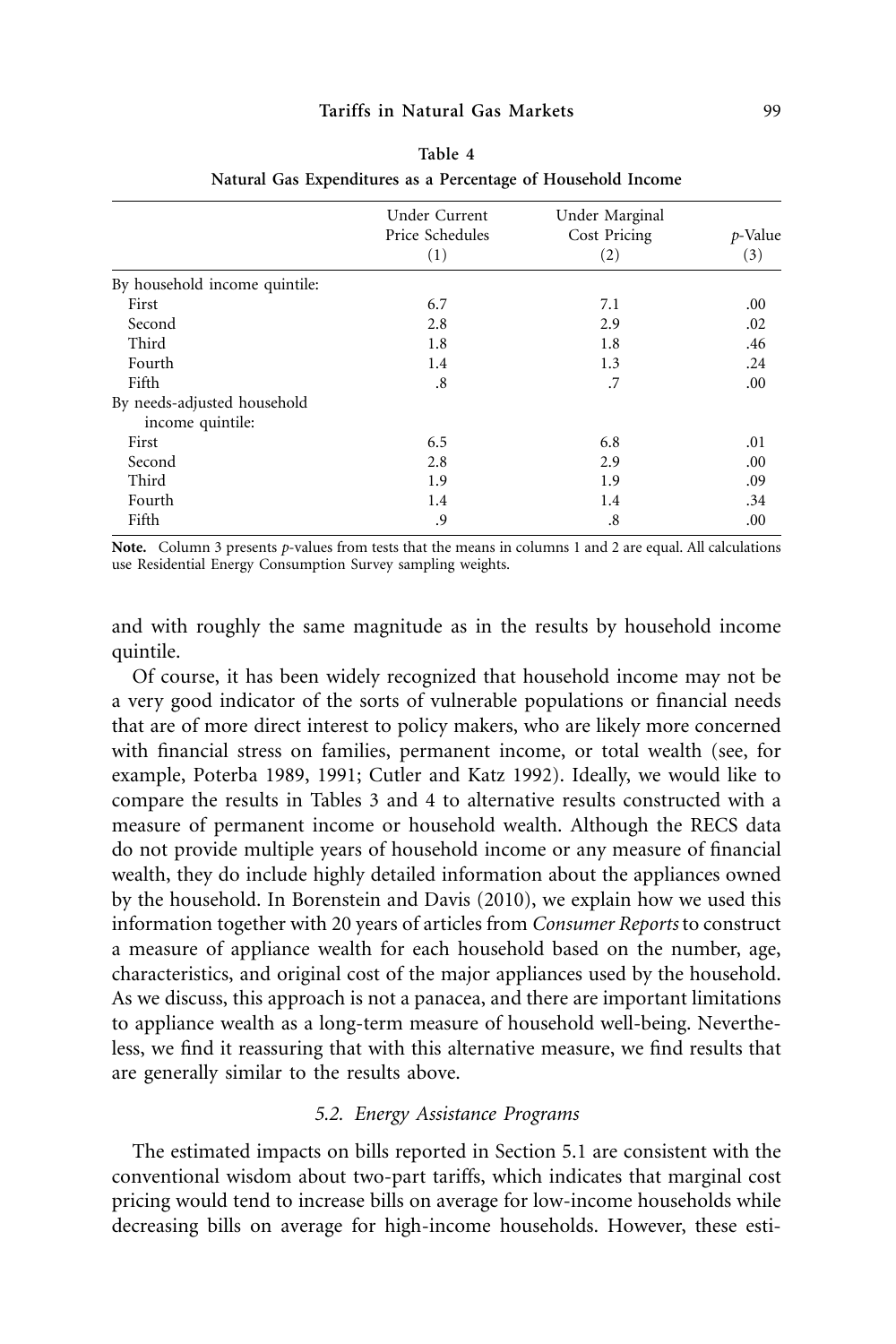mated impacts assume that no energy assistance is available for low-income households. In practice, means-tested energy assistance programs are widely available. For example, LIHEAP distributes funds to all 50 states. Many states and local governments offer additional energy assistance, and some LDCs offer alternative rate schedules for low-income households. It is important to consider how these programs could mitigate the distributional impact of a change to marginal cost pricing. Suppose, for example, that marginal cost pricing was implemented simultaneously with increased funding for an energy assistance program. This funding could come from public programs like LIHEAP or a surcharge on natural gas customers with income (or needs-adjusted income) levels above a particular level.

Table 5 reports the baseline results along with results from five alternative scenarios. For each scenario, the table reports the impact of a change to marginal cost pricing on households in the first quintile by needs-adjusted household income (approximately 150 percent of the poverty line). With no energy assistance whatsoever, households in the first quintile experience on average about a \$30 annual increase in natural gas bills. This finding corresponds exactly to the first quintile results shown in Table 3. Results are also shown for an energy assistance program that waives the fixed monthly fee for all households below 150 percent of the poverty line. The advantage of this lump-sum approach is that it leaves the volumetric charge equal to marginal cost for households receiving assistance. Under this scenario, the mean impact for the quintile becomes large and negative, a \$210 average annual bill decrease for households below 150 percent of the poverty line. If the program were internally funded, the other 80 percent of households would experience annual bill increases of \$60 in order to pay for the program. The third row shows that under a less generous program, the mean impact for households below 150 percent of the poverty line is still negative. In this scenario, the 20 percent of households that are below 150 percent of the poverty line receive a \$10 per month lump-sum transfer. A program of this size could be self-financed by increasing the fixed monthly fee for the other 80 percent of households by \$30 annually.

These results suggest that it may be possible for energy assistance programs to substantially offset the distributional impacts of marginal cost pricing for lowincome households. Still, it is important to point out that energy assistance programs have limitations. For example, it has been shown to be difficult to identify and enroll eligible households. Casual evidence of this comes from Table 1, which shows for each quintile the percentage of households who report having received energy assistance in the previous year. Even though most households in the first quintile would typically be eligible for LIHEAP or state-level energy assistance programs, only 18 percent report receiving energy assistance in the previous year. This is a self-reported measure, and one might be concerned that stigma or some other factor would result in underestimation of true participation levels. Still, it seems clear that not all eligible households participate in energy assistance programs, and noneligible households may attempt to participate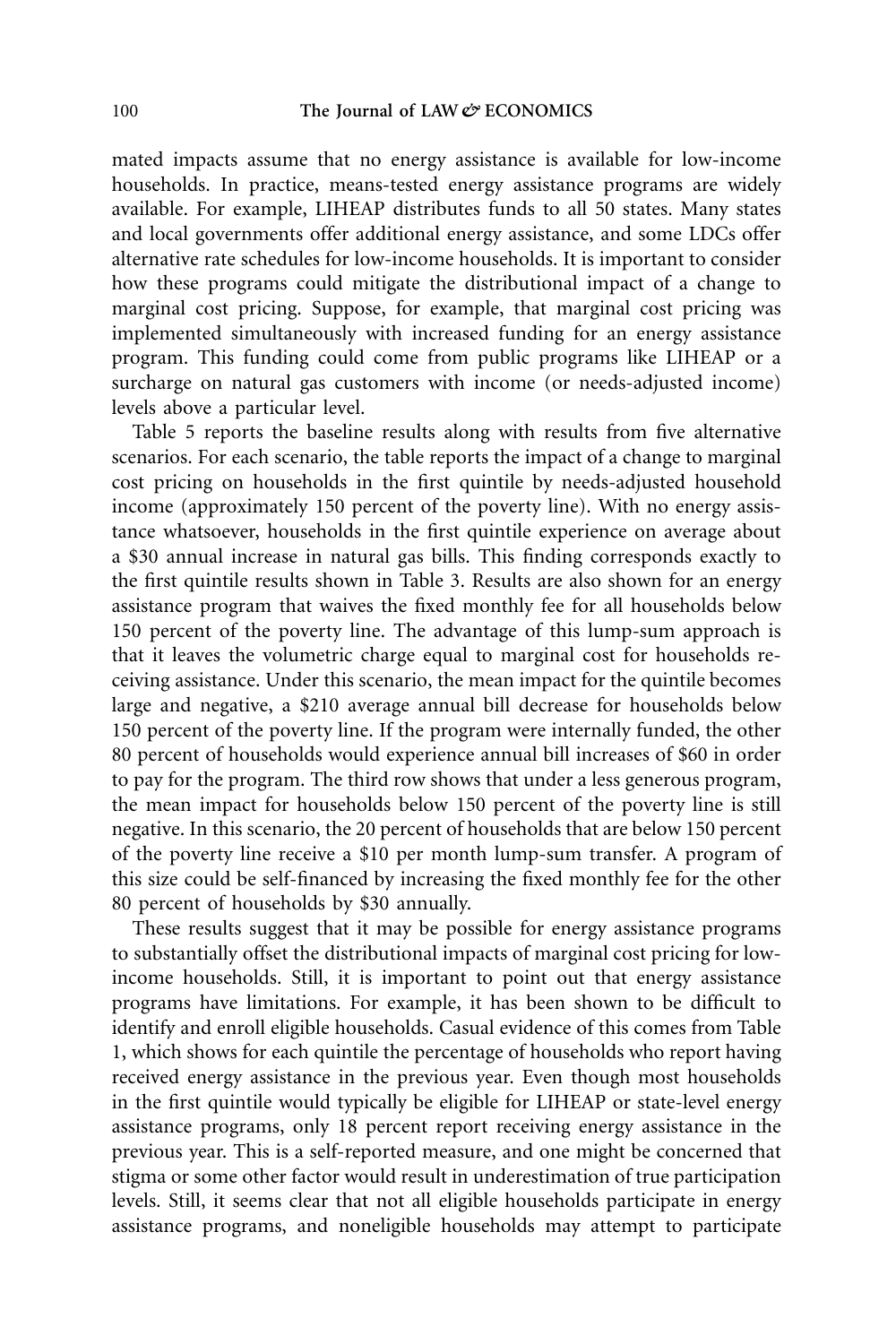|                                                  | Mean Annual<br>Change (\$) | Mean Change<br>(%)           | Share Who Receive<br>Benefits (%) | Annual Cost per<br>Nonrecipient (\$) |
|--------------------------------------------------|----------------------------|------------------------------|-----------------------------------|--------------------------------------|
| No energy assistance program                     | 29.70                      | $\ddot{ }$                   |                                   |                                      |
|                                                  | (10.05)                    | (1.4)                        | $\hat{S}$                         | <u>ි</u>                             |
| No fixed monthly fee (100 percent participation) | $-210.14$                  | $-28.0$                      | 20.0                              | 60.07                                |
|                                                  | (11.41)                    | $\widetilde{=}$              | Ê                                 | 1.52)                                |
| \$10 Monthly lump-sum payment:                   |                            |                              |                                   |                                      |
| 100 Percent participation                        | $-90.30$                   | $-12.0$                      | 20.0                              | <b>0.06</b>                          |
|                                                  | (10.05)                    | $\left(\frac{1}{1}\right)$   | $\widehat{\Xi}$                   | (.23)                                |
| 50 Percent participation                         | $-30.30$                   | $-4.0$                       | 10.0                              | 13.36                                |
|                                                  | (10.05)                    | $\left( \frac{2}{2} \right)$ | $\widehat{\Xi}$                   | (0.0)                                |
| 20 Percent participation                         | 5.70                       |                              | 4.0                               | 5.01                                 |
|                                                  | (10.05)                    | (1.4)                        | $\odot$                           | (.03)                                |
| For those in multiunit buildings                 | $-24.25$                   | $-3.2$                       | 27.6                              | 45.65                                |
|                                                  | (10.19)                    | $\Xi$                        | $\widetilde{=}$                   | (2.34)                               |

|            | n……           |
|------------|---------------|
|            | 1EQ           |
| 5<br>Table | $\frac{1}{2}$ |

Note. Bootstraped standard errors based on a<br>nounts are expressed in year 2010 dollars. amounts are expressed in year 2010 dollars.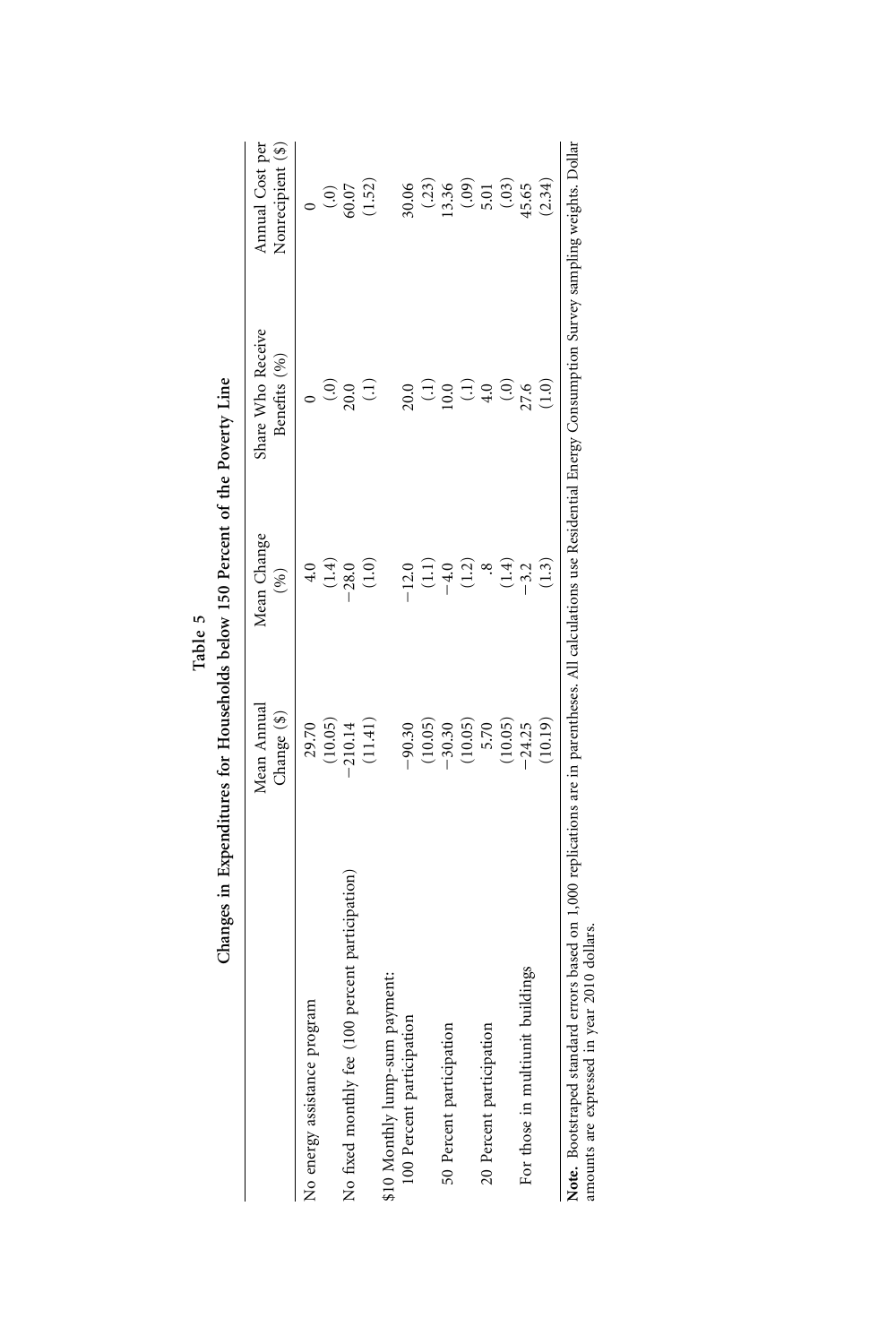fraudulently. Effective screening of program applicants is expensive and imperfect.30 Table 5 also shows data for how incomplete participation affects mean annual bill impacts for the first quintile. With 50 percent participation, households below 150 percent of the poverty line experience a \$30 decrease in bills on average. With 20 percent participation, the lump-sum payments are similar in size to the bill increases, so the net impact is positive but small. The annual cost per nonrecipient is lower for these programs because of the lower participation rate.

It is also worth highlighting that these mean impacts for the first quintile obscure substantial heterogeneity across households. Because households differ substantially in their levels of natural gas consumption, the \$10 monthly lumpsum transfer is not enough to ensure net bill decreases for all households in this group. Most at risk of bill increases are households that consume very low levels of natural gas. Increasing the fixed monthly fee makes these households considerably worse off because they enjoy relatively little benefit from the decreased volumetric charge. More generous energy assistance could prevent bill increases for these households. For example, one could waive the entire fixed monthly fee for households below 150 percent of the poverty line. The tension here is that there are real economic costs of maintaining natural gas connections, and eliminating the fixed monthly fee entirely for these households would induce an inefficiently large number of these households to consume natural gas.

Finally, Table 5 considers the impact of an energy assistance program based on an important characteristic, not of the household but of the housing unit itself. In particular, we examine the results for a policy that would provide a \$10 lump-sum transfer to households living in multiunit buildings. In our sample, 45 percent of households below 150 percent of the poverty line live in multiunit buildings, compared with 28 percent of households overall. Consequently, the policy is reasonably effective at targeting low-income households, and the program has about the same mean impact as a conventional program with 50 percent participation. This type of program is expensive because a large number of households above 150 percent of the poverty line receive the credit. In addition, one would expect multiunit discounts to be at least partially capitalized into rents, which means that some of the transfer would be received by landlords rather than tenants. Nonetheless, such a program would also offer a number of potential advantages. First, whereas traditional programs suffer from low enrollment, households in multiunit buildings could be automatically enrolled. Second, screening for the multiunit discount is low cost and highly accurate, and therefore it is very difficult for noneligible households to participate fraudulently.

Energy assistance programs based on multiunit discounts would be most effective in utility districts where the housing type is highly correlated with income.

 $30$  Borenstein (2012) discusses this problem in administering means-tested low-income electricity rates for three California electric utilities.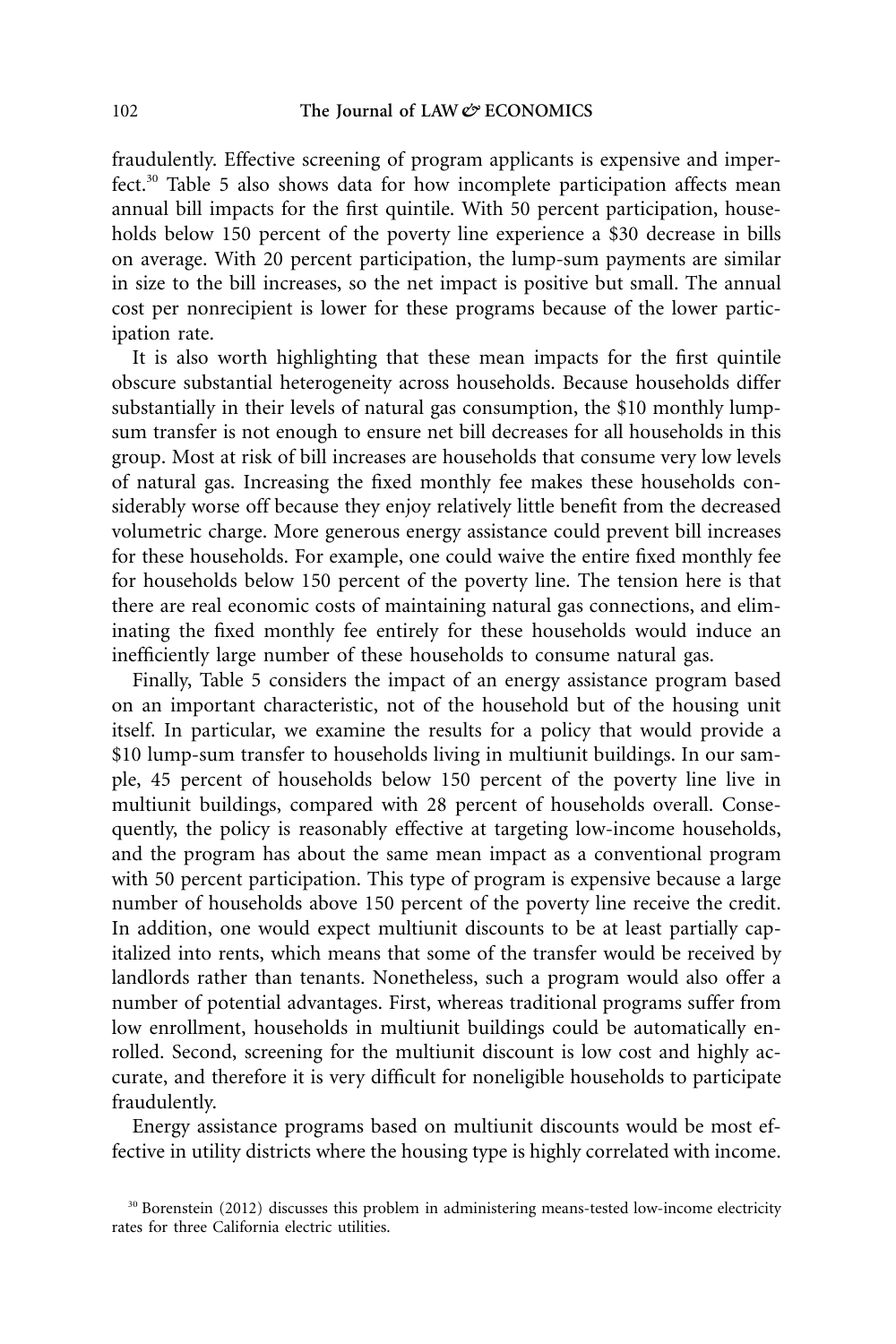In high-density utility districts where all households live in multiunit buildings or in low-density utility districts where no households live in multiunit buildings, there is little scope for redistribution. Alternatively, discounts could be based on a richer set of housing characteristics, such as square footage or the number of rooms, or even on neighborhood characteristics, such as the mean of the household income by zip code. There is little precedent for natural gas LDCs using this kind of differentiation, and these policies would likely face political challenges, but these more flexible approaches would also allow for better targeting of needy households.

#### **6. Efficiency Effects of Changing Retail Prices**

While the distributional impact of changing marginal retail prices of natural gas to reflect marginal cost appears to be fairly modest, the regressive impact is still contrary to the general goal of helping low-income households. The argument in favor of such a change rests on improving economic efficiency, which requires that consumers change their behavior in response to the price changes. The efficiency impact, however, is complex for two distinct reasons. First, because natural gas is priced in a two-part tariff and the fixed monthly fee as well as the volumetric charge would have to be adjusted, the change has the potential to cause some consumers to make nonmarginal adjustments: some current consumers of natural gas may decide to exit the market, and some who have not previously been in the market might choose to enter. Second, the current distortions in the residential market for natural gas are part of a larger set of distortions in energy pricing. Therefore, a broader analysis of the welfare impact—one that accounts for distortions in closely related markets, such as for other energy products—is relevant.

In the simplest setting, we could focus only on the deadweight loss from nonmarginal cost pricing of marginal gas consumption, which is a straightforward exercise for any given assumed demand elasticity. We begin with this calculation. We then expand the analysis to consider potential welfare changes from changes at the extensive margin: customers entering and leaving the natural gas market. We cannot derive convincing estimates of these changes on the extensive margin from our data. Instead, we create a simple demand model based on calculations of the cost differential between natural gas and other residential energy sources in order to establish the size of the population that might find it economic to drop or add natural gas service in response to the tariff rebalancing. From these calculations, we derive bounds on the size of adjustment along the extensive margin.

We then discuss further impacts of rebalancing natural gas tariffs that result from the fact that related products are not priced efficiently. We first consider other energy sources, particularly electricity and heating oil. We then consider one of the most pressing distortions in energy, the failure to price greenhouse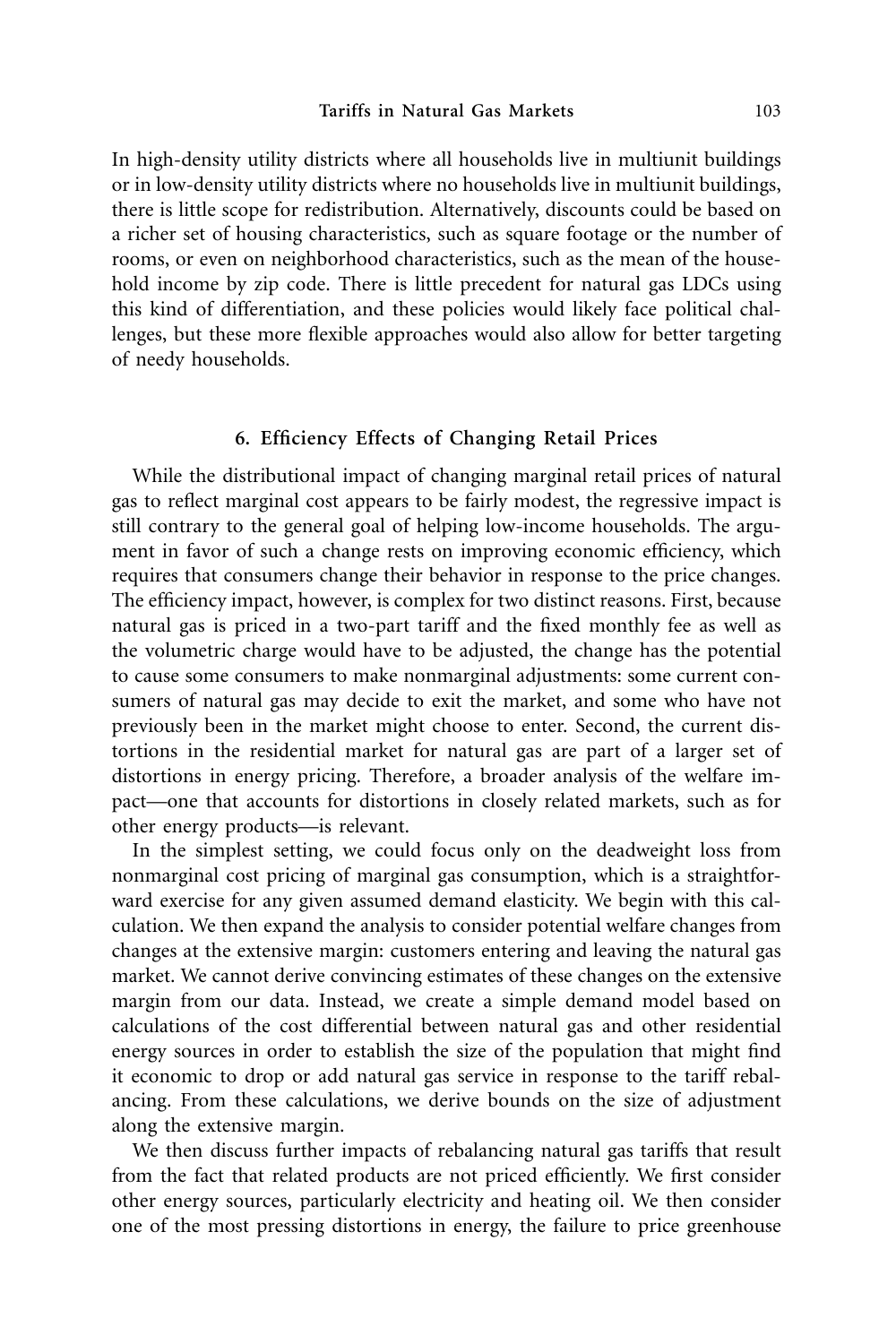|                                                | $\varepsilon = 0$ | $\varepsilon = -2$ | $\varepsilon = -.4$ | $-.6$<br>$\varepsilon =$ |
|------------------------------------------------|-------------------|--------------------|---------------------|--------------------------|
| By needs-adjusted household income quintile:   |                   |                    |                     |                          |
| First                                          | $-29.70$          | $-25.54$           | $-21.17$            | $-16.60$                 |
|                                                | (10.05)           | (10.10)            | (10.32)             | (10.11)                  |
| Second                                         | $-28.16$          | $-23.66$           | $-18.94$            | $-14.01$                 |
|                                                | (9.73)            | (9.97)             | (10.16)             | (9.89)                   |
| Third                                          | $-12.44$          | $-7.88$            | $-3.10$             | 1.91                     |
|                                                | (9.70)            | (9.81)             | (9.92)              | (9.71)                   |
| Fourth                                         | 16.47             | 21.46              | 26.68               | 32.15                    |
|                                                | (11.07)           | (11.12)            | (11.20)             | (11.61)                  |
| Fifth                                          | 54.97             | 61.72              | 68.82               | 76.28                    |
|                                                | (10.52)           | (11.24)            | (11.75)             | (11.90)                  |
| Average across quintiles                       | .00.              | 4.99               | 10.21               | 15.69                    |
|                                                | (.00)             | (.59)              | (1.21)              | (1.87)                   |
| Percentage better off                          | 46.2              | 47.5               | 48.5                | 49.6                     |
|                                                | (.9)              | (.8)               | (.8)                | (.8)                     |
| National annual change in welfare (\$millions) | $\cdot$           | 314                | 644                 | 989                      |
|                                                | (0)               | (37)               | (76)                | (118)                    |

| Table 6                                                      |  |
|--------------------------------------------------------------|--|
| Consumer Surplus Impact of a Change to Marginal Cost Pricing |  |

**Note.** Values presented are the change in mean annual consumer surplus under a change to marginal cost pricing. Results are reported for four alternative assumptions about the price elasticity of demand for natural gas. Amounts are expressed in year 2010 dollars. Bootstraped standard errors based on 1,000 replications are in parentheses. All calculations use Residential Energy Consumption Survey sampling weights.

gases. In the analysis thus far, we have assumed that emission of greenhouse gases is not socially costly and is not priced. We consider two alternative scenarios, one in which carbon dioxide emissions are socially costly but are still not priced and one in which carbon dioxide emissions are socially costly and emitters must pay a price that reflects that cost. Finally, we consider recent research that suggests that consumers may not carry out the somewhat sophisticated optimization that would lead them to respond to the marginal price. Instead, consumers might focus on the total bill in relation to consumption, that is, the average price. If consumers engage in this sort of suboptimizing behavior, we show that the efficiency analysis changes substantially.

# *6.1. Efficiency Effects of Marginal Quantity Changes*

The counterfactuals we have considered thus far show how household expenditures on natural gas would change under marginal cost pricing if the demand elasticity were zero, which implies no efficiency consequences of the change. With nonzero elasticity, volumetric charges above marginal cost impose a deadweight loss, as customers consume too little natural gas. We first address this issue under the assumption that the tariff change does not cause any consumers to enter or exit the market.

Table 6 reports estimates by needs-adjusted household income quintile of the average annual change in consumer surplus resulting from a switch to marginal cost pricing. The table reports consumer surplus change estimates under a range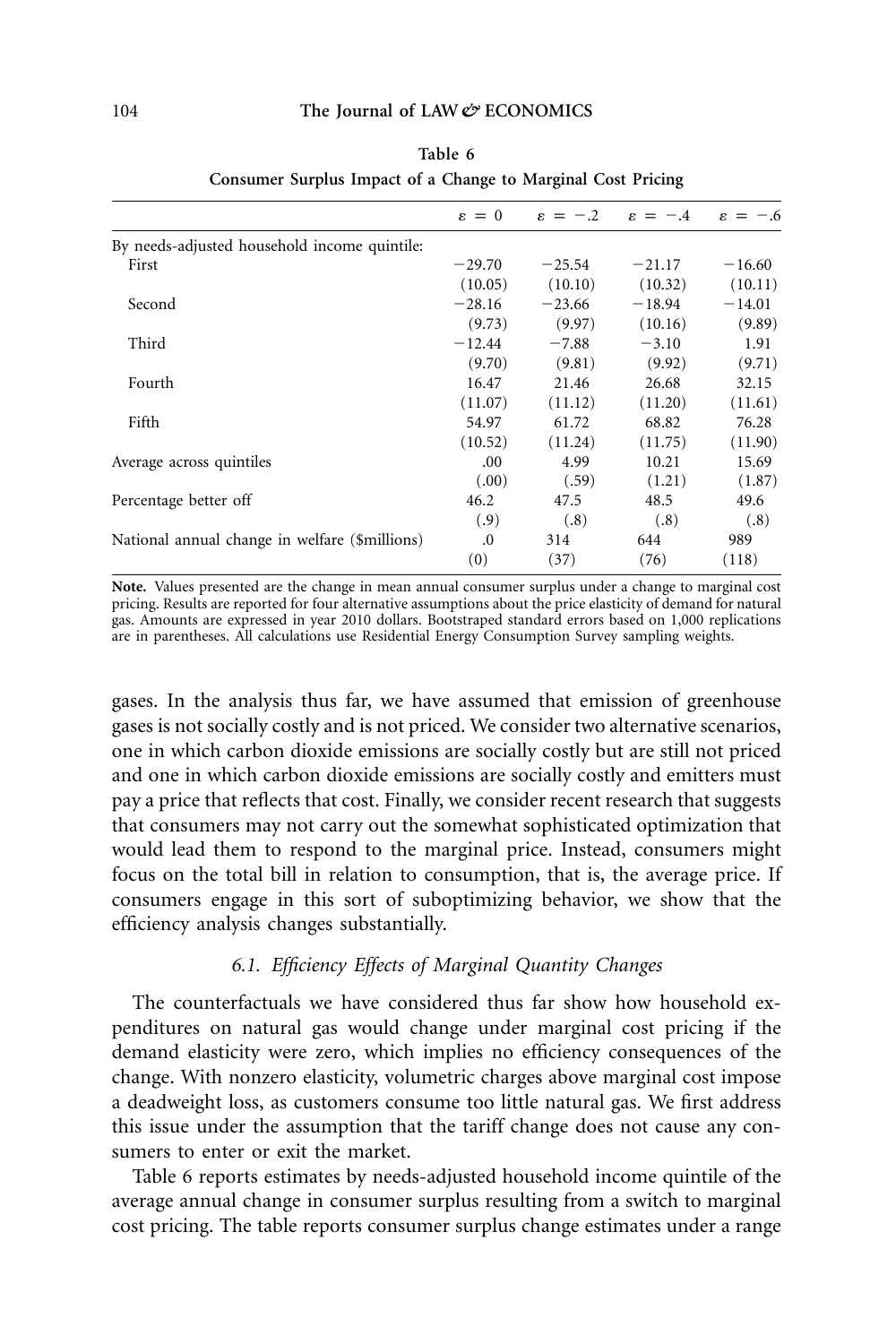of different plausible price elasticities of demand, ranging from 0 to  $-.6$ . The relevant elasticity for these calculations is the long-run demand elasticity for which empirical estimates in the literature are rare and not very convincing.<sup>31</sup> Rather than take a strong stand on the magnitude, we report estimates for this relatively broad range.

To calculate the consumer surplus gain for each household, we assume a constant elasticity form of demand,  $D(p) = A_i p^e$ , in which all households have identical demand up to a scale parameter, *Ai* . On average in our sample, lowering the volumetric charge to equal marginal cost implies a 32 percent decrease. With a price elasticity of  $-.2$ , for example, this yields an average increase in natural gas consumption of 3.5 units (in thousands of cubic feet) annually, compared with a baseline level of 68.7 units. We calculate the change in consumer surplus as the area to the left of the demand curve from the original volumetric charge to the price that reflects marginal cost, and then we subtract the difference between the fixed monthly fees shown in Table 3.<sup>32</sup>

The magnitude of the efficiency impact varies predictably with the assumed elasticity, with larger increases in consumer surplus for larger elasticities. The results for  $\varepsilon = 0$  correspond exactly to the results in Table 3, which were calculated with an assumption of zero elasticity. For a price elasticity of  $-.2$ , households are better off across quintiles by about \$5 per year on average. Consumer surplus continues to increase with larger price elasticities. Changing the assumed elasticity from 0 to  $-.6$  raises the average consumer surplus of customers in the population by about \$16 per year.

These estimates assume that the price elasticity is the same across income classes. Natural gas expenditures represent a smaller share of the total household expenditures for high-income households, so one might expect the price elasticity to be smaller for these households. Although we are not aware of any direct evidence from the natural gas market, this is consistent with evidence from Reiss and White (2005) and Ito (2010), who find that the short-run price elasticity of demand for electricity is smaller for high-income households.33 Redoing the exercise with heterogeneous price elasticities would increase the welfare gains

<sup>31</sup> As a point of comparison, the U.S. Department of Energy (2003) adopts for natural gas a longrun price elasticity of demand of -.41 for residential customers. Long-run elasticities are difficult to estimate credibly because it may take several years for agents to fully respond to price changes. For example, in the long run, consumers may respond to a decrease in natural gas prices by purchasing a less efficient furnace than they would have otherwise. Because the stock of equipment turns over slowly, the full long-run impact of a price change may not be realized for many years, and estimating such long-run effects from historical data is extremely challenging.

 $32$  We ignore income effects and calculate surplus changes along the constant-elasticity Marshallian demand curve. The change in wealth for the vast majority of households is an extremely small share of the annual income, as is shown in Table 4. Combined with the fact that the income elasticity of demand for natural gas is generally estimated to be well below one, this finding implies that the cost of omitting income effects is not material.

<sup>33</sup> Ito (2010), for example, finds a short-run price elasticity of  $-.13$  for households with incomes below the median, compared with  $-.09$  for households with incomes above the median, a difference that is statistically significant but small in magnitude.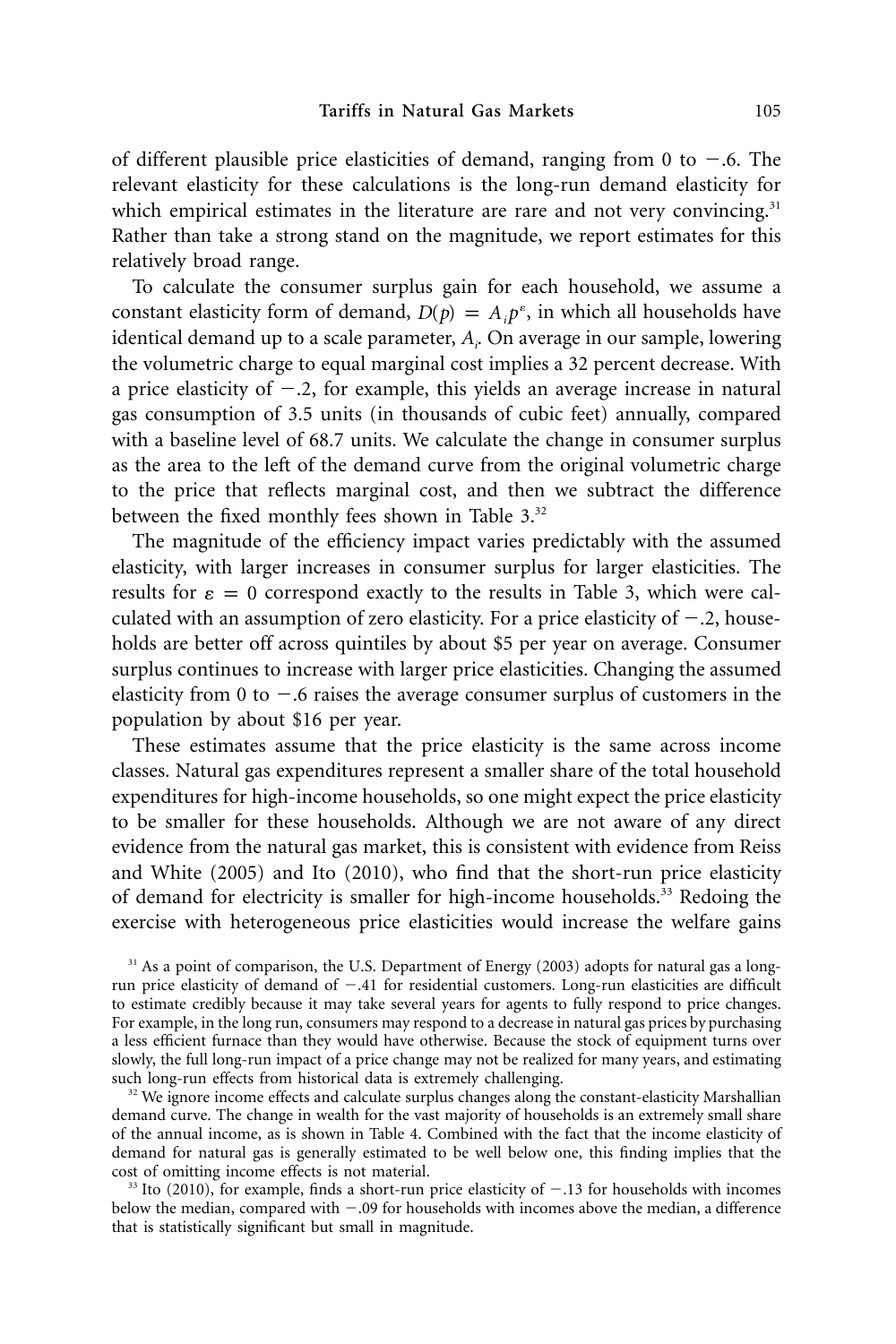for households in the lower quintiles and decrease the welfare gains for households in the upper quintiles but would not change the qualitative pattern. In particular, even with a considerably larger price elasticity for low-income households, the efficiency gains would still be too small to offset the direct bill impact.

Because these calculations hold the LDC's profits constant, by construction, the sum of the changes in consumer surplus reflects the entire welfare change. Table 6 also reports the overall average change in consumer surplus across all households in the data set. Multiplying this number by the 65 million households<sup>34</sup> that consume natural gas in the United States implies that the total inefficiency from nonmarginal cost pricing of natural gas to residential customers is \$314 million per year with an elasticity of  $-.2$  and \$989 million per year with an elasticity of  $-.6$ .

Using a different data set and empirical methodology, Davis and Muehlegger (2010) find that with an elasticity of  $-.2$  the annual deadweight loss borne by residential natural gas customers between 2001 and 2007 from nonmarginal cost pricing was \$968 million. Our considerably lower estimate (\$314 million) reflects the fact that in 2005 natural gas prices were unusually high, retail prices did not fully adjust to reflect this increased commodity cost, and a lower markup resulted. Moreover, because the level of prices was much higher in 2005, we estimate a considerably lower percentage markup that (with a constant elasticity demand function) implies a smaller change in the quantity consumed.

These results help clarify the overall trade-off between efficiency and redistribution. For the long-run elasticity of  $-.4$ , the efficiency cost of nonmarginal cost pricing is \$644 million per year, and the redistribution impact is to transfer about \$520 million per year to households in the two lowest needs-adjusted household income quintiles. Thus, for this price elasticity of demand, the deadweight loss from transferring these funds is estimated to be more than 100 percent of the transfer. This result is higher than the cost of public funds ratios generally referenced for tax-funded expenditures, which are generally less than 50 percent (see Ballard and Fullerton 1992; Snow and Warren 1996). This apparently strong case against nonmarginal cost pricing of natural gas, however, seems less strong when we consider other potential distortions in the following sections.

# *6.2. Efficiency Effects of Changes on the Extensive Margin*

Balancing the revenue lost from lower volumetric charges by raising the fixed monthly fees would also have implications for efficiency. In theory, this process could have two types of efficiency effects: current customers might leave the market (leavers), and current noncustomers might choose to enter the market (arrivers). The degree of efficiency effects resulting from these changes on the

<sup>&</sup>lt;sup>34</sup> The RECS sampling weights imply that in 2005 there were 65.1 million households in the United States with natural gas connections. As a point of comparison, the U.S. Department of Energy (2010b), using aggregate data reported by utilities, notes that there were 63.6 million residential customers in 2005.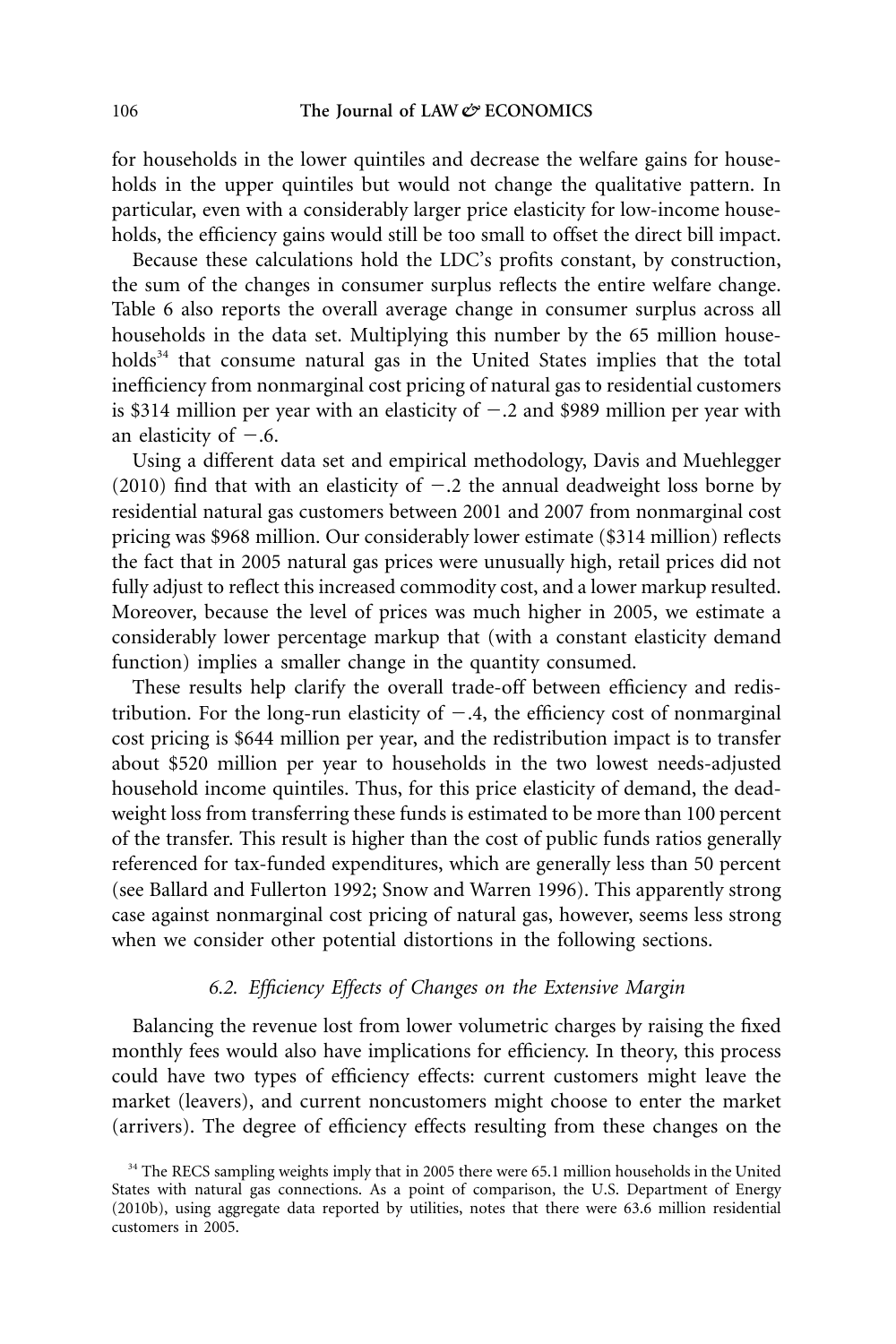extensive margin depends in part on the degree to which the fixed monthly fee departs from the monthly customer-level fixed costs—the marginal cost of adding an additional customer to the system—beyond the direct commodity cost. With the volumetric charge set to reflect only the commodity cost, all other utility costs must be captured through the fixed monthly fee. Some of those costs vary with the number of residential customers served, and some are system fixed costs that are mostly unchanged by the addition of one more residential customer. The distinction between these costs is not always completely clear, particularly in the long run, but the former category would probably include monthly paperwork and billing of the customer, meter and other household-level maintenance, and call center staffing. The latter category would include maintenance of the main gas pipelines in the service territory, recovery of past investments in building the pipeline infrastructure, and some portion of the management budget if there are any scale economies in managing the LDC, which seems likely.

If the customer-level fixed costs were equal to the LDC's full noncommodity expenses divided by the number of customers, then the move to marginal cost pricing of natural gas would also reset the fixed monthly fee to the efficient level, and all in- and out-migration of customers would be efficient. Unfortunately, this is not the case; in fact, the monthly incremental cost to the LDC of managing an additional customer is likely much lower than the fixed monthly fees under marginal cost pricing that are shown in column 4 of Table 2. Data shared with us by one California utility indicate that somewhat less than half of the noncommodity costs vary significantly with the number of subscribing customers within the service territory, although that information probably overstates the marginal cost per customer, because the customer-specific fixed costs probably exhibit some economies of scale. As a result, some customers might leave the market even though they receive a net surplus in excess of the monthly incremental (noncommodity) cost they impose on the system.

A complete empirical investigation of changes on the extensive margin is beyond the scope of this paper. Still, it could be an important input in the analysis of a switch to marginal cost pricing. And incorporation of changes on the extensive margin could reduce the estimated efficiency gains from a switch to marginal cost pricing.

To investigate the potential impact of incorporating the extensive margin, we focus first on leavers, customers who use natural gas under the current tariff but would leave the market under a rebalancing that substantially increased the fixed monthly fee. Low-consumption customers are the ones who lose surplus under the rebalanced tariff. For them, the alternative energy source for all current natural gas services would almost certainly be electricity, which is generally sold with a small or no fixed monthly fee.

To evaluate the impact of leavers on the welfare analysis, we consider first the customer's energy cost if he or she switched to electricity to provide the energy services received from natural gas under the current tariff. This method ignores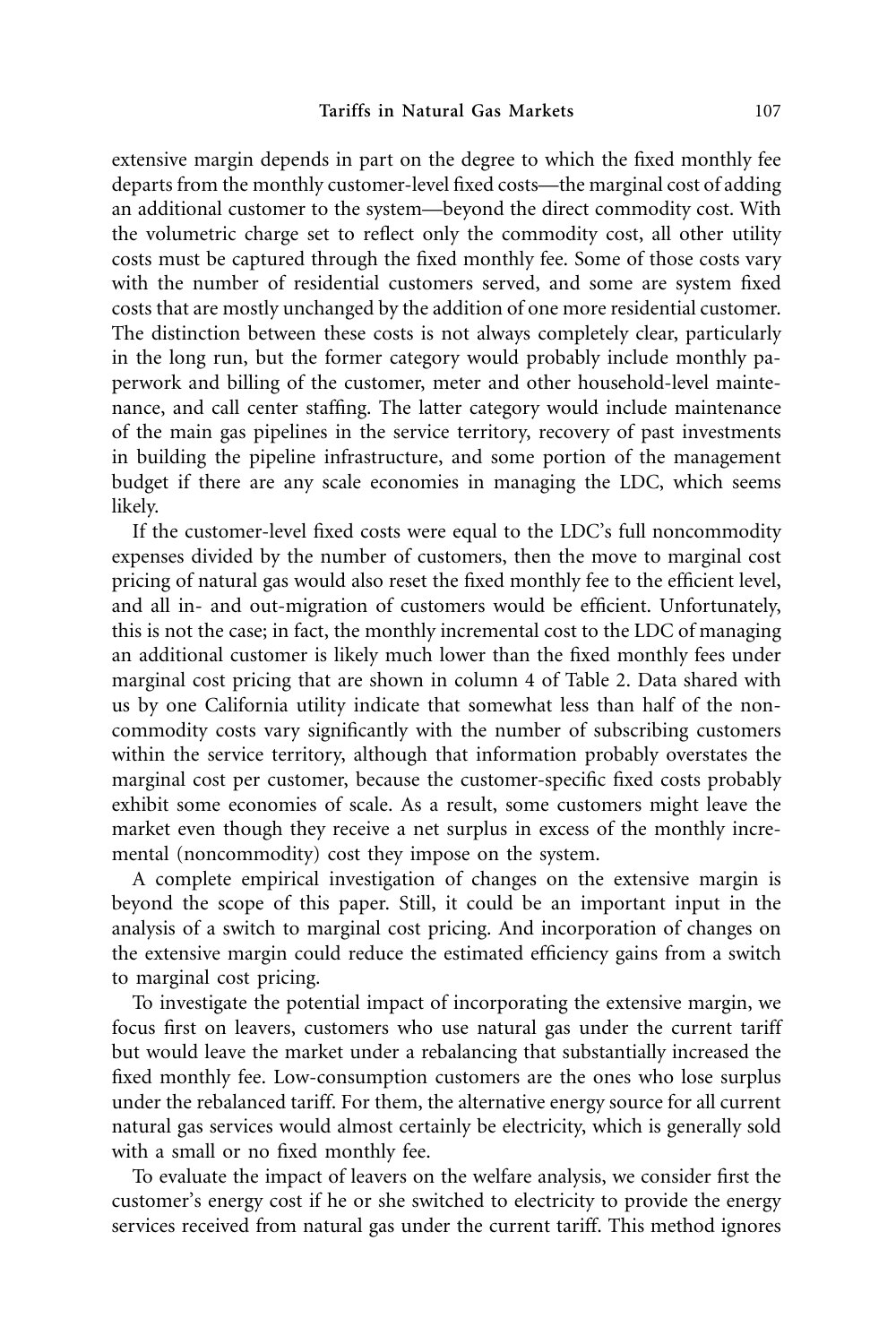|--|--|

|                                                              | Heating | Gas Space No Gas Space<br>Heating |
|--------------------------------------------------------------|---------|-----------------------------------|
| Assumption:                                                  |         |                                   |
| Cost of electricity (\$/kWh)                                 | .10     | .10                               |
| kWh per thousand cubic feet                                  | 293     | 293                               |
| Efficiency of natural gas appliances                         | .80     | .80                               |
| Choke-off price for gas $(\frac{1}{0.000})$ cubic feet)      | 23.44   | 23.44                             |
| Current volumetric charge for natural gas (\$)               | 10.00   | 10.00                             |
| Volumetric charge under marginal cost pricing (\$)           | 7.00    | 7.00                              |
| Current fixed annual fee (\$)                                | 72.00   | 72.00                             |
| Fixed annual fee under marginal cost pricing (\$)            | 240.00  | 240.00                            |
| Annual fixed cost of natural gas furnace (\$)                | 100.00  | .00.                              |
| Annual fixed cost of electric heat (\$)                      | 20.00   | .00                               |
| Elasticity of demand                                         | $-.40$  | $-.40$                            |
| Result:                                                      |         |                                   |
| Break-even consumption under current tariff                  | 14      | 6                                 |
| Break-even consumption under marginal cost pricing           | 22      | 17                                |
| Proportion of households with natural gas consumption levels |         |                                   |
| between two break-even levels                                | .03     | .26                               |
| Implied total number of households in the United States      |         |                                   |
| (millions)                                                   | 1.65    | 2.41                              |

#### **Evaluating Potential Leavers under Marginal Cost Pricing**

**Note.** Consumption is annual consumption of natural gas in thousands of cubic feet. Dollar amounts are expressed in year 2010 dollars.

the fact that cooking, space heating, water heating, and clothes drying are not exactly the same services when provided with natural gas as when provided with electricity. That product differentiation will almost surely reduce the level of switching in comparison to what would result from a strict cost comparison. This differentiation explains why we observe some households consuming very small quantities of natural gas.

The customers who would leave the natural gas market under the rebalanced tariff are those who receive positive consumer surplus from the current tariff but negative consumer surplus under the rebalanced tariff. To analyze who these customers would be, we constructed a simple model of demand for natural gas that assumes that a customer consumes gas along a demand curve of a given constant elasticity until the price per unit of heat (adjusting for combustion efficiency) with natural gas exceeds the cost of using electricity, at which price the household's demand drops discontinuously to zero. The energy services cost includes the volumetric charge, the fixed monthly fee, and any differences in the cost of appliances that use the energy. The most important difference in the appliance cost is that a natural gas furnace is substantially more expensive than electric space heaters. The assumptions we make are shown in Table 7. We show two scenarios, one in which the households heat with space heaters and natural gas and another in which they do not. Because natural gas furnaces are more expensive than electric space heaters, many households in mild climates choose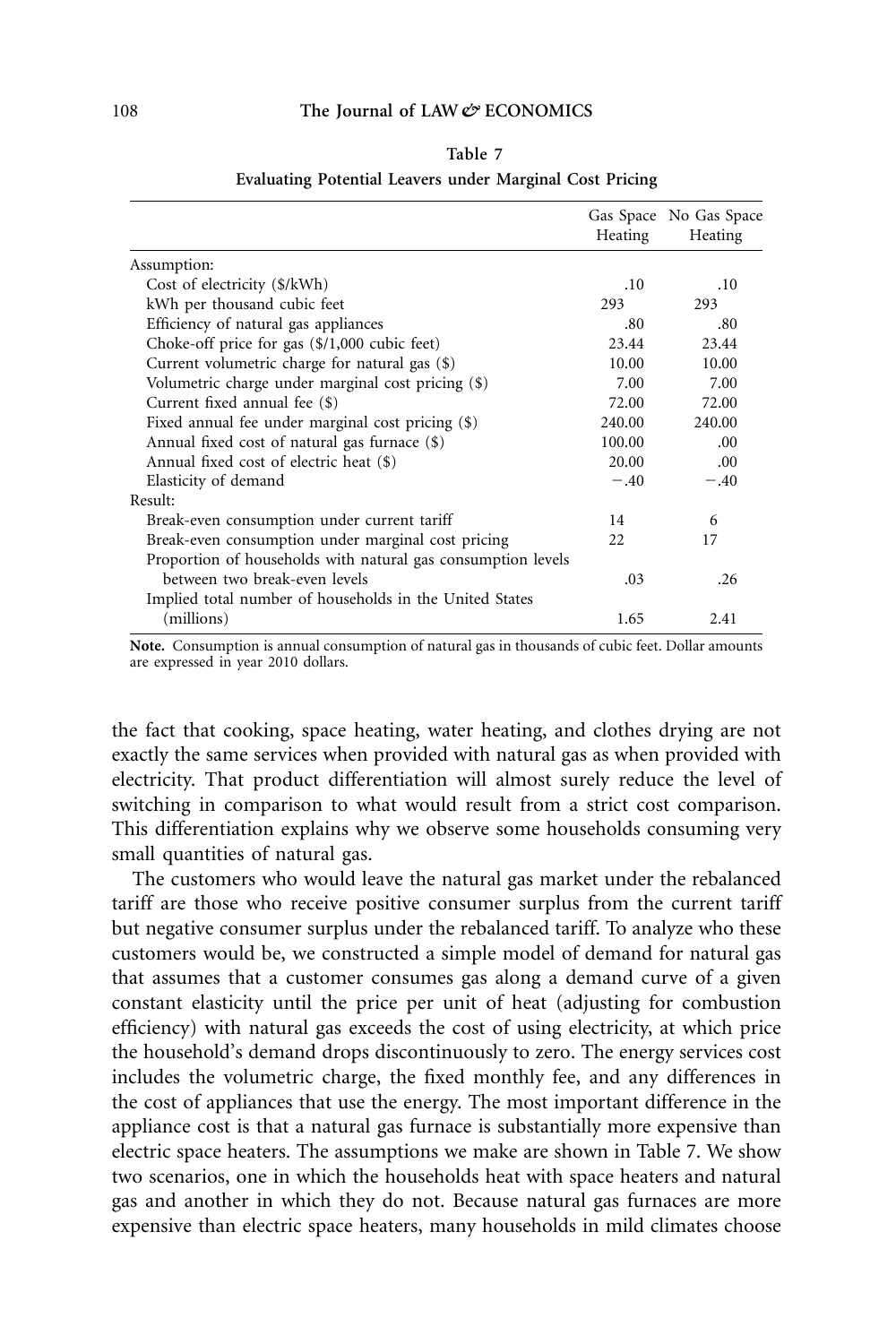not to use natural gas heating even though they either face a very low fixed monthly fee or already pay the fixed monthly fee to use natural gas for other purposes.35 The range of natural gas usage for which the tariff switch would make natural gas consumption cost-inefficient is fairly small, so many affected households will be ones that already do not use space heaters and natural gas and will not save on the capital cost of a furnace versus the costs for electric space heating. Table 7 indicates that for such households, the consumer surplus increases from dropping natural gas completely if consumption was between 6 and 17 units (thousands of cubic feet) of natural gas per year. If the household was consuming less than 6 units per year, it should have already dropped natural gas under the current tariff, while if it is consuming more than 17 units per year, natural gas is still cost-effective. If the household is space heating with natural gas, presumably in a very mild climate, it would also save on the capital cost of the furnace, as is shown. In that case, the range for dropping natural gas moves to 14–22 units per year.

These calculations are obviously rough, but they give an idea of the range of consumption that might lead a household to consider dropping natural gas in response to the tariff change. The table also shows the implied number of households based on the RECS data that do and do not use natural gas for space heating. To infer the potential deadweight loss from changes on the extensive margin, one would need to know the share of these customers who would actually choose to drop natural gas—presumably some would not do so because of a preference for using natural gas in cooking or other activities. The deadweight loss would also depend on the share of fixed costs that are customer specific rather than system level.

We do not attempt to analyze these parameters further, but it is clear from the data in Table 7 that the impact of changes on the extensive margin could be important. If half of the 4.1 million potential leavers did actually drop natural gas service and if the customer-specific fixed costs were a small share of the fixed monthly fee that covers all noncommodity costs, then these changes would result in deadweight loss of over \$100 million per year.<sup>36</sup> It is not clear that this

<sup>35</sup> In addition, some households do not have access to natural gas because they live in rural or other areas with no natural gas distribution pipeline systems. From RECS data, it appears that 72 percent of U.S. households have access to natural gas, and 85 percent of those with access to natural gas consume it.

<sup>36</sup> As an example, assume that customer-specific fixed costs are equal to the current fixed annual fee of \$72. Also assume that there are no distortions in other markets. Since all leavers are choosing to consume natural gas under the current tariff, and since the higher fixed annual fee under marginal cost pricing does not reflect the costs that actually change if the customer leaves, then all leavers are exiting inefficiently. The deadweight loss of one leaver's departure is the consumer surplus that he or she would have received had the volumetric charge been \$7 and the fixed annual charge been \$72. For a leaver who had been consuming almost no natural gas, that lost consumer surplus is bounded between zero and \$168, because he or she would not leave under the rebalanced tariff if he or she would receive more than \$168 in surplus. For a leaver with a natural gas demand of  $Q(P)$ , that lost consumer surplus is bounded between \$3  $\times$  *Q*(10) (below which he or she would have already left under the current tariff) and approximately  $$168 - $3 \times Q(10) + 1/2 \times $3 \times$  $[Q(7) - Q(10)]$ . The equations essentially demarcate a narrower range centered between zero and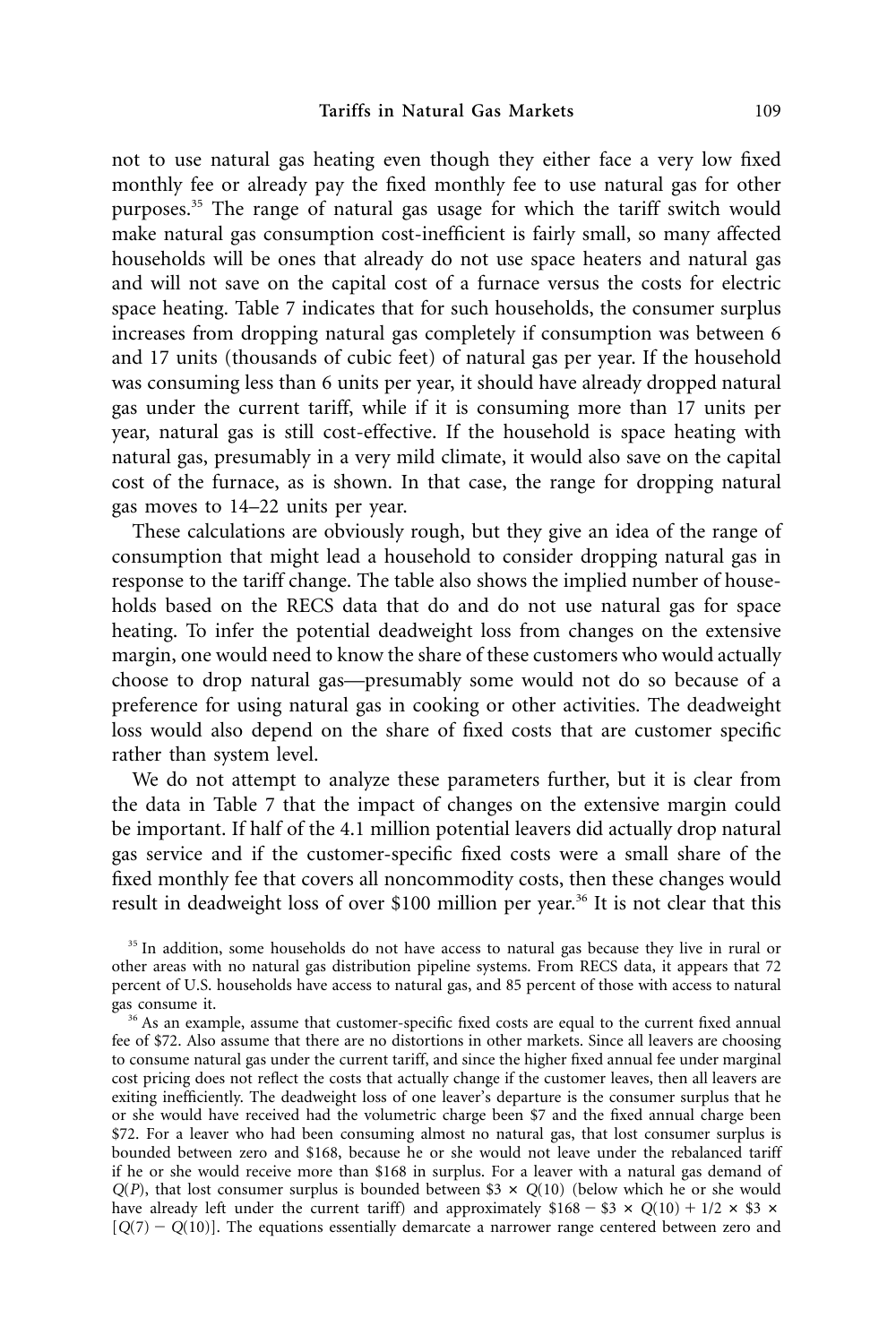loss would reverse the result of the analysis that ignored the extensive margin, but it could reduce the gains substantially.

The other side of the extensive margin is arrivers, customers who would choose to enter the market if the tariff changed. We consider, in turn, households substituting away from electric and heating oil heating systems. A straightforward analysis suggests that the number of households switching from electricity to natural gas is likely to be extremely small. Such a household must have chosen not to enter the natural gas market under the current tariff, so it receives negative consumer surplus under the current tariff. Yet the lower volumetric charge creates so much more consumer surplus that it more than offsets the higher fixed monthly fee. As is shown in Table 7, fixed fees increase by \$168 per year, and the volumetric charge decreases by \$3 per thousand cubic feet. Thus, a household switching from electricity to natural gas would have to receive at least an additional \$168 per year in consumer surplus due to the price drop. It is possible to derive a demand curve that satisfies both of these conditions—not entering under the current tariff but entering under the alternative tariff—but it would have to demonstrate very high elasticity around the current volumetric charge. For instance, a linear demand curve that exactly satisfies this condition would have a price elasticity of nearly  $-3$  at the current marginal tariff price, which is far larger than any estimates of the price elasticities of residential demand for natural gas. While there is probably a nonzero set of customers who meet these criteria, it seems likely to be a very small set.

In contrast, there may be scope for substitution from heating oil to natural gas. Although only 7 percent of the households in our data set use heating oil as the primary source of home heating, the fraction among households in the Northeast region is 30 percent. Heating oil and natural gas heating systems are similar in that both use a central furnace that is connected to the rest of the house with air ducts. The capital cost and the installation costs are substantial, so these systems are favored by households with relatively high demand for heat. In most locations and time periods, the price per British thermal unit (Btu) of heating oil exceeds the price per Btu of natural gas. This lower price, combined with the cleanliness and convenience of natural gas, has made it the popular choice for most households. The one exception is the Northeast, where natural gas prices are the highest in the continental United States, and during some years the price per Btu of natural gas has exceeded the price per Btu of heating oil. Tariff rebalancing would decrease the volumetric charges enough that it would be very unusual to observe this inversion in prices. Because the market for heating oil is essentially perfectly competitive, substitutions away from heating oil toward natural gas would represent efficiency gains.<sup>37</sup>

<sup>\$168.</sup> Taking the midpoint of \$84 per year and multiplying by (4.1)(.5) million leavers yields approximately \$170 million per year in deadweight loss.

<sup>&</sup>lt;sup>37</sup> Here we are implicitly assuming that the marginal cost remains equal to the city gate price and that there is no capacity constraint or need to upgrade the LDC's distribution grid or other infrastructure in order to accommodate the additional natural gas demand.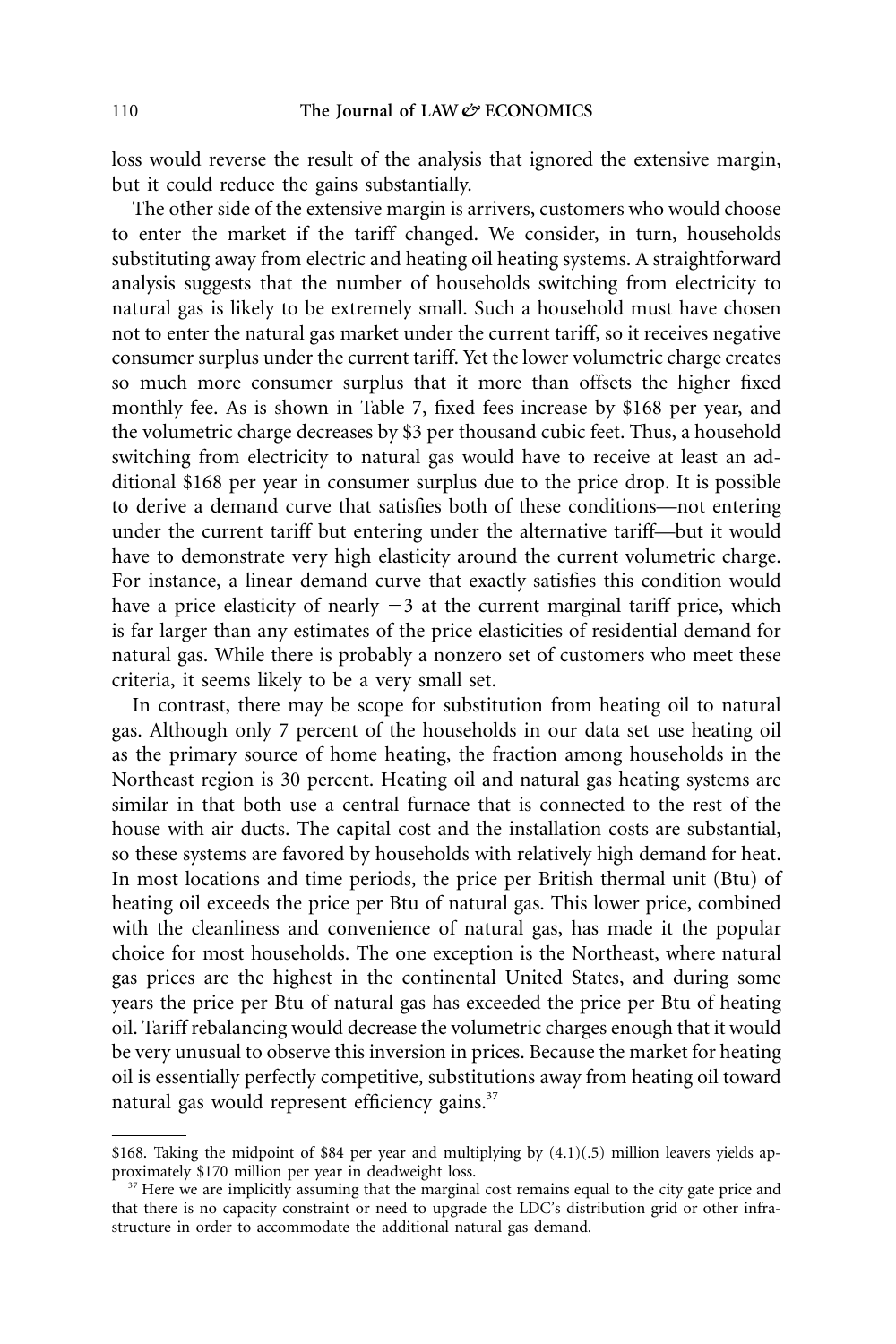#### **Tariffs in Natural Gas Markets** 111

# *6.3. The Impact of Distortions in Related Markets*

The analysis thus far rests on the assumption that prices in the rest of the economy are set efficiently. This is of particular concern if the prices of complementary and substitute products are also distorted. The three markets that are of greatest potential concern are heating oil and electricity, both of which are substitutes, and greenhouse gases, which is a complement in the consumption of natural gas. We consider the first two in the absence of considering greenhouse gas externalities and then turn specifically to greenhouse gases.

While 7 percent of all households use heating oil as their primary home heating fuel, this is a reasonably competitive market in which the price reflects marginal cost quite closely.<sup>38</sup> Thus, substitution to or from heating oil in response to a rebalancing of natural gas rates is unlikely to impose additional distortions. Electricity use is a more complex issue, as prices around the country differ from marginal cost, in some cases substantially. Residential prices for electricity are generally established through a regulatory process that sets rates in order to allow the utility to recover its historical costs, and, thus, prices reflect historical average cost.39 In some areas of the country, the price is below marginal cost, as the utilities are able to average in cheap sources that would be a small share of a marginal expansion—such as large hydroelectric projects—or older fossil fuel sources that have been depreciated in the accounting sense, so they are assigned a very low cost in the rate-making process—such as older coal and natural gas plants. In other parts of the country, prices are well above marginal cost, as the rates are being set to cover mistakes of the past, such as cost overruns on nuclear (and other) power plants, and costs incurred from unsuccessful deregulation plans or poorly designed attempts at competitive procurement. In addition, throughout the country, residential rates are set to cover the costs of transmission and distribution systems, much of which do not vary with marginal consumption. A complete analysis of the distortion from substitution between electricity and natural gas, on both the intensive and the extensive margin, is beyond the scope of this paper. Still, it seems likely that prices are generally above the marginal cost of electricity, so to the extent that rebalancing natural gas rates causes substitution from electricity to natural gas, our estimates of efficiency gains would need to be adjusted downward.

Perhaps the most significant related distortion is the fact that greenhouse gas emissions are currently free. Rates for natural gas do not reflect the negative

<sup>38</sup> One might argue that the Organization of Petroleum Exporting Countries, or, more exactly, Saudi Arabia, exercises market power and raises oil prices above competitive levels. Nonetheless, if the goal is to maximize the U.S. surplus, then it probably makes sense to treat these producers as exogenous quantity constraints, with all other producers acting as price takers in the oil market. Downstream from oil producers, in the refining and distribution sectors, sellers are generally thought to be quite competitive.

<sup>39</sup> This description is not entirely accurate in areas where there is competition among retail providers, but even in those areas, transmission and distribution costs are still recovered through regulated charges that are set to cover the average cost, and adjustments to retail prices are made to allow for recovery of revenues that are necessary to cover other historical costs.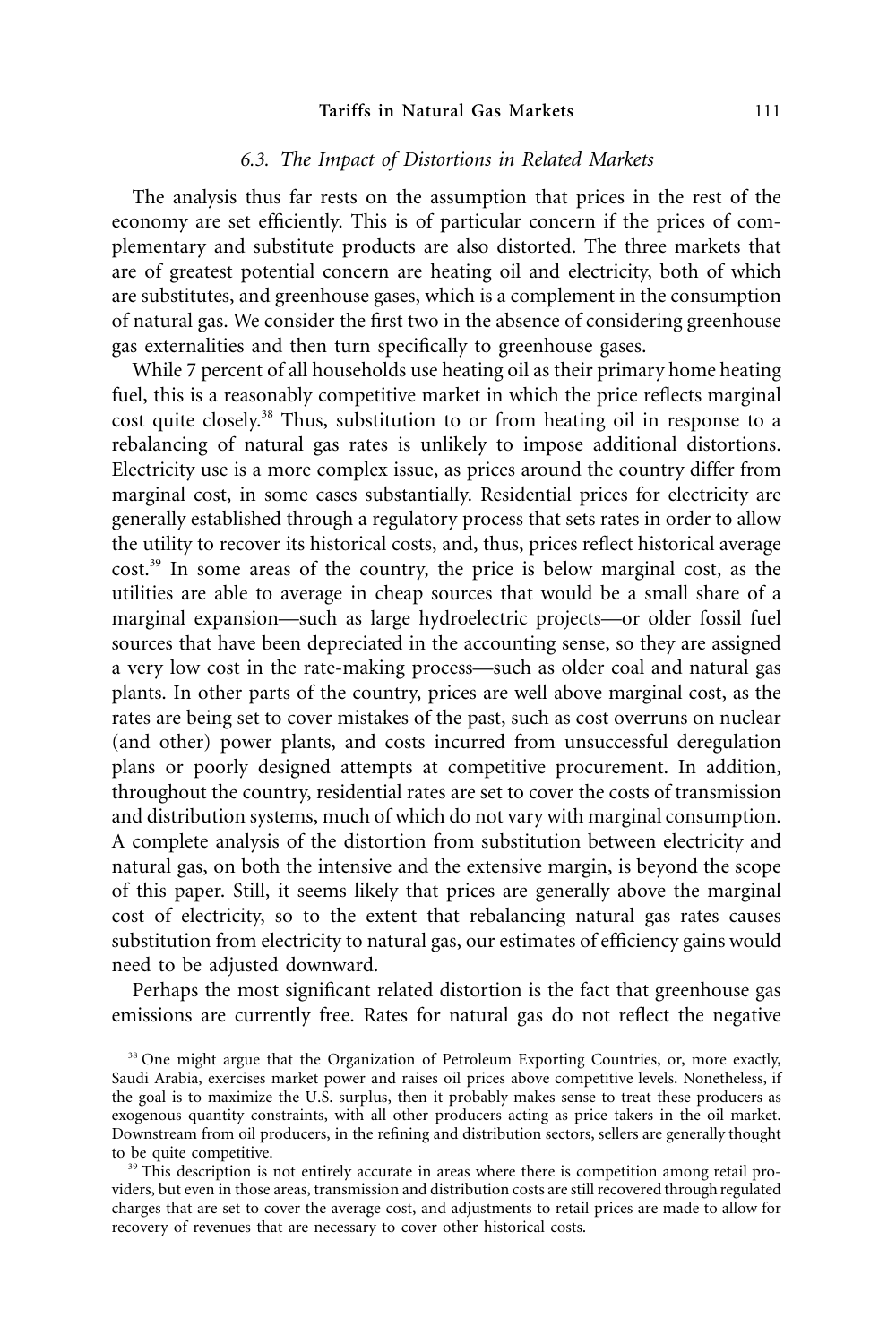|                                                        |        | Mean Annual Efficiency Gain<br>by Quintile |        |        |        | Average<br>across |
|--------------------------------------------------------|--------|--------------------------------------------|--------|--------|--------|-------------------|
|                                                        | First  | Second                                     | Third  | Fourth | Fifth  | Ouintiles         |
| No externalities or greenhouse gas policy              | 8.53   | 9.22                                       | 9.33   | 10.21  | 13.86  | 10.21             |
|                                                        | (1.15) | (1.14)                                     | (1.13) | (1.29) | (1.90) | (1.21)            |
| External cost of CO <sub>2</sub> emissions of \$22 and | 3.34   | 3.50                                       | 3.68   | 4.01   | 5.86   | 4.07              |
| no greenhouse gas policy                               | (.67)  | (.65)                                      | (.65)  | (.77)  | (1.20) | (.73)             |
| External cost of CO <sub>2</sub> emissions of \$22 and | 7.64   | 8.26                                       | 8.36   | 9.14   | 12.42  | 9.15              |
| $CO$ , tax (or permit) of \$22                         | (1.04) | (1.03)                                     | (1.02) | (1.17) | (1.72) | (1.09)            |

# **Table 8 Alternative Assumptions about Greenhouse Gases**

**Note.** Efficiency gains are per household under a transition to marginal cost pricing. Quintiles are by needs-adjusted household income. External damages of \$22 per ton of carbon dioxide are adopted following the Interagency Working Group on Social Cost of Carbon (2010). All results assume that the price elasticity of demand is .4. Bootstraped standard errors based on 1,000 replications are in parentheses. All calculations use Residential Energy Consumption Survey sampling weights. Efficiency gains are expressed in year 2010 dollars.

externality that burning the gas creates. It is interesting to compare the average markup on natural gas that we have calculated with the price increase that would be implied by a carbon tax. Table 2 reports an average markup in the United States in 2005 of \$2.71 per thousand cubic feet. There are .0543 metric tons of carbon dioxide per thousand cubic feet of natural gas, so this average markup is equivalent to a tax of about \$50 per ton of carbon dioxide. This is higher than the level of a carbon tax envisioned by most economists and policy makers. As a point of comparison, the Interagency Working Group on Social Cost of Carbon (2010) adopts a central social cost of carbon dioxide of \$22 per ton of carbon dioxide.40 Compared to this measure, current markups exceed the external cost of natural gas consumption, so residential customers may already face a volumetric charge that exceeds social marginal cost.

Table 8 reports efficiency gains under three assumptions about greenhouse gas emissions and policy. Our calculations until this point have implicitly assumed that there are no externalities from the production or consumption of natural gas and that there is no policy in place, such as a carbon tax or a cap-

<sup>40</sup> The Interagency Working Group on Social Cost of Carbon (2010) presents a range of values for the social cost of carbon dioxide in accordance with different discount rates and for different time periods that is intended to capture changes in net agricultural productivity, human health, property damages from increased flood risk, and other factors. In table 15A.1.1 with a 3 percent discount rate (its central value) for 2010, it finds a social cost of carbon dioxide of \$21.40 (in 2007 dollars) per metric ton of carbon dioxide. In 2010 dollars, this is approximately \$22. To avoid confusion, we refer to carbon dioxide, rather than carbon, throughout. Because the atomic weight of carbon is 12 atomic mass units, while the weight of carbon dioxide is 44, 1 ton of carbon equals 44/12 tons of carbon dioxide. The average markup of \$2.71 is equivalent to a tax of \$50 per ton of carbon dioxide or \$183 per ton of carbon.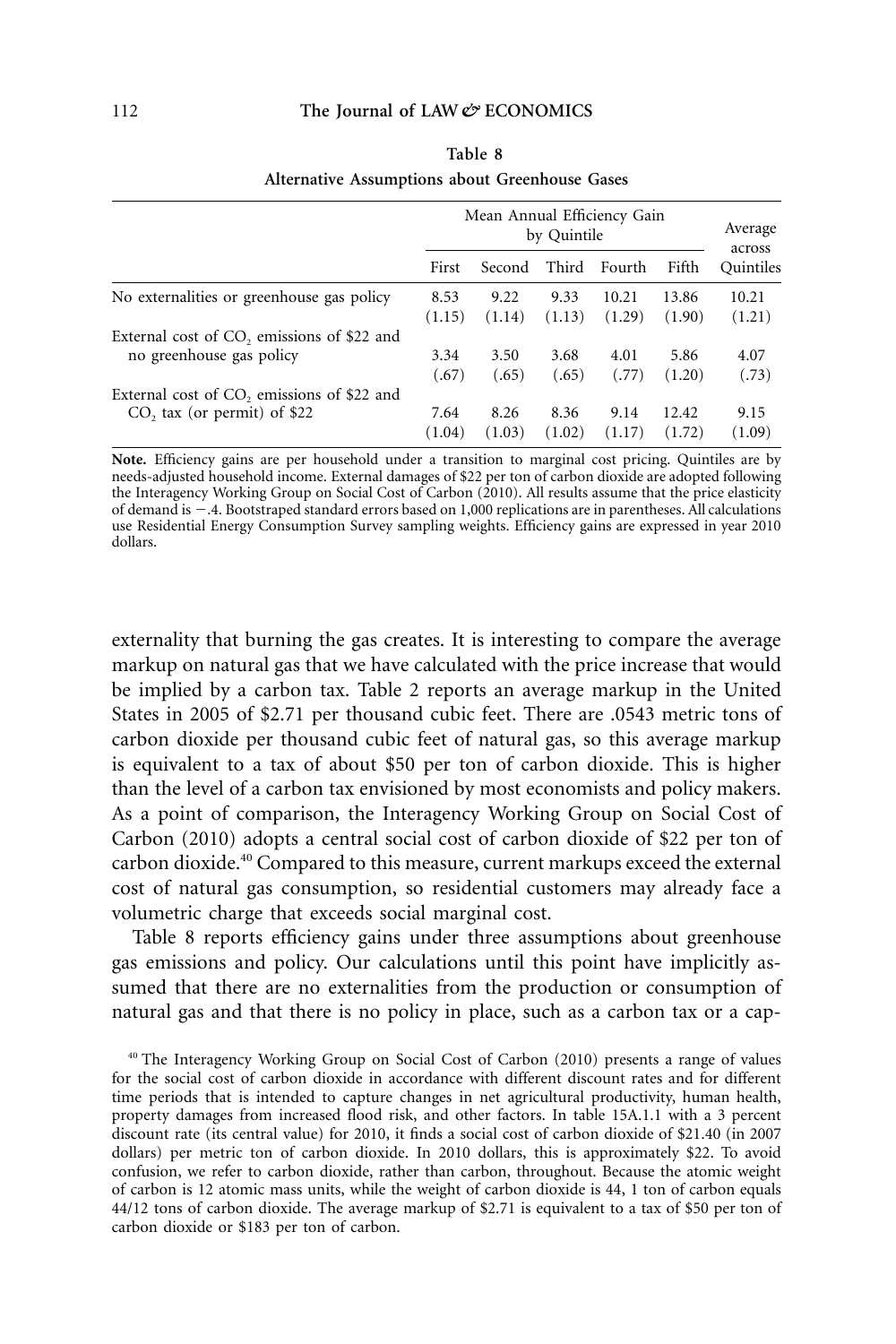and-trade program, that places an implicit price on these emissions. The first assumption is the mean annual efficiency gains by needs-adjusted household income quintile under this baseline scenario for a price elasticity of demand of  $-4$ . These efficiency gains are identical to the implied gains when the data for  $\varepsilon = 0$  and  $\varepsilon = -0.4$  in Table 6 are compared.

For the second assumption, we see that if we assume that carbon dioxide emissions remain unpriced but are truly costly to society, the potential efficiency gains from marginal cost pricing are reduced by about 60 percent. In this scenario, volumetric charges are set equal to social marginal cost, which is the private marginal cost plus external damages that we assume are equal to \$22 per ton of carbon dioxide. Here the welfare gains from tariff rebalancing or, equivalently, the inefficiency of current price schedules are considerably smaller because incorporating marginal damages reduces the wedge between current volumetric charges and the proper measure of marginal cost. Of course, if the true social cost of carbon dioxide is more than \$50 per ton, then even the current rate structure places a marginal price on natural gas consumption that is too low.

The third assumption is a scenario in which carbon dioxide emissions are assumed to impose external damages of \$22 per ton of carbon dioxide but there is also assumed to be a carbon tax or cap-and-trade program in place that puts a price of \$22 per ton on carbon dioxide emissions. We assume that this policy increases the volumetric charge faced by residential customers by the equivalent of \$22 per ton of carbon dioxide. Here the efficiency gains from marginal cost pricing are very similar in magnitude to the gains observed under the baseline assumption. This scenario illustrates that the distortion we have addressed in this paper would still be present if carbon dioxide emissions were priced to reflect the negative externality. The fixed costs of operating a natural gas distribution system would still have to be recovered, and the policy argument over whether to recover them through fixed or volumetric charges would be essentially the same as if there were no negative externality.

# *6.4. To Which Price Do Customers Respond?*

The discussion and analysis thus far maintain the implicit assumption that households have perfect information and respond optimally in response to twopart tariffs. These may not be reasonable assumptions. Although natural gas bills typically are reasonably clear about the distinction between the fixed monthly fee and the volumetric charge, many customers have not thought much about the distinction.

Customers who are not aware of or do not understand the two-part tariff might instead respond to the total bill rather than the volumetric charge. Recent empirical evidence from the electricity market provides some evidence for this alternative hypothesis. Focusing on the California electricity market, Ito (2010) finds evidence consistent with households responding to average, rather than marginal, prices. Although these results are compelling, it is important to point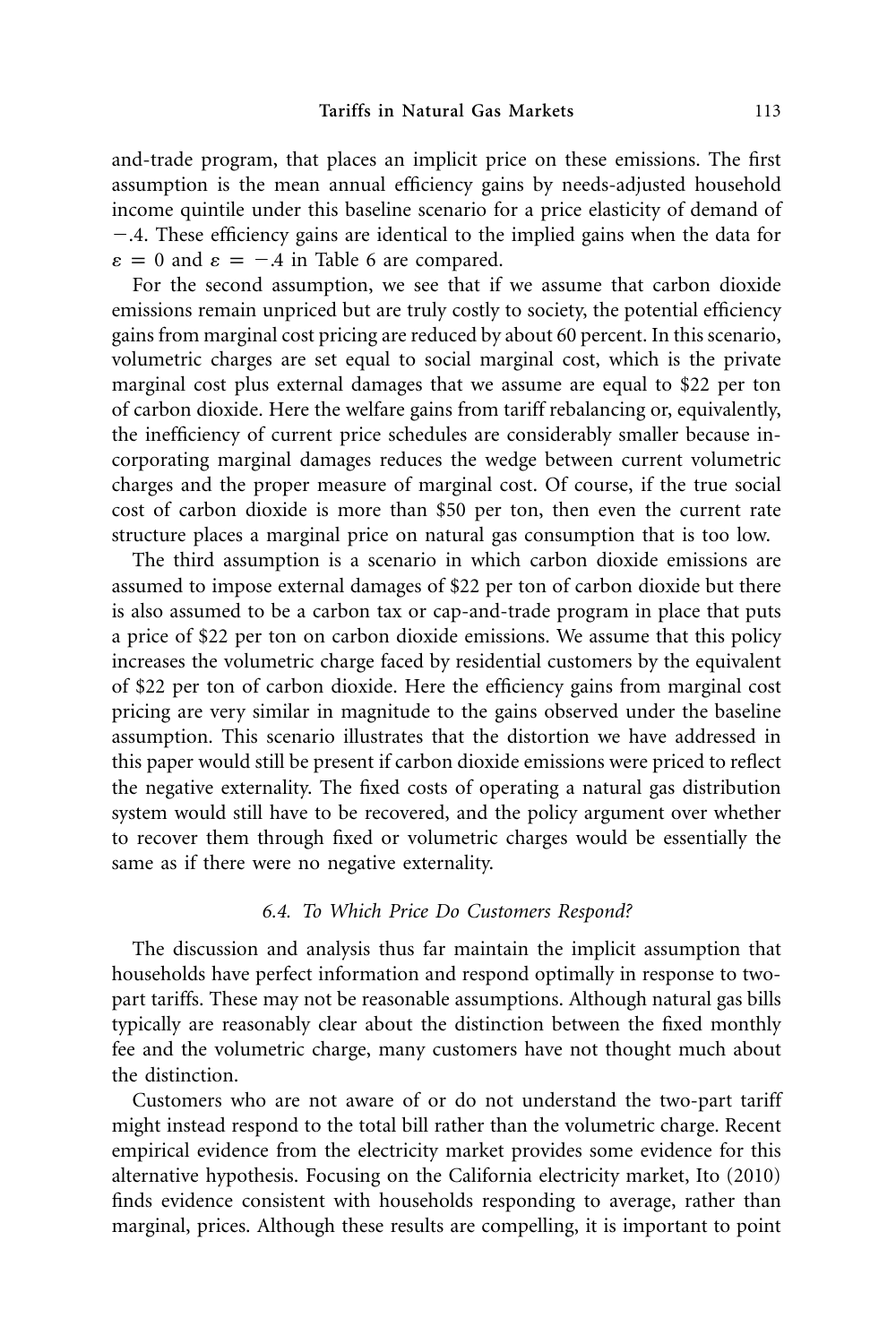out that in the market examined by Ito (2010), households face four- and fivepart increasing block tariffs. In comparison, the typical natural gas schedule is substantially less complex, with most natural gas LDCs using only a fixed monthly fee and a single, constant volumetric charge. Given this considerably simpler structure, it seems likely that households would be better able to distinguish between average prices and marginal prices. This simplicity lends some support to our baseline estimates, which assume that households respond to marginal prices.

Nonetheless, it is interesting to consider how the welfare implications would change under the alternative hypothesis that households respond to average prices. Under tariff rebalancing, households with high consumption levels would experience decreases in both average and marginal prices, which implies welfare gains regardless of how well the customer understands the tariff. In contrast, households with low consumption levels would see decreases in marginal prices but increases in average prices, which would potentially move consumption in the wrong direction. The total change in welfare could, in theory, be positive or negative.<sup>41</sup>

Repeating the analysis in Section 6.1 under the assumption that households respond to average prices rather than marginal prices, we find that the overall change in welfare under marginal cost pricing is still positive but considerably smaller in magnitude. With a price elasticity of demand of  $-.4$ , we find an increase in total welfare nationally of \$223 million annually, compared with \$644 million annually in the original analysis. About half of all households experience a decrease in average prices under marginal cost pricing, but the net welfare change is positive because we find that the increases in welfare for households experiencing average price decreases (high-consumption households) tend to be larger than the decreases in welfare for households experiencing average price increases (low-consumption households).

Overall, it seems clear that if customers indeed respond to average prices rather than marginal prices, then the welfare gain from rebalancing natural gas rates could be substantially smaller than the baseline estimates given in Section 6.1. This finding raises the question of customer education and whether changes in the way that bills are designed could have impacts on household welfare. In particular, after a transition to marginal cost pricing, it would be important for natural gas LDCs to make every effort to describe the reform to the public as clearly as possible and to strive to make bills as transparent as possible by distinguishing between marginal and average prices with easy-to-understand language, figures, and examples.

<sup>&</sup>lt;sup>41</sup> We assume in this analysis that the customer's demand curve is still well defined and appropriate for welfare analysis but that cognitive or attention constraints cause the customer to make choices that are privately suboptimal compared with the choices they would make without these constraints.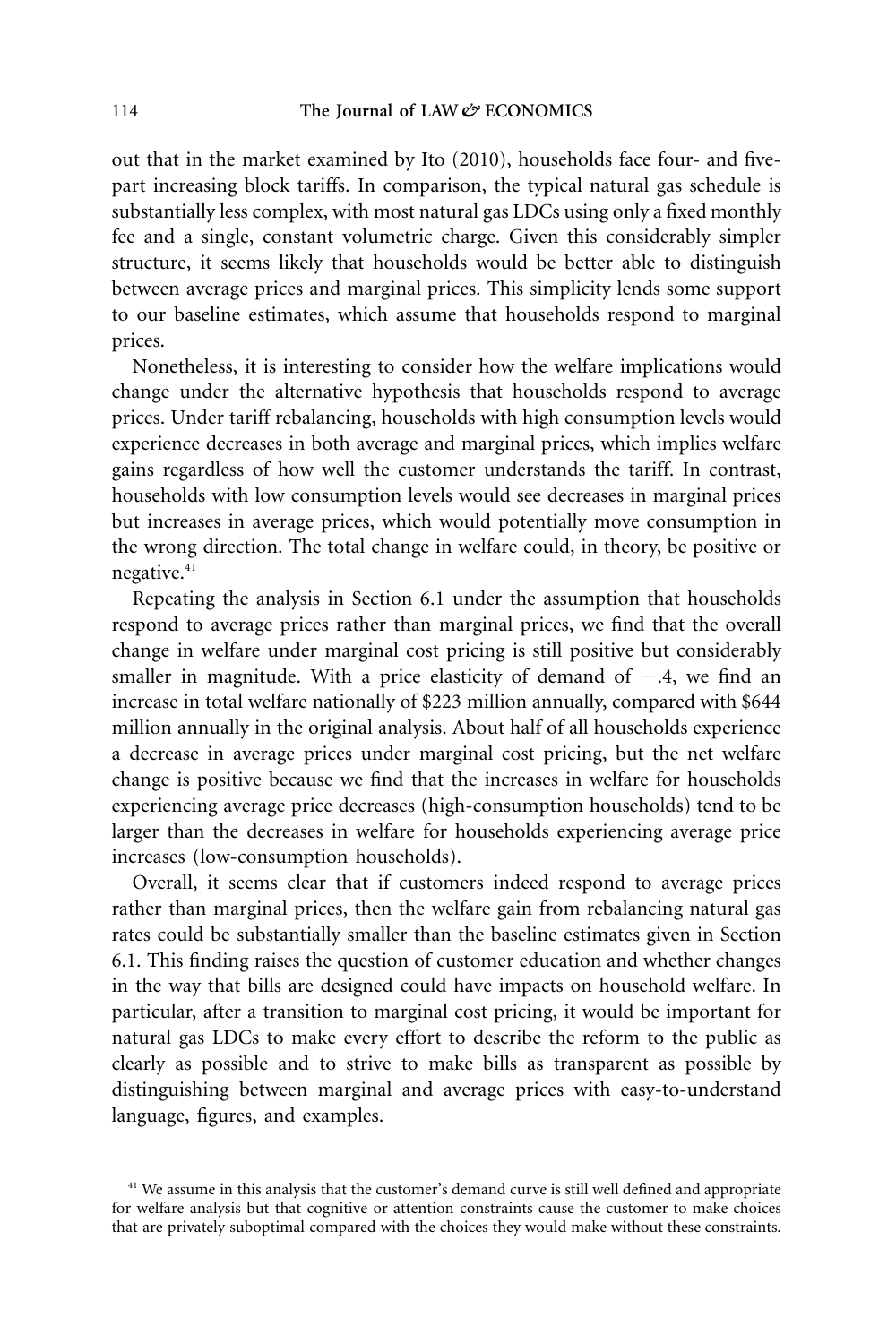# **7. Conclusion**

In this paper, we used nationally representative microdata to characterize the effect of a transition to marginal cost pricing in the U.S. residential natural gas market. The results confirm a widespread perception in the industry and among regulators and consumer protection groups that tariff rebalancing would have regressive distributional consequences. However, our results indicate that the magnitude of these effects is relatively small. What matters for distributional consequences is the correlation between household income and natural gas consumption. We show that this relationship is positive but weak, so current price schedules deliver a modest amount of redistribution. And needs-based programs, such as LIHEAP, could reduce the negative impacts to vulnerable subgroups substantially.

Our analysis highlights a number of confounding factors that weaken the relationship between energy consumption and income and complicate attempts to accomplish distributional goals through price schedules. For example, we show that household income is positively correlated with energy efficiency. Part of this correlation is likely driven by the landlord-tenant problem, which leads to suboptimal energy efficiency investment in rental properties, although the correlation holds in owner-occupied housing units as well. In addition, households in the lowest income quintiles and the lowest needs-adjusted income quintiles tend to have more children, and we show that, in particular, low-income households with two or more children tend to have high levels of natural gas consumption and thus would tend to benefit from marginal cost pricing.

The broader conclusion of our paper is that it is important for policy makers to keep in mind this trade-off between efficiency and equity when implementing rate structures. The reality is that whenever policy makers can influence prices, there is a temptation to use these prices to accomplish distributional goals. This temptation lingers despite the fact that economists generally view optimal tariff design as separate from redistribution, particularly when there are broader redistributive tools in place, such as the income tax. Striking a balance between these two objectives is perhaps the biggest challenge faced by utility regulators, and it is surprising that there is so little empirical evidence on the topic. Studies like this one are important because they move us closer to understanding the sometimes complex distribution and efficiency implications of price schedules and because they demonstrate that analyses using real-world data can reveal important evidence about the magnitude of these effects.

# **Appendix A**

## **Results for California with Alternative Data**

Here we present results of calculations using an alternative data set. The RASS provides household-level demographics, natural gas consumption, and the exact utility district for a representative sample of households in California. We col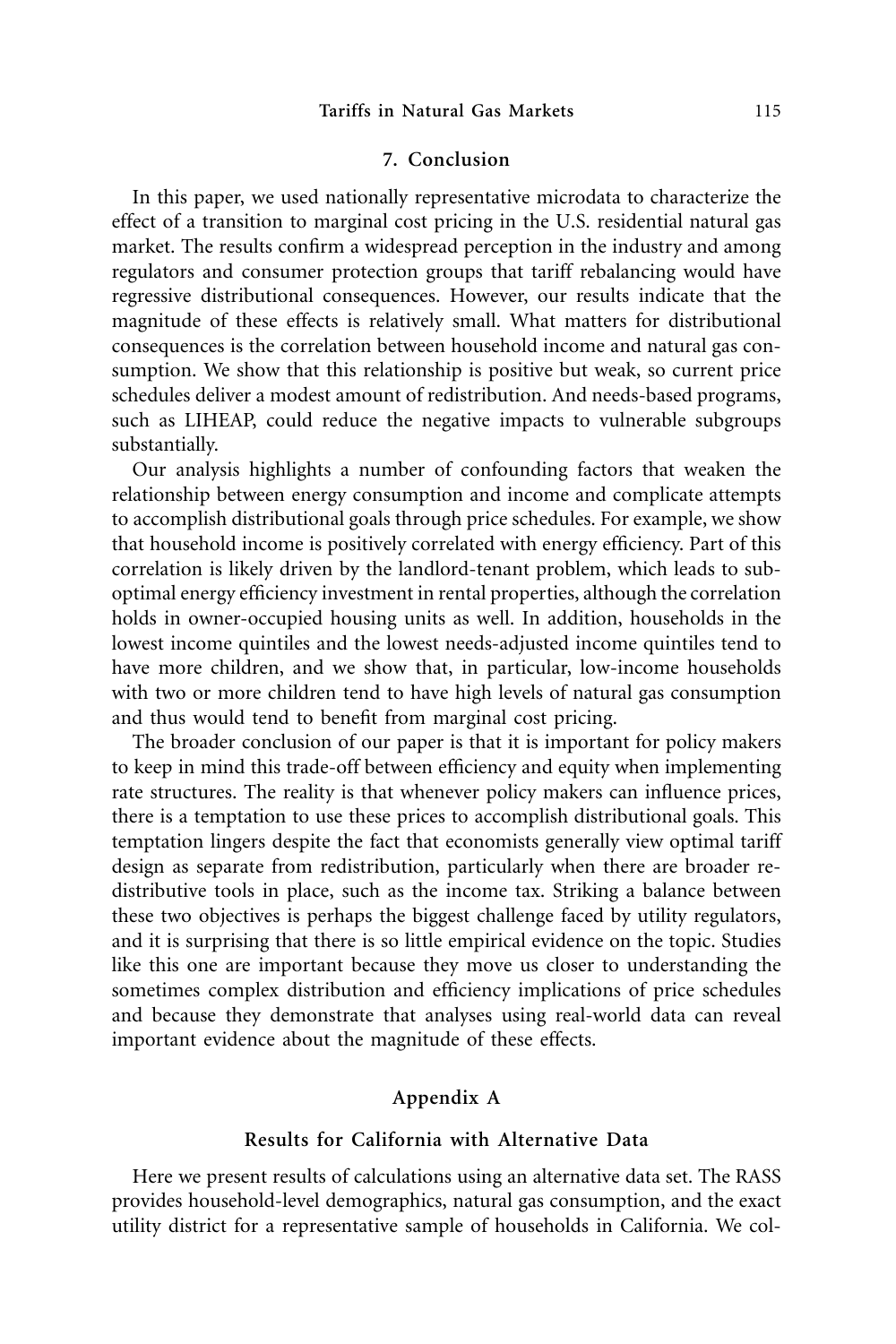lected actual utility rate schedules for Pacific Gas and Electric, San Diego Gas and Electric, and the Southern California Gas Company by contacting the utilities directly. These three utilities represent 97 percent of the residential sales of natural gas in California. (Table A1 provides descriptive statistics.) We then calculated the revenue-neutral, marginal cost price schedule for each utility. Table A2 reports price schedules separately by utility and for the state as a whole. Markups in California are considerably higher than the national average, which reflects relatively low city gate prices in 2003 and the fact that the typical household in California uses less natural gas than the typical household nationwide. The rest of the tables show the distributional impacts of a change to marginal cost pricing. The general pattern of the results is similar to our main results in Table 3. Under marginal cost pricing, low-income households would tend to pay somewhat more, and high-income households and households with children would tend to pay somewhat less. This pattern holds for the state as a whole, as shown in Table A3, and for each utility separately, as shown in Tables A4, A5, and A6. Figures A1 and A2 present scatterplots of natural gas consumption against household income for all California households and separately by utility, respectively. Figure A3 presents scatterplots of natural gas expenditure against consumption by utility with a fitted least squares regression line (dashed gray line) and the marginal cost price schedule (black line).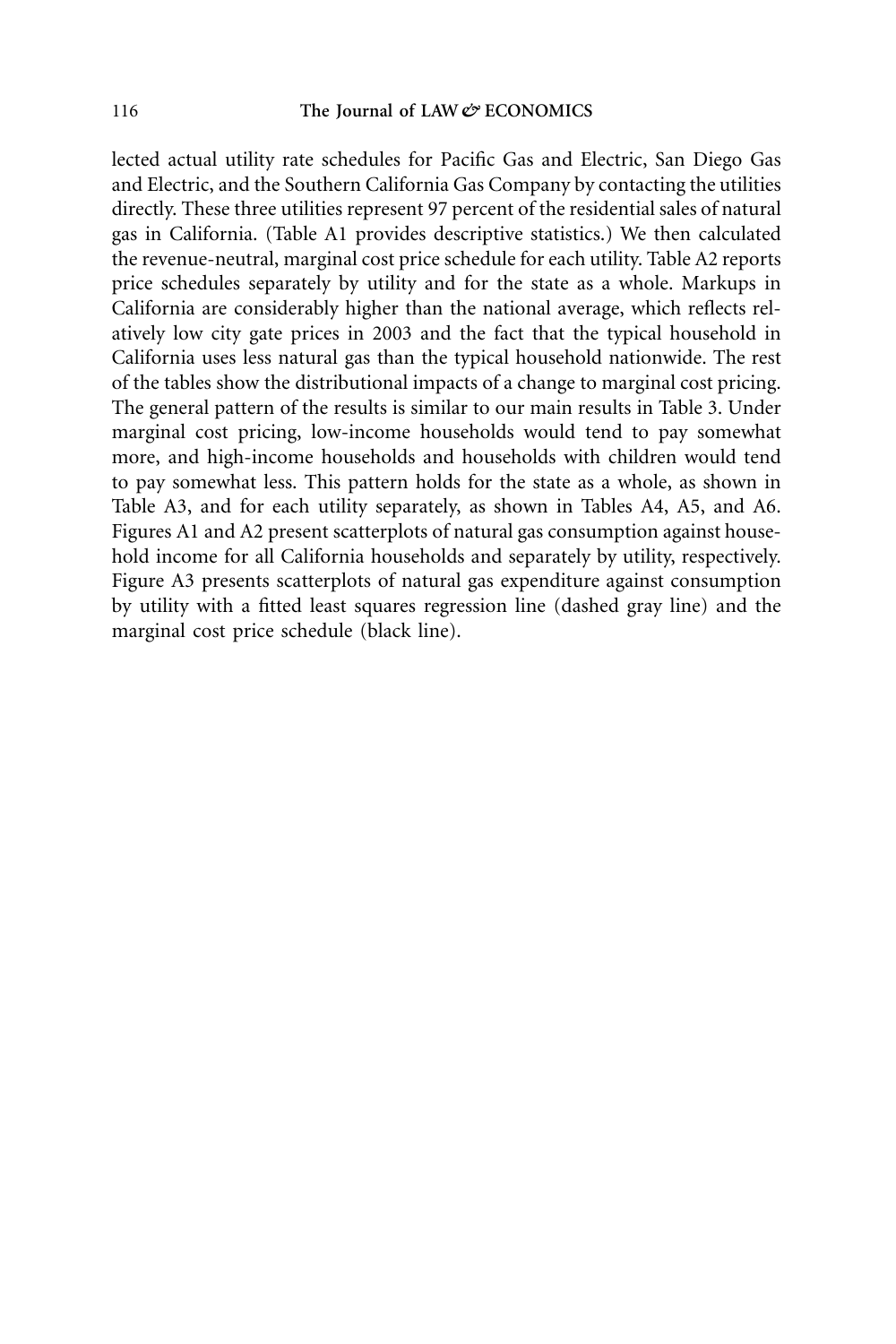# **Table A1**

#### **Descriptive Statistics from the Residential Appliance Saturation Study by Percentage of the Poverty Line Quintiles**

|                                                    | First   | Second                           | Third                   | Fourth   | Fifth    |
|----------------------------------------------------|---------|----------------------------------|-------------------------|----------|----------|
| Percentage of the poverty line                     | < 190   |                                  | 190-307 308-426 427-612 |          | >612     |
| Household economic and demographic characteristic: |         |                                  |                         |          |          |
| Mean annual household income (\$1,000s)            | 26.88   | 47.54                            | 66.35                   | 86.47    | 136.78   |
|                                                    | (13.51) | (17.22)                          | (19.78)                 | (28.06)  | (30.01)  |
| Household members                                  | 3.90    | 3.24                             | 2.92                    | 2.55     | 2.45     |
|                                                    | (2.33)  | (1.65)                           | (1.33)                  | (1.34)   | (1.01)   |
| Children                                           | 1.45    | 1.03                             | .78                     | .55      | .44      |
|                                                    | (1.61)  | (1.26)                           | (.98)                   | (1.01)   | (.79)    |
| Proportion homeowners                              | .46     | .70                              | .81                     | .90      | .92      |
|                                                    | (.50)   | (.46)                            | (.39)                   | (.30)    | (.26)    |
| Natural gas consumption and expenditure:           |         |                                  |                         |          |          |
| Mean annual consumption (1,000s of cubic feet)     | 42.00   | 46.03                            | 46.96                   | 50.46    | 61.52    |
|                                                    | (29.49) | (23.78)                          | (26.22)                 | (30.79)  | (40.91)  |
| Mean annual expenditure (\$)                       | 361.20  | 397.23                           | 408.31                  | 442.24   | 544.81   |
|                                                    |         | $(267.17)$ $(215.03)$ $(240.69)$ |                         | (297.13) | (394.06) |
| Expenditure as a fraction of income                | .02     | .009                             | .006                    | .005     | .004     |
|                                                    | (.02)   | (.01)                            | (0.00)                  | (0.00)   | (0.00)   |
| Energy efficiency:                                 |         |                                  |                         |          |          |
| Main heating system $<$ 9 years old                | .28     | .33                              | .35                     | .37      | .38      |
|                                                    | (.45)   | (.47)                            | (.48)                   | (.48)    | (.49)    |
| All exterior walls insulated                       | .43     | .51                              | .52                     | .61      | .63      |
|                                                    | (.50)   | (.50)                            | (.50)                   | (.49)    | (.48)    |
| Some or all exterior walls insulated               | .58     | .69                              | .70                     | .77      | .80      |
|                                                    | (.49)   | (.46)                            | (.46)                   | (.42)    | (.40)    |
| Ceiling and attic insulated                        | .52     | .70                              | .74                     | .82      | .83      |
|                                                    | (.50)   | (.46)                            | (.44)                   | (.38)    | (.37)    |
| All windows double pane                            | .25     | .32                              | .36                     | .46      | .48      |
|                                                    | (.43)   | (.47)                            | (.48)                   | (.50)    | (.50)    |
| Some or all windows double pane                    | .34     | .42                              | .50                     | .56      | .60      |
|                                                    | (.47)   | (.49)                            | (.50)                   | (.50)    | (.49)    |

**Note.** The data are from the 2003 Residential Appliance Saturation Study (RASS). Summary statistics are reported only for those households that answered every question of interest ( $N = 11{,}722$ ). Means and standard deviations (in parentheses) are calculated with RASS sampling weights. Dollar amounts are expressed in year 2010 dollars.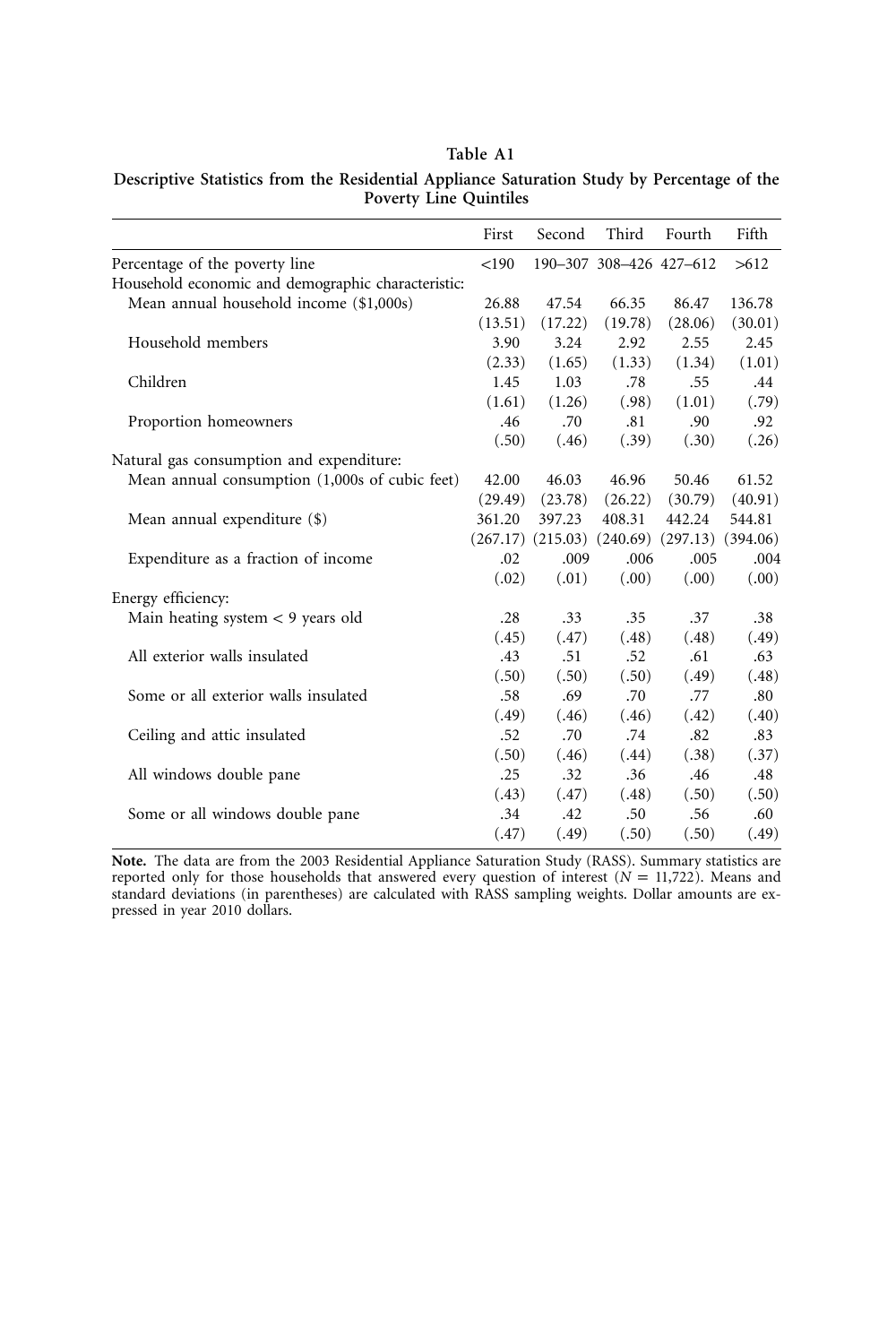|                                                                                                                                                                                                                                                                                                                                           |                                     | Natural Gas Rate Schedules in California by Utility |                      |                                      |                            |
|-------------------------------------------------------------------------------------------------------------------------------------------------------------------------------------------------------------------------------------------------------------------------------------------------------------------------------------------|-------------------------------------|-----------------------------------------------------|----------------------|--------------------------------------|----------------------------|
|                                                                                                                                                                                                                                                                                                                                           |                                     | Current Rate Schedule                               |                      | Rate Schedule after Rebalancing      |                            |
|                                                                                                                                                                                                                                                                                                                                           | Volumetric Charge<br>below Baseline | Volumetric Charge<br>above Baseline                 | Fixed Monthly<br>Fee | Volumetric Charge<br>(Marginal Cost) | Fixed Monthly<br>Fee<br>ົດ |
| Pacific Gas and Electric ( $N = 6,745$ )                                                                                                                                                                                                                                                                                                  |                                     | 10.08                                               |                      | 4.31                                 | 15.45                      |
| San Diego Gas and Electric ( $N = 1,670$ )                                                                                                                                                                                                                                                                                                | 9.30                                | 11.29                                               |                      | 4.31                                 | 17.97                      |
| Southern California Gas Company ( $N = 7,582$ )                                                                                                                                                                                                                                                                                           | 6.94                                | 9.14                                                | 6.05                 | 4.31                                 | 18.22                      |
| Consumption-weighted average                                                                                                                                                                                                                                                                                                              |                                     | 9.74                                                | 2.97                 | 4.31                                 | 17.06                      |
| Note. Columns 1 and 2 show the mean volumetric charge per 1,000 cubic feet as reported by the local distribution companies (LDCs). Fees in column 3 are reported by<br>the LDCs. Column 4 is the mean city gate price from the Platts GASdat database, calculated as the consumption-weighted mean of monthly California prices. Column 5 |                                     |                                                     |                      |                                      |                            |

|       | Ë             |
|-------|---------------|
|       | $\frac{1}{2}$ |
| 2     | California    |
| Table | .<br>⊞        |
|       | Schedules     |
|       | Rate          |
|       | ıral Gas      |
|       |               |

shows the Rock monthly fee that any gate price un ute ratio to some level of cancel as the consumptour-wegineed mean or monthly clusters. Counting the state and Blectric currently offers a discount of approximately 10 cent the LDCs. Column 4 is the mean city gate price from the Platts GASdat database, calculated as the consumption-weighted mean of monthly California prices. Column 5 shows the fixed monthly fee that would be required to maintain the same level of revenue if volumetric charges were decreased to marginal cost. The calculations in column 5 ignore that Pacific Gas and Electric currently offers a discount of approximately 10 cents per day to multifamily homes. All calculations use Residential Appliance Saturation Study sampling weights. Amounts are expressed in year 2010 dollars.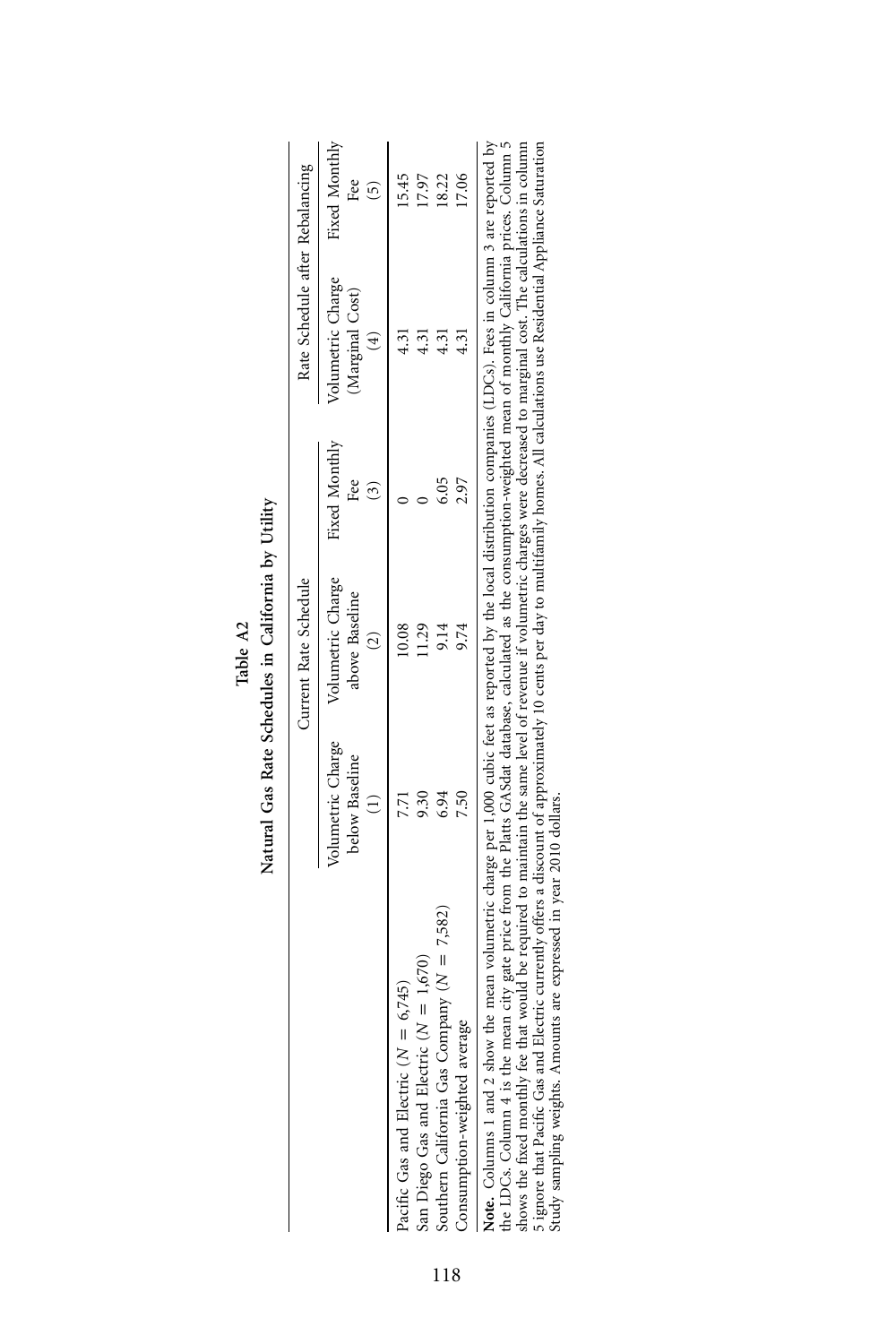|                                             | Share              |                      |              |  |
|---------------------------------------------|--------------------|----------------------|--------------|--|
|                                             | Mean Annual        | Experiencing         | Mean Bill    |  |
|                                             | Change             | <b>Bill Increase</b> | Change       |  |
|                                             | $($ \$)            | (9/6)                | (9)          |  |
| By household income quintile:               |                    |                      |              |  |
| First $( $32,000)$                          | 40.46 (4.68)       | 73.1(1.7)            | 12.3(1.8)    |  |
| Second (\$32,000-\$47,000)                  | 34.90<br>(4.42)    | 73.3(1.8)            | 10.3(1.6)    |  |
| Third (\$47,001-\$68,000)                   | (5.26)<br>15.05    | 67.6(1.9)            | 4.0(1.5)     |  |
| Fourth (\$68,001-\$92,000)                  | $-15.42$<br>(4.71) | 54.2(1.9)            | $-3.5(1.0)$  |  |
| Fifth $(>\,$ \$92,000)                      | (6.43)<br>$-77.03$ | 43.8(2.0)            | $-14.1$ (.9) |  |
| By percentage of the poverty line quintile: |                    |                      |              |  |
| First $(<165\%)$                            | (5.00)<br>31.68    | 70.5(1.8)            | 9.1(1.7)     |  |
| Second (165%-281%)                          | 21.77<br>(4.44)    | 67.8(1.8)            | 6.0(1.4)     |  |
| Third (282%-412%)                           | 11.60<br>(4.96)    | 64.4 $(2.0)$         | 3.0(1.4)     |  |
| Fourth (413%-587%)                          | (5.41)<br>$-11.31$ | 58.4 (1.9)           | $-2.7(1.2)$  |  |
| Fifth $(>587%)$                             | $-61.64$ $(7.40)$  | 49.3(2.1)            | $-11.9(1.1)$ |  |
| Households with children:                   |                    |                      |              |  |
| All                                         | $-10.70$<br>(2.94) | 58.1 (1.2)           | $-2.5$ (.7)  |  |
| With one child                              | (6.04)<br>2.40     | 64.9 $(2.0)$         | .6(1.5)      |  |
| With two children                           | $-17.78$<br>(5.69) | 53.6 $(2.3)$         | $-4.0(1.2)$  |  |
| With three or more children                 | $-20.58$ (7.45)    | 54.3 $(2.6)$         | $-4.6(1.5)$  |  |
| Low-income households with children:        |                    |                      |              |  |
| All                                         | $28.26$ $(6.17)$   | 68.1(2.5)            | 8.0(2.0)     |  |
| With one child                              | 49.58 (10.54)      | 74.4 (4.5)           | 15.8(4.4)    |  |
| With two children                           | 37.85 (9.98)       | 70.3(4.7)            | 11.3(3.6)    |  |
| With three or more children                 | 8.54 (10.18)       | 62.8(3.9)            | 2.2(2.7)     |  |

**Table A3 The Distributional Impact of Marginal Cost Pricing on All California Utilities**

**Note.** Values indicate changes in household expenditures on natural gas under marginal cost pricing. The sample includes all households in the 2003 Residential Appliance Saturation Survey (RASS) who use natural gas. A small number of households for whom demographic information was not available were dropped. Bootstraped standard errors based on 1,000 replications are in parentheses. All calculations use RASS sampling weights. Dollar amounts are expressed in year 2010 dollars. Low-income households are defined as households in the lowest quintile by percentage of the poverty line.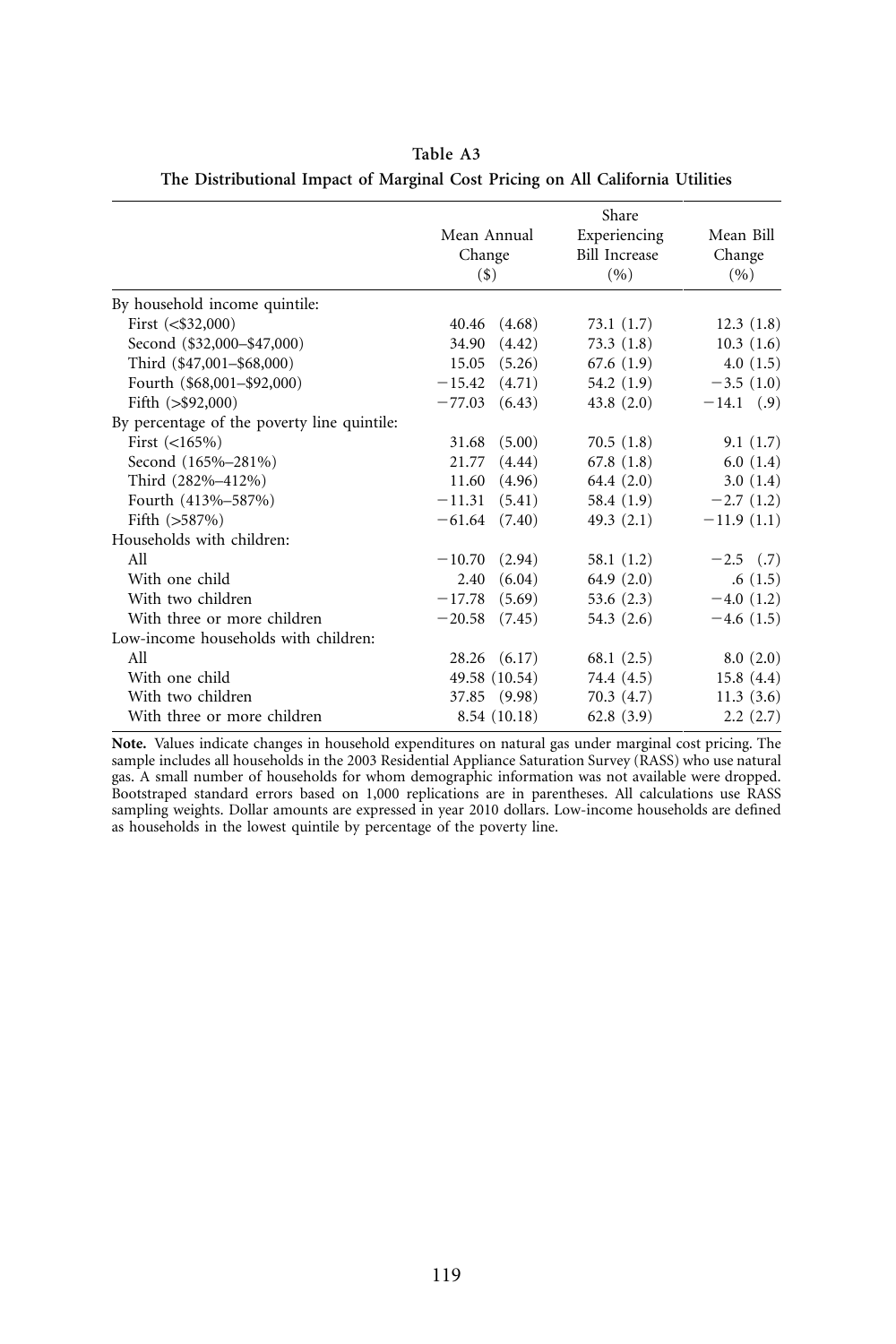|                                             |                    | Share                |                    |
|---------------------------------------------|--------------------|----------------------|--------------------|
|                                             | Mean Annual        | Experiencing         | Mean Bill          |
|                                             | Change             | <b>Bill Increase</b> | Change             |
|                                             | $($)$              | (9/0)                | (9/6)              |
| By household income quintile:               |                    |                      |                    |
| First $( $32,000)$                          | (6.88)<br>57.39    | 74.1 (2.6)           | $19.4$ $(3.1)$     |
| Second (\$32,000-\$47,000)                  | (6.88)<br>43.02    | 75.7(2.7)            | (2.6)<br>13.2      |
| Third (\$47,001-\$68,000)                   | 20.72<br>(7.77)    | 64.4 (2.8)           | (2.3)<br>5.7       |
| Fourth (\$68,001-\$92,000)                  | $-28.20$<br>(8.76) | 51.8(2.8)            | $-6.2$<br>(1.7)    |
| Fifth $(>\,$ \$92,000)                      | $-82.24$<br>(9.01) | 43.7(2.5)            | $-15.0$<br>(1.2)   |
| By percentage of the poverty line quintile: |                    |                      |                    |
| First $(<165\%)$                            | (7.33)<br>55.75    | 74.0 (2.9)           | (3.2)<br>18.6      |
| Second (165%-281%)                          | 21.90<br>(7.39)    | 67.9(2.9)            | 6.0<br>(2.3)       |
| Third (282%-412%)                           | (9.48)<br>10.12    | 63.4(2.9)            | (2.5)<br>2.7       |
| Fourth (413%-587%)                          | $-16.28$ (8.81)    | 53.7(2.9)            | $-3.8$<br>(1.9)    |
| Fifth $(>587%)$                             | $-68.54(10.65)$    | 49.1 $(2.6)$         | $-13.1$<br>(1.6)   |
| Households with children:                   |                    |                      |                    |
| All                                         | $-8.80(4.70)$      | 56.5(1.9)            | (1.1)<br>$-2.1$    |
| With one child                              | 5.34 (10.48)       | 64.0 $(3.1)$         | (2.8)<br>1.4       |
| With two children                           | $-17.51(7.84)$     | 51.0(3.4)            | (1.7)<br>$-4.0$    |
| With three or more children                 | $-17.91(11.95)$    | 52.9(4.4)            | (2.6)<br>$-4.1$    |
| Low-income households with children:        |                    |                      |                    |
| All                                         | $52.95$ $(9.35)$   | 72.6(3.9)            | $17.2 \quad (4.0)$ |
| With one child                              | 102.16 (11.77)     | 87.7 (4.8)           | 48.3 $(11.0)$      |
| With two children                           | 47.86 (16.02)      | 70.8(7.5)            | 14.8 $(6.5)$       |
| With three or more children                 | 19.21 (16.44)      | 62.4(7.0)            | (5.0)<br>5.2       |

**Table A4 The Distributional Impact of Marginal Cost Pricing by Pacific Gas and Electric**

**Note.** Values indicate changes in household expenditures on natural gas under marginal cost pricing. The sample includes all Pacific Gas and Electric customers in the 2003 Residential Appliance Saturation Survey (RASS) who use natural gas. A small number of households for whom demographic information was not available were dropped. Bootstraped standard errors based on 1,000 replications are in parentheses. All calculations use RASS sampling weights. Dollar amounts are expressed in year 2010 dollars. Low-income households are defined as households in the lowest quintile by percentage of the poverty line.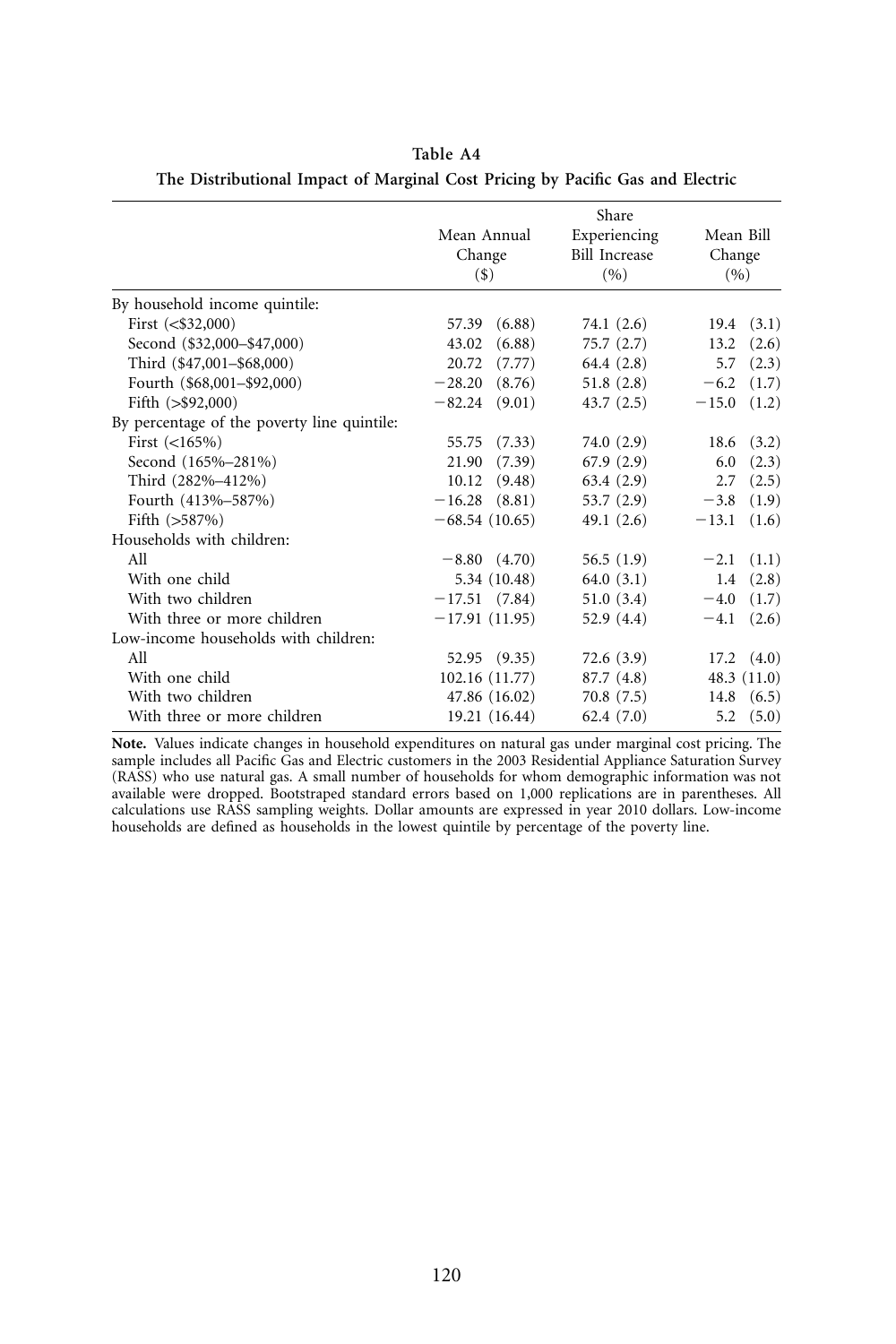|                                             |                  | Share                |                    |
|---------------------------------------------|------------------|----------------------|--------------------|
|                                             | Mean Annual      | Experiencing         | Mean Bill          |
|                                             | Change           | <b>Bill Increase</b> | Change             |
|                                             | $($ \$)          | (9/6)                | (9/6)              |
| By household income quintile:               |                  |                      |                    |
| First $( $32,000)$                          | 70.06 (16.81)    | 79.8 (6.0)           | (8.8)<br>26.5      |
| Second (\$32,000-\$47,000)                  | 59.70 (16.37)    | 74.6<br>(5.8)        | 21.2<br>(7.6)      |
| Third (\$47,001-\$68,000)                   | 10.37(33.22)     | $74.3$ $(5.1)$       | (9.1)<br>2.8       |
| Fourth (\$68,001-\$92,000)                  | 6.81 (14.76)     | 62.0<br>(6.5)        | (4.0)<br>1.8       |
| Fifth $(>\,$ \$92,000)                      | $-109.22(24.70)$ | (5.1)<br>43.7        | (2.8)<br>$-19.3$   |
| By percentage of the poverty line quintile: |                  |                      |                    |
| First $(<165\%)$                            | 66.22(20.15)     | 78.2 (6.4)           | 24.6 (10.6)        |
| Second (165%-281%)                          | 44.23 (17.42)    | (6.1)<br>69.5        | 14.4 $(6.9)$       |
| Third (282%-412%)                           | 41.71 (13.03)    | 72.1<br>(6.6)        | $13.2 \quad (4.5)$ |
| Fourth (413%-587%)                          | $-5.34(19.37)$   | (5.1)<br>67.8        | $-1.4(4.6)$        |
| Fifth $(>587%)$                             | $-103.13(26.83)$ | 44.3 (5.4)           | $-18.6$ (3.2)      |
| Households with children:                   |                  |                      |                    |
| All                                         | $-22.00(14.85)$  | $62.3$ $(3.7)$       | (3.2)<br>$-5.2$    |
| With one child                              | 3.05(31.77)      | $74.6$ $(6.1)$       | (8.4)<br>$.8\,$    |
| With two children                           | $-28.32(21.20)$  | 53.1<br>(7.1)        | (4.5)<br>$-6.6$    |
| With three or more children                 | $-58.92(56.19)$  | 55.5 $(9.3)$         | $-12.3$ (9.8)      |
| Low-income households with children:        |                  |                      |                    |
| All                                         | 40.34(33.23)     | 67.2(11.0)           | 12.9(14.0)         |
| With one child                              | 99.02 (39.50)    | 83.7 (11.3)          | 47.0 (27.6)        |
| With two children                           | 21.44 (49.36)    | 65.4 (18.7)          | 6.2(19.9)          |
| With three or more children                 | 29.27 (60.85)    | 59.7 (18.2)          | 8.9(27.8)          |

**Table A5 The Distributional Impact of Marginal Cost Pricing by San Diego Gas and Electric**

**Note.** Values indicate changes in household expenditures on natural gas under marginal cost pricing. The sample includes all San Diego Gas and Electric customers in the 2003 Residential Appliance Saturation Survey (RASS) who use natural gas. A small number of households for whom demographic information was not available were dropped. Bootstraped standard errors based on 1,000 replications are in parentheses. All calculations use RASS sampling weights. Dollar amounts are expressed in year 2010 dollars. Low-income households are defined as households in the lowest quintile by percentage of the poverty line.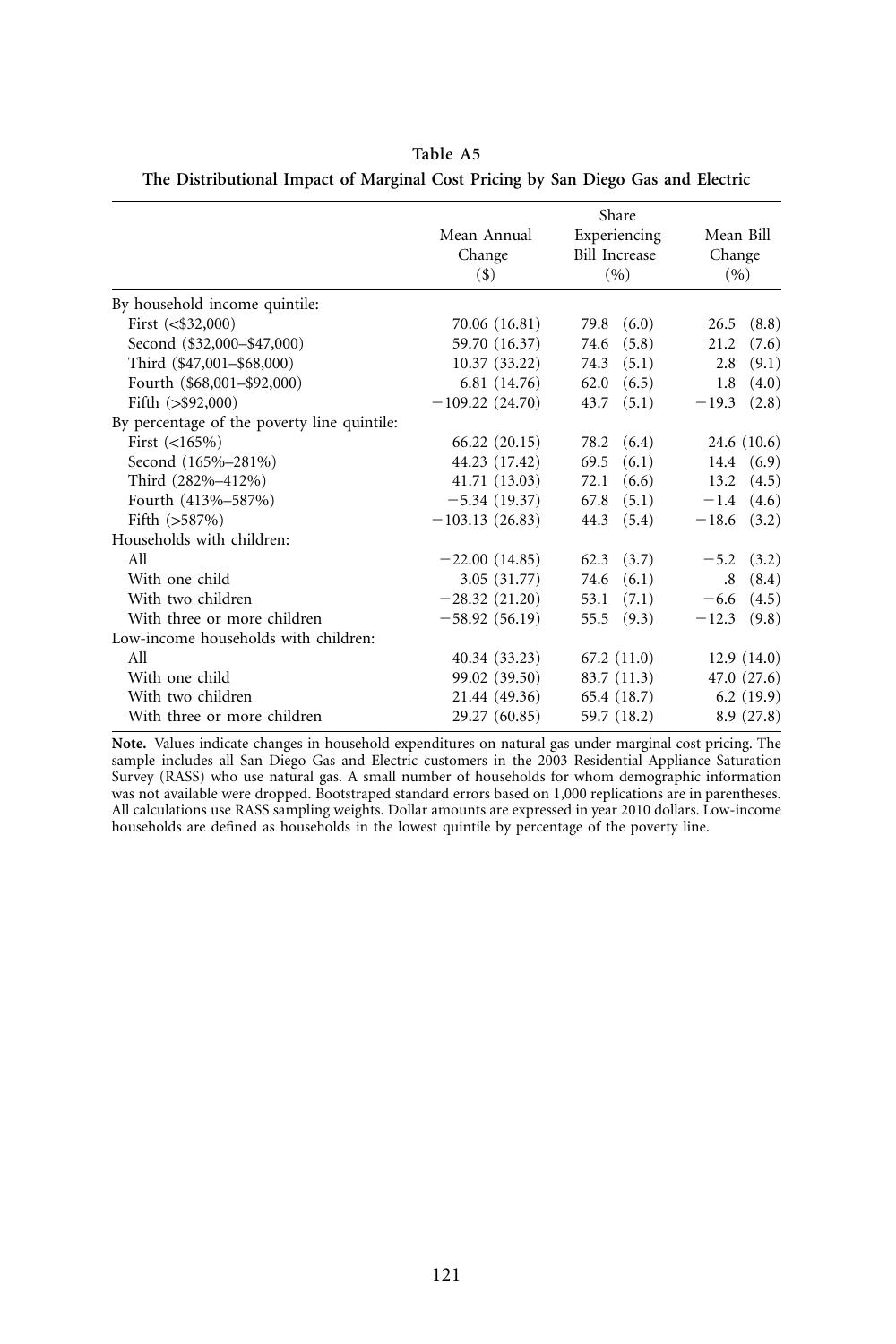|                                             |                      | Share             |                |
|---------------------------------------------|----------------------|-------------------|----------------|
|                                             | Mean Annual          | Experiencing      | Mean Bill      |
|                                             | Change $(\$)$        | Bill Increase (%) | Change $(\% )$ |
| By household income quintile:               |                      |                   |                |
| First $( $32,000)$                          | 22.71 (6.47)         | 71.3(2.3)         | 6.2(2.0)       |
| Second (\$32,000-\$47,000)                  | 23.83<br>(6.10)      | 71.1(2.6)         | 6.6(1.9)       |
| Third (\$47,001-\$68,000)                   | (6.07)<br>11.83      | 68.8(2.6)         | 3.0(1.6)       |
| Fourth (\$68,001-\$92,000)                  | $-9.93$<br>(4.93)    | 54.3(2.8)         | $-2.3(1.1)$    |
| Fifth $(>\,$ \$92,000)                      | $-62.01$<br>(8.52)   | 44.0 $(3.3)$      | $-11.5(1.2)$   |
| By percentage of the poverty line quintile: |                      |                   |                |
| First $(<165\%)$                            | 11.46(6.80)          | 67.4(2.4)         | 3.0(1.9)       |
| Second (165%-281%)                          | 17.44<br>(5.52)      | 67.4(2.6)         | 4.6(1.6)       |
| Third (282%-412%)                           | 7.55<br>(5.43)       | 63.8(2.5)         | 1.9(1.4)       |
| Fourth (413%-587%)                          | $-8.19$<br>(6.35)    | 60.3(2.9)         | $-1.9(1.4)$    |
| Fifth $(>587%)$                             | $-43.05$<br>(8.09)   | 50.9(3.1)         | $-8.6(1.3)$    |
| Households with children:                   |                      |                   |                |
| All                                         | (3.34)<br>$-10.17$   | 58.7 (1.7)        | $-2.3$ (.7)    |
| With one child                              | .03<br>(6.44)        | 63.8(2.8)         | .0(1.6)        |
| With two children                           | $-15.78$<br>(8.52)   | 56.0(3.1)         | $-3.6(1.8)$    |
| With three or more children                 | $-17.46$ (7.88)      | 54.9(3.3)         | $-3.9(1.6)$    |
| Low-income households with children:        |                      |                   |                |
| All                                         | $11.32 \quad (7.50)$ | 65.4(3.2)         | 2.9(2.0)       |
| With one child                              | 8.96(13.41)          | 64.3(6.5)         | 2.3(3.6)       |
| With two children                           | 32.69 (10.73)        | 70.8(6.0)         | 9.5(3.8)       |
| With three or more children                 | 1.51(12.73)          | 63.2(4.8)         | .4(3.1)        |

**Table A6 The Distributional Impact of Marginal Cost Pricing by Southern California Gas Company**

**Note.** Values indicate changes in household expenditures on natural gas under marginal cost pricing. The sample includes all Southern California Gas Company customers in the 2003 Residential Appliance Saturation Survey (RASS) who use natural gas. A small number of households for whom demographic information was not available were dropped. Bootstraped standard errors based on 1,000 replications are in parentheses. All calculations use RASS sampling weights. Dollar amounts are expressed in year 2010 dollars. Low-income households are defined as households in the lowest quintile by percentage of the poverty line.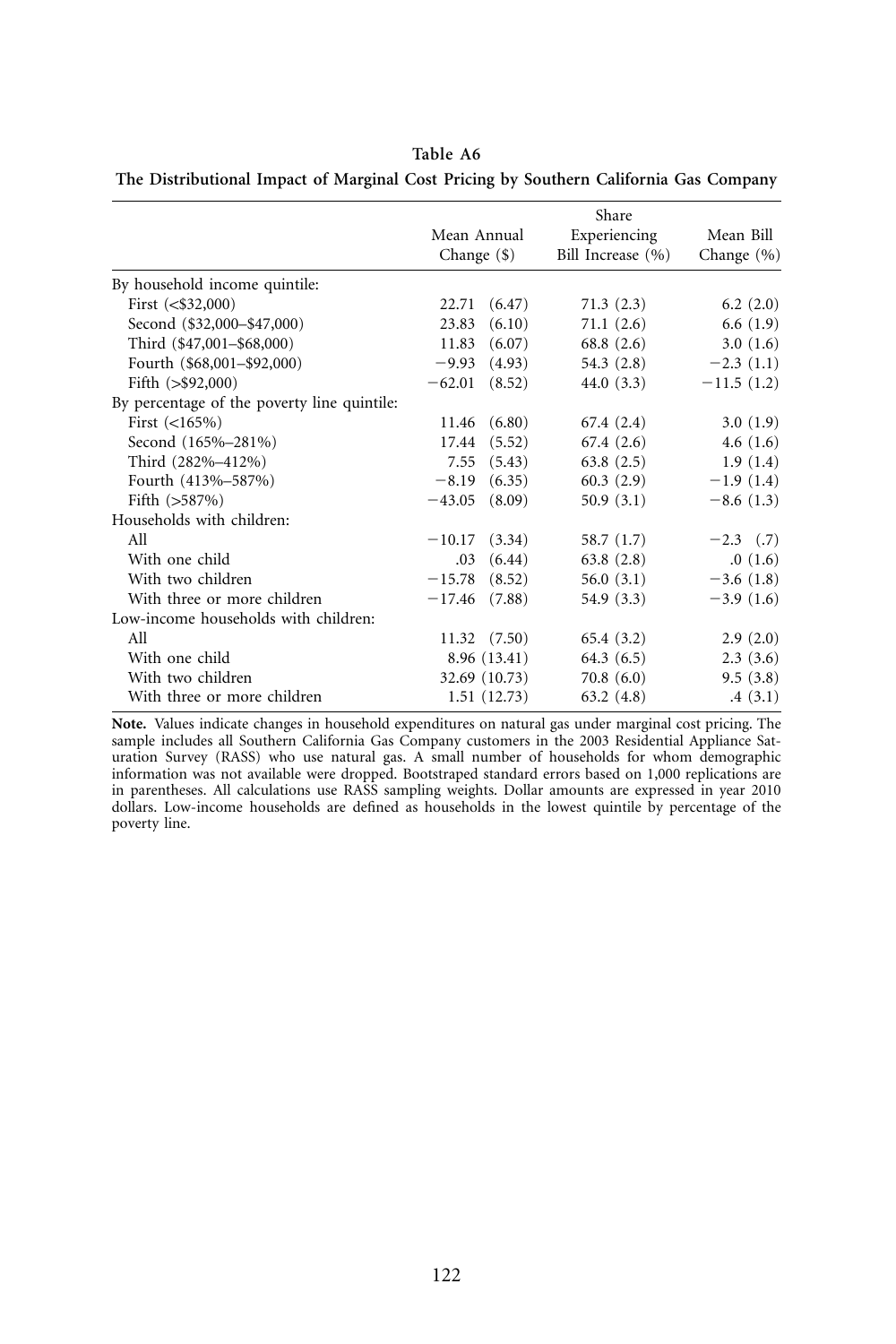

Figure A1. Natural gas consumption and household income for California households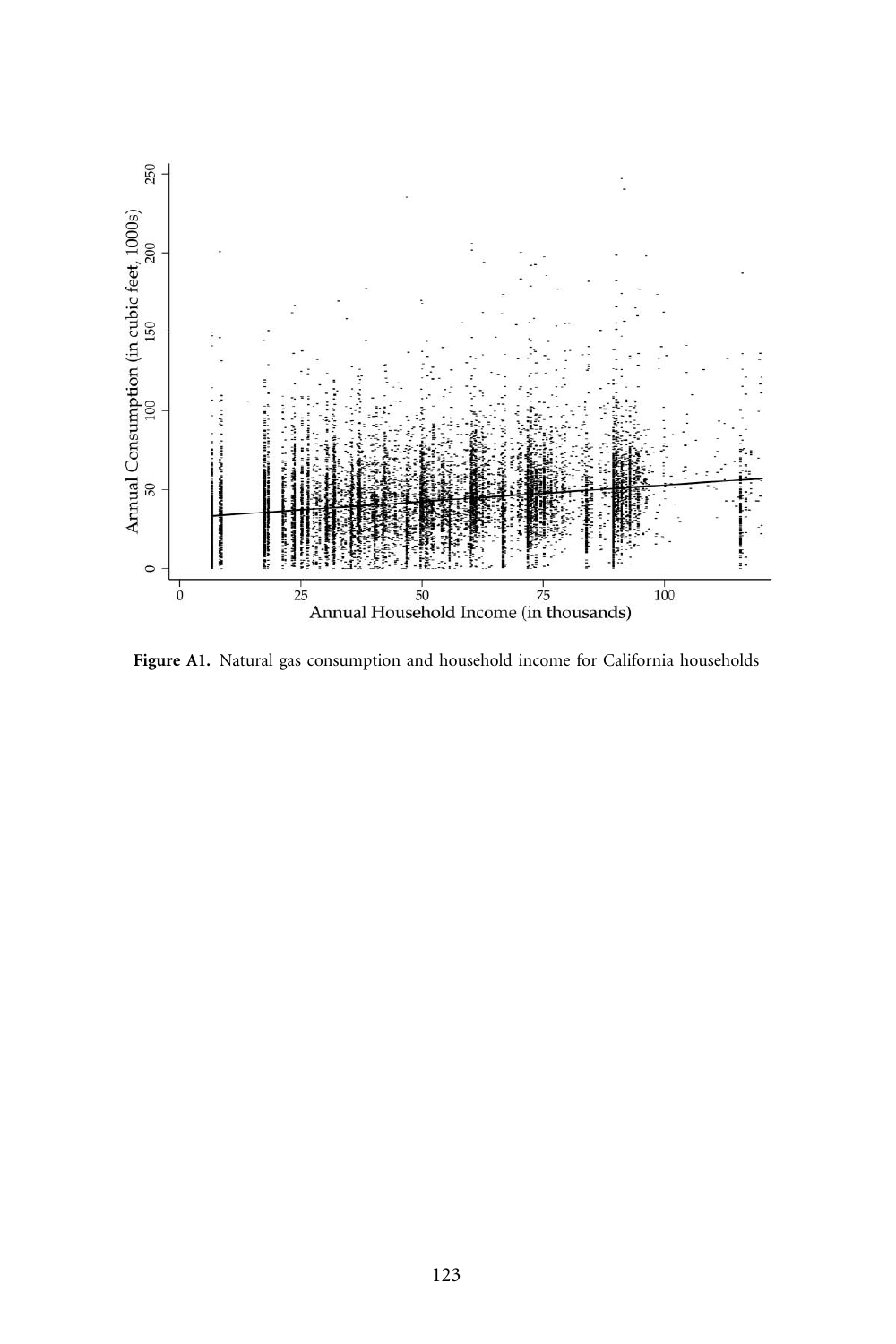

Figure A2. Natural gas consumption and household income by utility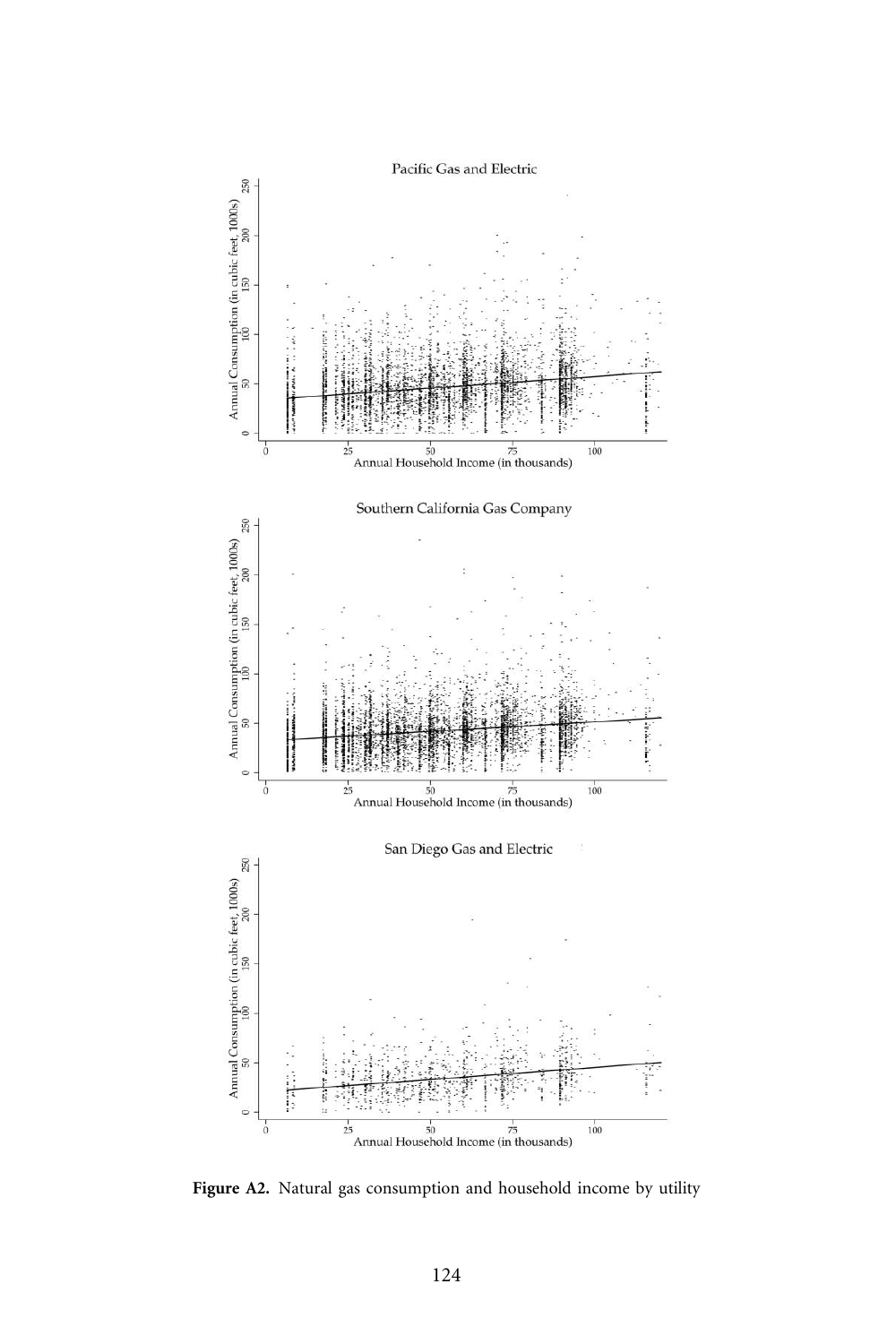

Figure A3. Residential natural gas rate schedules for 2002 by California utility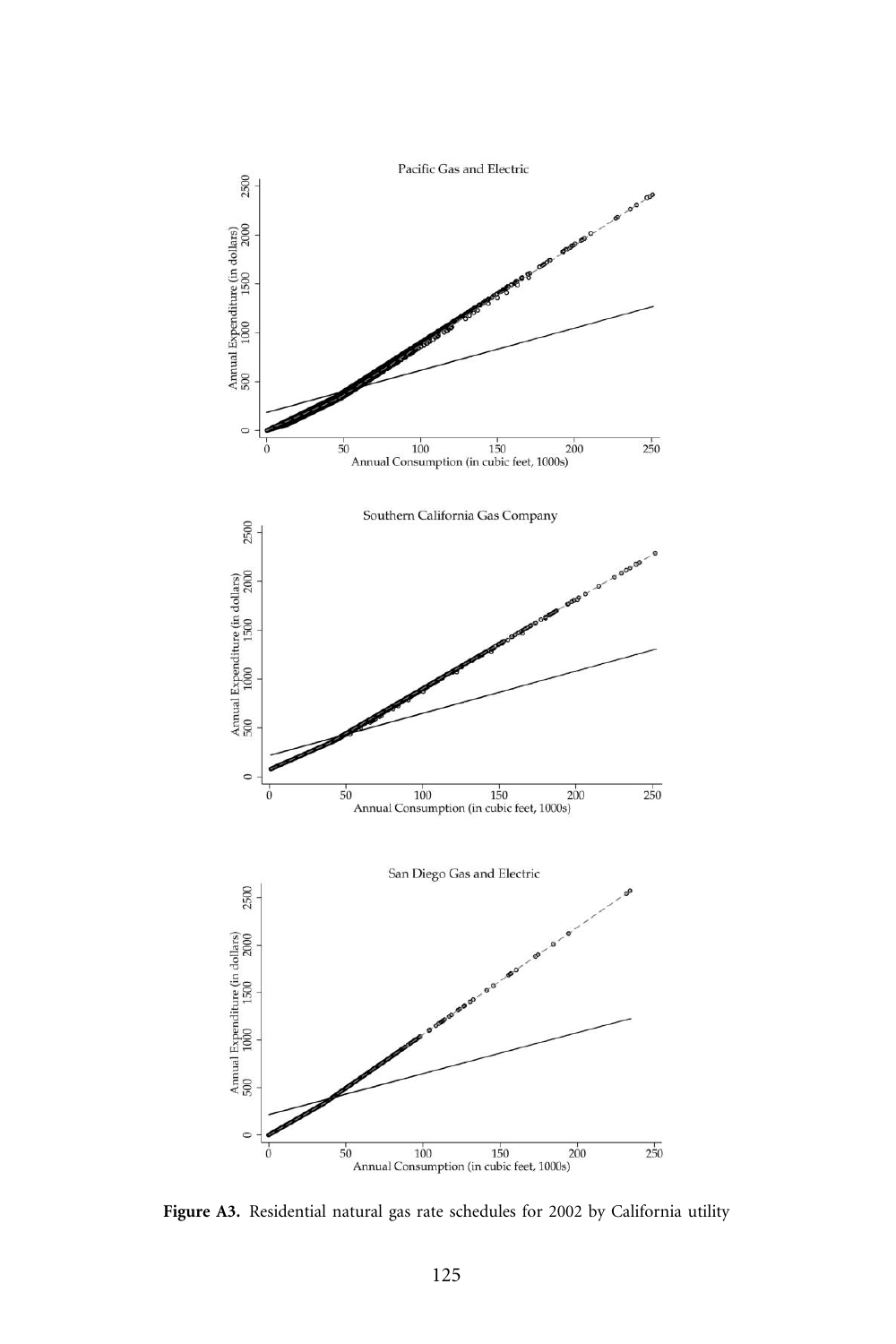# **References**

- American Gas Association. 2010. Decoupling and Natural Gas Utilities. Fact sheet. American Gas Association, Washington, D.C. February. [http://www.aga.org/SiteCollection](http://www.aga.org/SiteCollectionDocuments/RatesReg/Issues/Revenue%20Decoupling%20and%20other%20Non-Volumetric%20Rate%20Designs/2010%2020%20Feb%20AGA%20Decoupling%20Fact%20Sheet.pdf) [Documents/RatesReg/Issues/Revenue Decoupling and other Non-Volumetric Rate](http://www.aga.org/SiteCollectionDocuments/RatesReg/Issues/Revenue%20Decoupling%20and%20other%20Non-Volumetric%20Rate%20Designs/2010%2020%20Feb%20AGA%20Decoupling%20Fact%20Sheet.pdf) [Designs/2010 20 Feb AGA Decoupling Fact Sheet.pdf.](http://www.aga.org/SiteCollectionDocuments/RatesReg/Issues/Revenue%20Decoupling%20and%20other%20Non-Volumetric%20Rate%20Designs/2010%2020%20Feb%20AGA%20Decoupling%20Fact%20Sheet.pdf)
- Auerbach, Alan J., and Anthony J. Pellechio. 1978. The Two-Part Tariff and Voluntary Market Participation. *Quarterly Journal of Economics* 92:571–87.
- Averch, Harvey, and Leland L. Johnson. 1962. Behavior of the Firm under Regulatory Constraint. *American Economic Review* 52:1052–69.
- Ballard, Charles L., and Don Fullerton. 1992. Distortionary Taxes and the Provision of Public Goods. *Journal of Economic Perspectives* 6:117–31.
- Baumol, William J., and David F. Bradford. 1970. Optimal Departures from Marginal Cost Pricing. *American Economic Review* 60:265–83.
- $\rightarrow$  Borenstein, Severin. 2012. The Redistributional Impact of Non-linear Electricity Pricing. *American Economic Journal: Economic Policy* 4:56–90.
	- Borenstein, Severin, Meghan Busse, and Ryan Kellogg. 2012. Career Concerns, Inaction, and Market Inefficiency: Evidence from Utility Regulation. *Journal of Industrial Economics* 60:220–48.
	- Borenstein, Severin, and Lucas Davis. 2010. The Equity and Efficiency of Two-Part Tariffs in U.S. Natural Gas Markets. Working Paper No. 214. University of California, Berkeley, Energy Institute at Haas, Berkeley.
	- Coase, R. H. 1946. The Marginal Cost Controversy. *Economica,* n.s., 13:169–82.
- Cutler, David M., and Lawrence F. Katz. 1992. Rising Inequality? Changes in the Distribution of Income and Consumption in the 1980's. *American Economic Review* 82:546–51.
	- Davis, Lucas W. 2012. Evaluating the Slow Adoption of Energy Efficient Investments: Are Renters Less Likely to Have Energy Efficient Appliances? Chap. 19 in *The Design and Implementation of U.S. Climate Policy,* edited by Don Fullerton and Catherine Wolfram. Chicago: University of Chicago Press.
- Davis, Lucas W., and Erich Muehlegger. 2010. Do Americans Consume Too Little Natural Gas? An Empirical Test of Marginal Cost Pricing. *RAND Journal of Economics* 41:791– 810.
	- Deaton, Angus, and John Muellbauer. 1980. *Economics and Consumer Behavior.* Cambridge: Cambridge University Press.
- Dubin, Jeffrey A., and Daniel L. McFadden. 1984. An Econometric Analysis of Residential Electric Durable Good Holdings and Consumption. *Econometrica* 52:345–62.
- Feenberg, Daniel, and Elisabeth Coutts. 1993. An Introduction to the TAXSIM Model. *Journal of Policy Analysis and Management* 12:189–94.
- Feldstein, Martin. 1972. Equity and Efficiency in Public Sector Pricing: The Optimal Two-Part Tariff. *Quarterly Journal of Economics* 86:175–87.
- Hausman, Jerry A. 1979. Individual Discount Rates and the Purchase and Utilization of Energy-Using Durables. *Bell Journal of Economics* 10:33–54.
- $\rightarrow$  Hotelling, Harold. 1938. The General Welfare in Relation to Problems of Taxation of Railway and Utility Rates. *Econometrica* 6:242–69.
	- Interagency Working Group on Social Cost of Carbon. 2010. Technical Support Document: Social Cost of Carbon for Regulatory Impact Analysis under Executive Order 12866. [http://www.epa.gov/oms/climate/regulations/scc-tsd.pdf.](http://www.epa.gov/oms/climate/regulations/scc-tsd.pdf)
	- Ito, Koichiro. 2010. How Do Consumers Respond to Nonlinear Pricing? Evidence from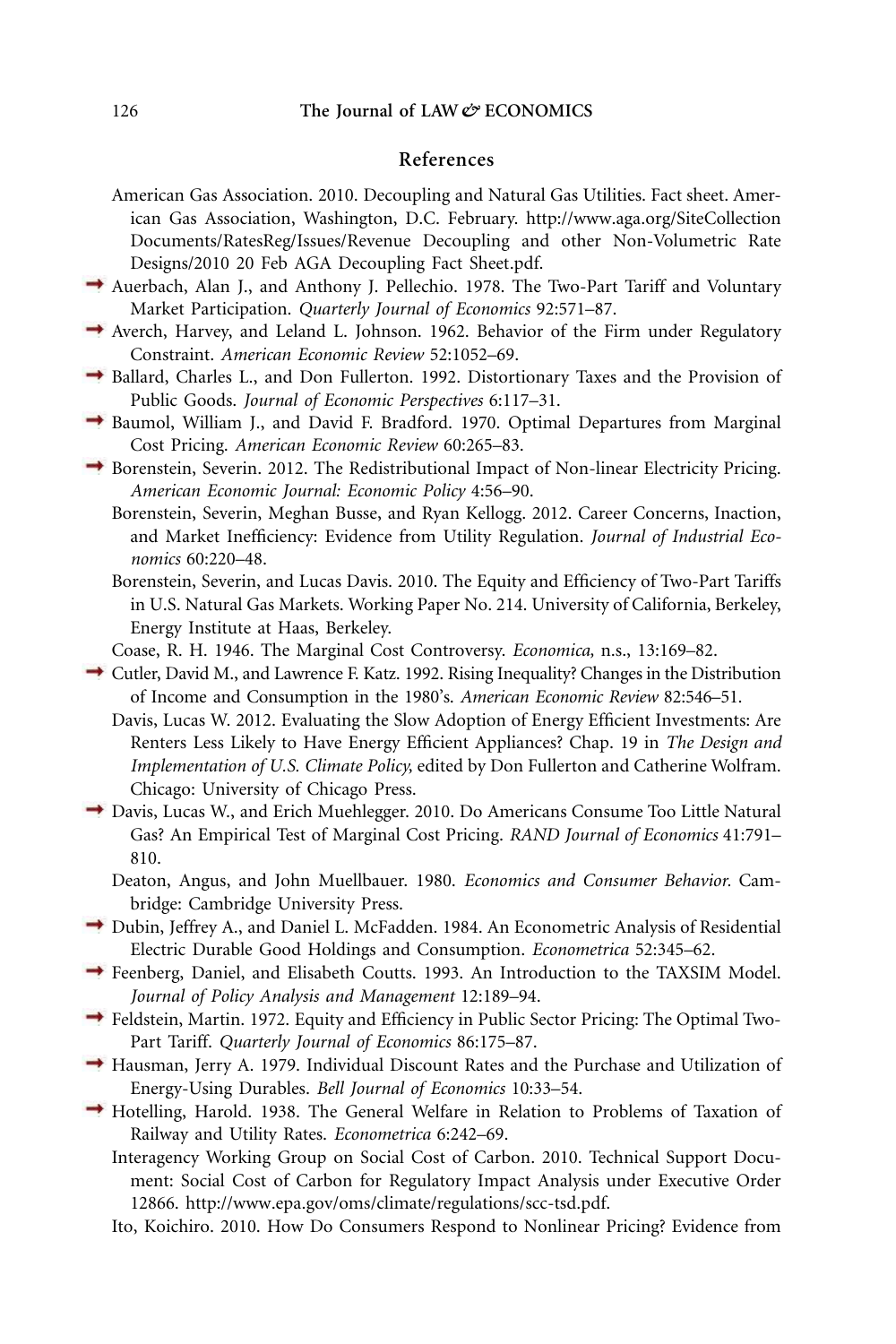Household Electricity Demand. Working Paper No. 210. University of California, Berkeley, Energy Institute at Haas, Berkeley.

- $\rightarrow$  Knittel, Chris R. 2003. Market Structure and the Pricing of Electricity and Natural Gas. *Journal of Industrial Economics* 60:167–91.
	- Marcus, William, Greg Ruszovan, and Jeffrey Nahigian. 2002. Economic and Demographic Factors Affecting California Residential Energy Use. JBS Energy Inc., West Sacramento, Calif., September.
- Naughton, Michael C. 1986. The Efficiency and Equity Consequences of Two-Part Tariffs in Electricity Pricing. *Review of Economics and Statistics* 68:406–14.
	- NERA Economic Consulting. 2007. Economic and Demographic Factors Affecting Arkansas Residential Energy Use. Report prepared for CenterPoint Energy. Included as Exhibit ADH-4 to Alan Henry, Supplemental Testimony on behalf of CenterPoint Arkla in Arkansas Public Service Commission Docket No. 06-161-U. NERA Economic Consulting, Boston. April 5.
- $\rightarrow$  Ng, Yew-Kwang, and Mendel Weisser. 1974. Optimal Pricing with a Budget Constraint: The Case of the Two-Part Tariff. *Review of Economic Studies* 41:337–45.
- Oi, Walter Y. 1971. A Disneyland Dilemma: Two-Part Tariffs for a Mickey Mouse Monopoly. *Quarterly Journal of Economics* 85:77–96.
- Poterba, James M. 1989. Lifetime Incidence and the Distributional Burden of Excise Taxes. *American Economic Review* 79:325–30.
- ———. 1991. Is the Gasoline Tax Regressive? *Tax Policy and the Economy* 5:145–64.
- Ramsey, Frank. 1927. A Contribution to the Theory of Taxation. *Economic Journal* 37: 47–61.
- Reiss, Peter C., and Matthew W. White. 2005. Household Electricity Demand, Revisited. *Review of Economic Studies* 72:853–83.
- Schmalensee, Richard. 1981. Monopolistic Two-Part Pricing Arrangements. *Bell Journal of Economics* 12:445–66.
- Sherman, Roger, and Michael Visscher. 1982. Rate-of-Return Regulation and Two-Part Tariffs. *Quarterly Journal of Economics* 96:27–42.
- $\rightarrow$  Snow, Arthur, and Ronald S. Warren Jr. 1996. The Marginal Welfare Cost of Public Funds: Theory and Estimates. *Journal of Public Economics* 61:289–305.
	- U.S. Bureau of the Census. 2006. *Current Population Survey, 2006 Annual Social and Economic Supplement.* Washington, D.C.: Government Printing Office.
	- U.S. Department of Energy. Energy Information Administration. 2003. Price Responsiveness in the AEO2003 NEMS Residential and Commercial Building Sector Models. U.S. Energy Information Administration, Washington, D.C. [http://www.eia.gov/oiaf/](http://www.eia.gov/oiaf/analysispaper/elasticity/pdf/buildings.pdf) [analysispaper/elasticity/pdf/buildings.pdf.](http://www.eia.gov/oiaf/analysispaper/elasticity/pdf/buildings.pdf)

———. 2005. Natural Gas Residential Choice Programs, U.S. Summary 2005. U.S. Energy Information Administration, Washington, D.C. [http://www.eia.gov/oil\\_gas/natural](http://www.eia.gov/oil_gas/natural_gas/restructure/historical/2005/restructure.html) [\\_gas/restructure/historical/2005/restructure.html.](http://www.eia.gov/oil_gas/natural_gas/restructure/historical/2005/restructure.html)

———. 2008. Natural Gas Annual Respondent Query System. EIA-176 Query System. U.S. Energy Information Administration, Washington, D.C[. http://www.eia.gov/cfapps/](http://www.eia.gov/cfapps/ngqs/ngqs.cfm?f_report=RP1) [ngqs/ngqs.cfm?f\\_report](http://www.eia.gov/cfapps/ngqs/ngqs.cfm?f_report=RP1)=RP1.

———. 2010a. Natural Gas Annual 2008. DOE/EIA-0131. U.S. Energy Information Administration, Washington, D.C. [http://www.eia.gov/naturalgas/annual/archive/2008/nga](http://www.eia.gov/naturalgas/annual/archive/2008/nga_2008.html) [\\_2008.html.](http://www.eia.gov/naturalgas/annual/archive/2008/nga_2008.html)